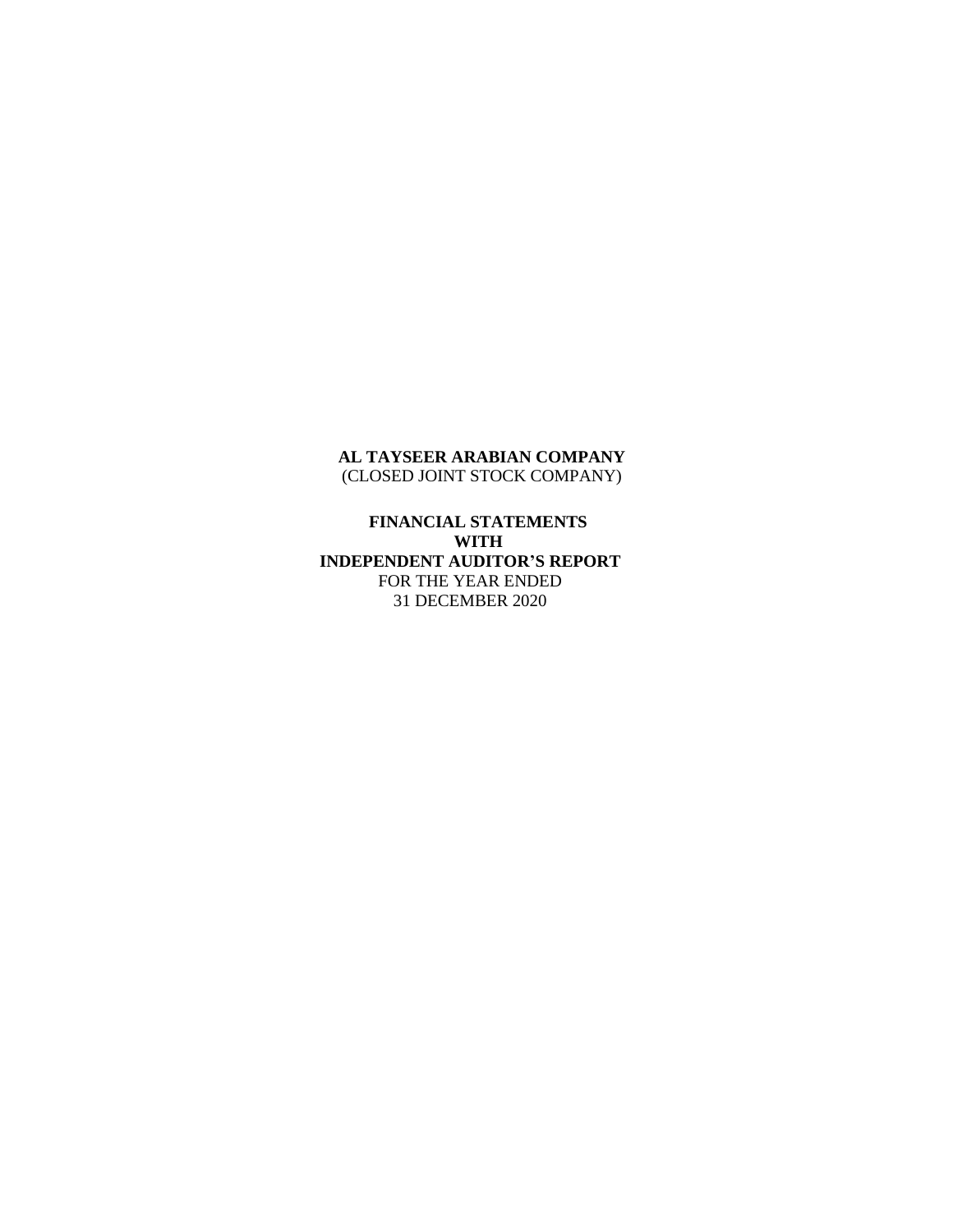## **AL TAYSEER ARABIAN COMPANY** (CLOSED JOINT STOCK COMPANY) **FINANCIAL STATEMENTS FOR THE YEAR ENDED 31 DECEMBER 2020**

| <b>INDEX</b>                                               | <b>PAGE</b> |
|------------------------------------------------------------|-------------|
| Independent auditor's report                               |             |
| Statement of financial position                            |             |
| Statement of profit or loss and other comprehensive income | 2           |
| Statement of changes in shareholders' equity               | 3           |
| Statement of cash flows                                    | 4           |
| Notes to the financial statements                          | $5 - 35$    |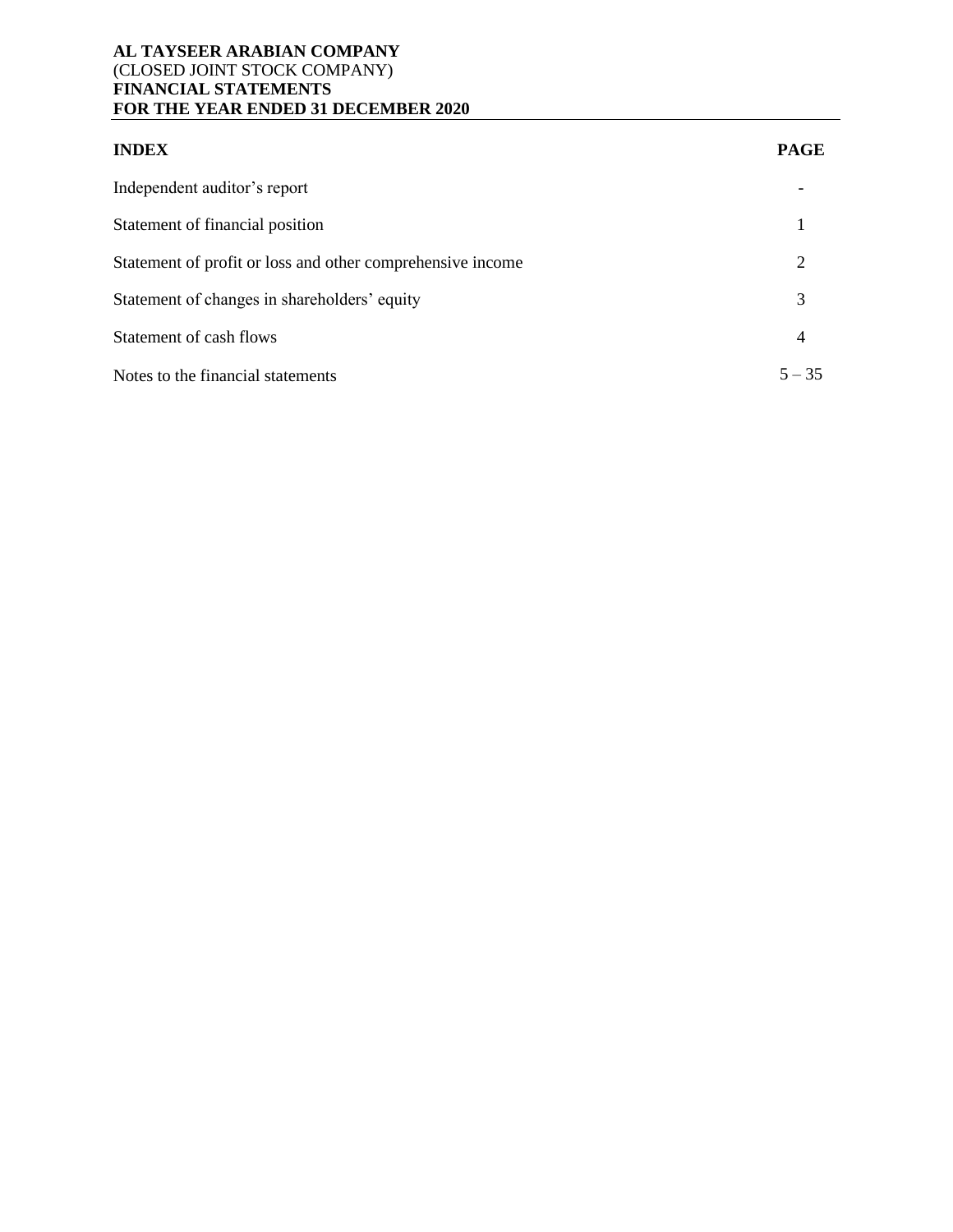

KPMG Al Fozan & Partners

Certified Public Accountants 1st Floor, Battoyor Tower King Saud Road, Al Safa P.O. Box 4803 Al Khobar, 31952 Kingdom of Saudi Arabia

Telephone +966 13 816 2999 Fax +966 13 816 2888 Internet www.kpmg.com/sa

Licence No. 46/11/323 issued 11/3/1992

## **Independent Auditor's Report**

To the Shareholders of Al Tayseer Arabian Company

#### **Report on the Audit of the Financial Statements**

#### **Qualified Opinion**

We have audited the financial statements of Al Tayseer Arabian Company ("the Company"), which comprise the statement of financial position as at 31 December 2020, the statements of profit or loss and other comprehensive income, changes in equity and cash flows for the year then ended, and notes to the financial statements, comprising significant accounting policies and other explanatory information.

In our opinion, except for the effects of the matter described in the Basis for Qualified Opinion section of our report, the accompanying financial statements present fairly, in all material respects, the financial position of the Company as at 31 December 2020, and its financial performance and its cash flows for the year then ended in accordance with International Financial Reporting Standards (IFRS) that are endorsed in the Kingdom of Saudi Arabia and other standards and pronouncements issued by the Saudi Organization for Certified Public Accountants (SOCPA).

#### **Basis for Qualified Opinion**

As described in Note 2.7 to the financial statements, the Company has voluntarily changed the accounting policy for the expected credit loss (ECL) of lease receivables from lifetime ECL to general approach during the year 2020 without having retrospective impact in the financial statements for the year ended 31 December 2020. This accounting treatment is not in accordance with IAS 8 "Accounting policies change in estimates and errors" which requires to account for the change in accounting policy retrospectively by adjusting the opening balances of expected loss provision for the earliest period presented, instead the total impact is recognized in current year. The Company's management believes that it was unable to obtain a reliable estimate of the impact for prior years due to unavailability of data. Accordingly, it was impracticable for us to quantify the financial effects of the adjustments on the expected credit losses, retained earnings, and profit for the year, profit and expected credit losses for corresponding year and opening balance of retained earning for the earliest period presented.

We conducted our audit in accordance with International Standards on Auditing that are endorsed in the Kingdom of Saudi Arabia. Our responsibilities under those standards are further described in the Auditor's Responsibilities for the Audit of the Financial Statements section of our report. We are independent of the Company in accordance with the professional code of conduct and ethics that are endorsed in the Kingdom of Saudi Arabia that are relevant to our audit of the financial statements, and we have fulfilled our other ethical responsibilities in accordance with these requirements. We believe that the audit evidence we have obtained is sufficient and appropriate to provide a basis for our opinion.

#### **Other Matter**

The financial statements of the Company as at and for the year ended 31 December 2019 were audited by another auditor who expressed an unmodified audit opinion on those statements on 10 March 2020.

> © 2021 KPMG Al Fozan & Partners Certified Public Accountants, a registered company in the Kingdom of Saudi Arabia, a non-partner member firm of the KPMG global organization of independent member firms affiliated with KPMG International Limited, a private English Company limited by guarantee. All rights reserved.

The KPMG name and logo are registered trademarks or trademarks of KPMG International.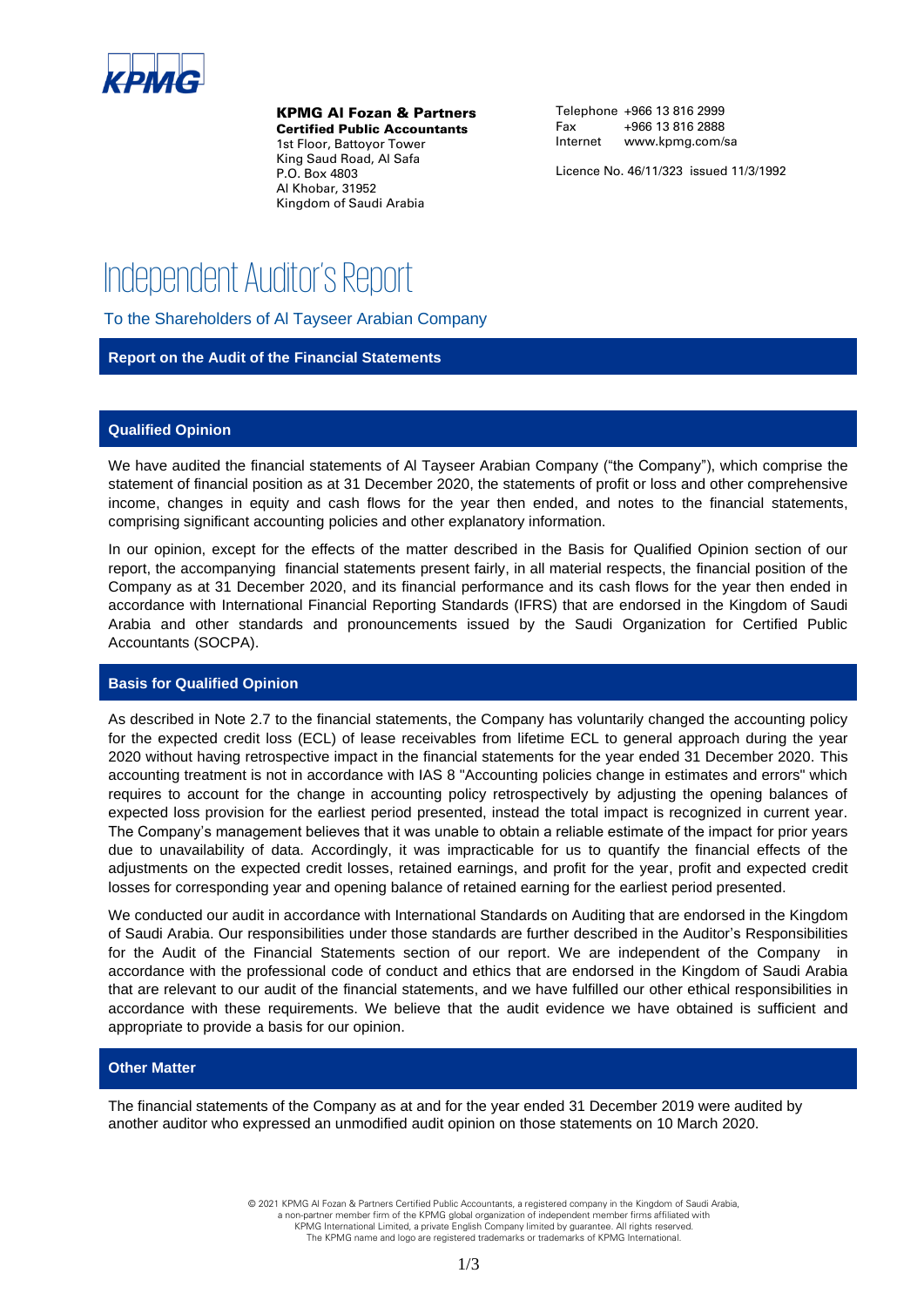

# **Independent Auditor's Report**

To the Shareholders of Al Tayseer Arabian Company (continued)

#### **Responsibilities of Management and Those Charged with Governance for the Financial Statements**

Management is responsible for the preparation and fair presentation of the financial statements in accordance with IFRS that are endorsed in the Kingdom of Saudi Arabia and other standards and pronouncements issued by SOCPA, the applicable requirements of the Regulations for Companies, Company's By-Laws and for such internal control as management determines is necessary to enable the preparation of financial statements that are free from material misstatement, whether due to fraud or error.

In preparing the financial statements, management is responsible for assessing the Company's ability to continue as a going concern, disclosing, as applicable, matters related to going concern and using the going concern basis of accounting unless management either intends to liquidate the Company or to cease operations, or has no realistic alternative but to do so.

Those charged with governance, Board of Directors are responsible for overseeing the Company's financial reporting process.

#### **Auditor's Responsibilities for the Audit of the Financial Statements**

Our objectives are to obtain reasonable assurance about whether the financial statements as a whole are free from material misstatement, whether due to fraud or error, and to issue an auditor's report that includes our opinion. 'Reasonable assurance' is a high level of assurance, but is not a guarantee that an audit conducted in accordance with International Standards on Auditing that are endorsed in the Kingdom of Saudi Arabia, will always detect a material misstatement when it exists. Misstatements can arise from fraud or error and are considered material if, individually or in aggregate, they could reasonably be expected to influence the economic decisions of users taken on the basis of these financial statements.

As part of an audit in accordance with International Standards on Auditing that are endorsed in the Kingdom of Saudi Arabia, we exercise professional judgement and maintain professional scepticism throughout the audit. We also:

- Identify and assess the risks of material misstatement of the financial statements, whether due to fraud or error, design and perform audit procedures responsive to those risks, and obtain audit evidence that is sufficient and appropriate to provide a basis for our opinion. The risk of not detecting a material misstatement resulting from fraud is higher than for one resulting from error, as fraud may involve collusion, forgery, intentional omissions, misrepresentations or the override of internal control.
- Obtain an understanding of internal control relevant to the audit in order to design audit procedures that are appropriate in the circumstances, but not for the purpose of expressing an opinion on the effectiveness of the Company's internal control.
- Evaluate the appropriateness of accounting policies used and the reasonableness of accounting estimates and related disclosures made by management.
- Conclude on the appropriateness of management's use of the going concern basis of accounting and, based on the audit evidence obtained, whether a material uncertainty exists related to events or conditions that may cast significant doubt on the Company's ability to continue as a going concern. If we conclude that a material uncertainty exists, then we are required to draw attention in our auditor's report to the related disclosures in the financial statements or, if such disclosures are inadequate, to modify our opinion. Our conclusions are based on the audit evidence obtained up to the date of our auditor's report. However, future events or conditions may cause the Company to cease to continue as a going concern.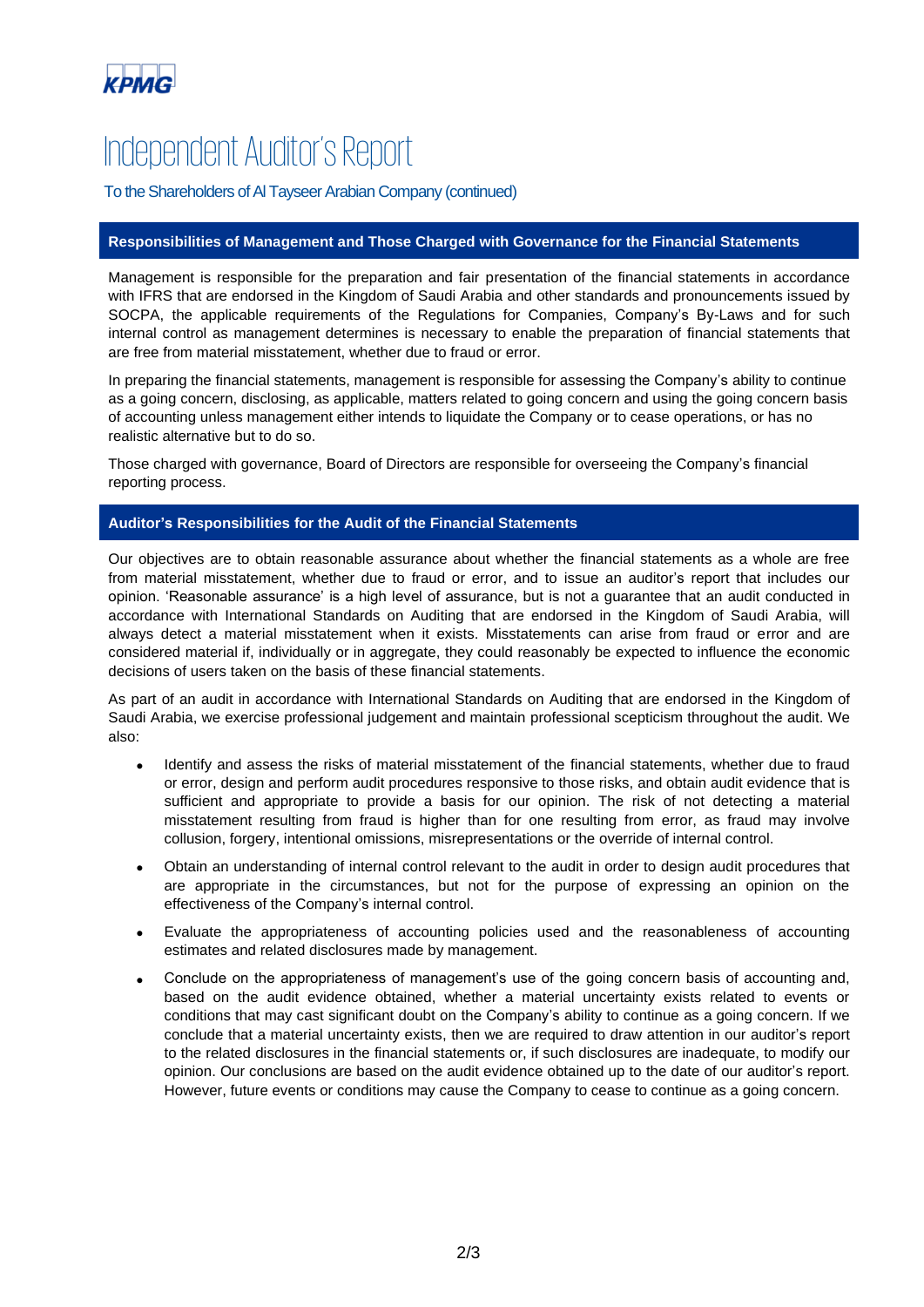

## **Independent Auditor's Report**

To the Shareholders of Al Tayseer Arabian Company (continued)

#### **Auditor's Responsibilities for the Audit of the Financial Statements (Continued)**

• Evaluate the overall presentation, structure and content of the financial statements, including the disclosures, and whether the financial statements represent the underlying transactions and events in a manner that achieves fair presentation.

We communicate with those charged with governance regarding, among other matters, the planned scope and timing of the audit and significant audit findings, including any significant deficiencies in internal control that we identify during our audit of Al Tayseer Arabian ("the Company").

#### **Report on Other Legal and Regulatory Requirements**

Based on the information that has been made available to us, nothing has come to our attention that causes us to believe that the Company is not in compliance, in all material respects, with the applicable requirements of the Regulations for Companies and the Company's By-laws in so far as they affect the preparation and presentation of the financial statements.

**For KPMG Al Fozan & Partners Certified Public Accountants** 

 $\frac{1}{2}$ 

**Abdulaziz Abdullah Alnaim** License No: 394

Al Khobar 20 Rajab 1442H Corresponding to: 4 March 2021G

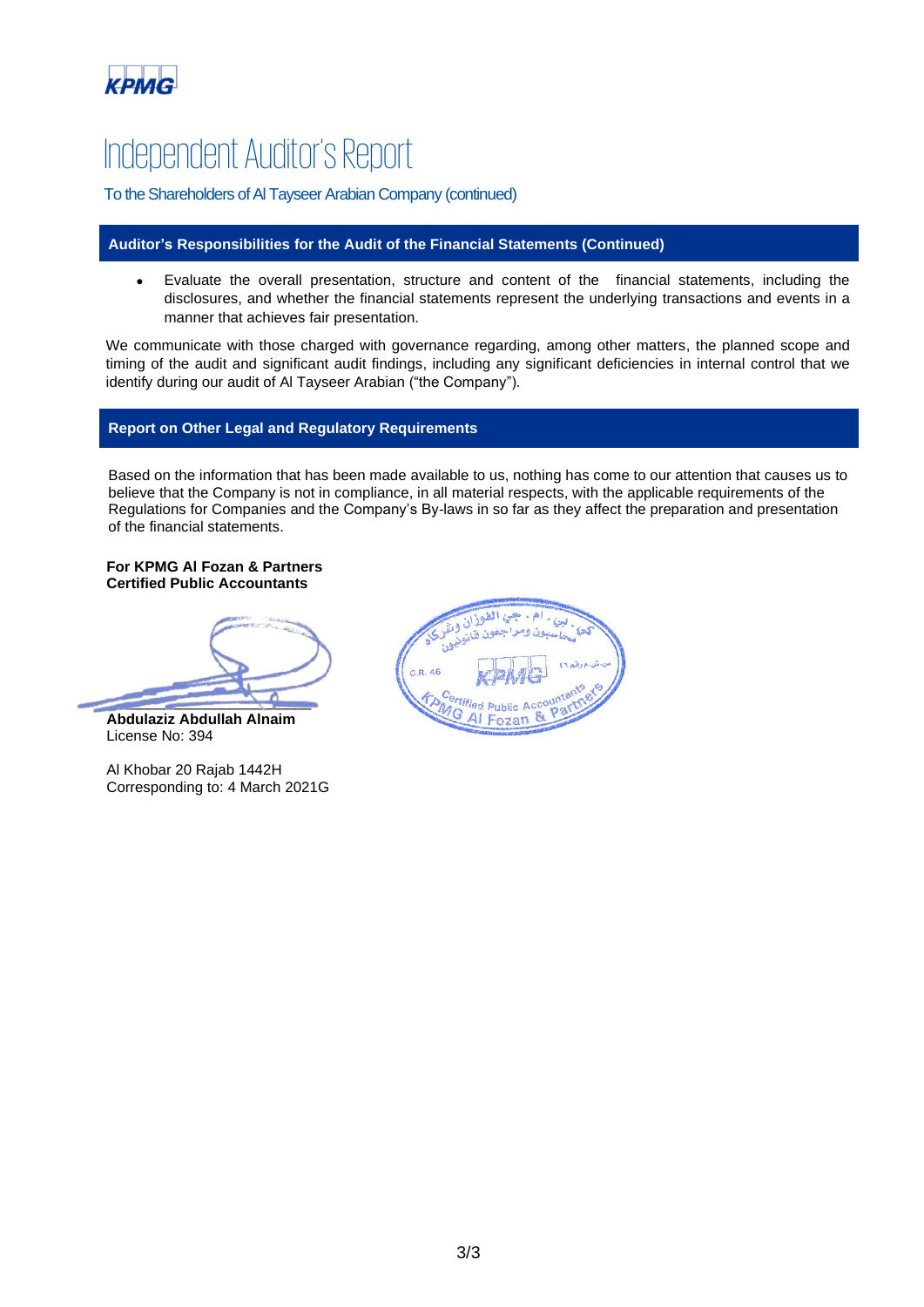## **AL TAYSEER ARABIAN COMPANY** (CLOSED JOINT STOCK COMPANY) **STATEMENT OF FINANCIAL POSITION AS AT 31 December 2020**

(Expressed in Saudi Riyals)

|                                                       |                  | 31 December   | 31 December     |
|-------------------------------------------------------|------------------|---------------|-----------------|
| <b>Assets</b>                                         | <b>Note</b>      | 2020          | 2019            |
| <b>Non-current assets</b>                             |                  |               |                 |
| Property and equipment                                | 3                | 5,864,718     | 6,597,237       |
| Right-of-use assets                                   | 10               | 5,359,064     | 6,816,575       |
| Intangible assets                                     | 4                | 4,830,304     | 5,420,465       |
| Long term deposit                                     | 9                | 18,750,449    | 18,750,449      |
| Net investment in finance lease                       | 5                | 340,020,558   | 291,614,860     |
| Net investment in murabha finance                     | 5                | 33,906,583    | 22,836,643      |
| Investment                                            | 8                | 10,938,981    | 892,850         |
| <b>Total non-current assets</b>                       |                  | 419,670,657   | 352,929,079     |
| <b>Current assets</b>                                 |                  |               |                 |
| Prepayments and other current assets                  | 6                | 16,800,780    | 19,629,545      |
| Current maturity of net investment in finance lease   | 5                | 244,154,955   | 275,290,825     |
| Current maturity of net investment in murabha finance | 5                | 44,902,616    | 20,313,219      |
| Cash and cash equivalents                             | 7                | 75,311,368    | 20,848,138      |
| <b>Total current assets</b>                           |                  | 381,169,719   | 336,081,727     |
| <b>Total assets</b>                                   |                  | 800, 840, 376 | 689,010,806     |
| <b>Shareholders' equity and liabilities</b>           |                  |               |                 |
| <b>Shareholders' equity</b>                           |                  |               |                 |
| Share capital                                         | 12               | 400,000,000   | 400,000,000     |
| Statutory reserve                                     | 13               | 6,293,980     | 6,293,980       |
| <b>Accumulated losses</b>                             |                  | (126,070,005) | (103, 263, 327) |
| Total shareholders' equity                            |                  | 280,223,975   | 303,030,653     |
| <b>Liabilities</b>                                    |                  |               |                 |
| <b>Non-current liabilities</b>                        |                  |               |                 |
| Long term borrowings                                  | 9                | 131,451,005   | 21,406,781      |
| Lease liabilities                                     | 10               | 4,357,151     | 5,453,110       |
| Employees' end of service benefits                    | 15               | 5,203,685     | 6,050,563       |
| <b>Total non-current liabilities</b>                  |                  | 141,011,841   |                 |
| <b>Current liabilities</b>                            |                  |               | 32,910,454      |
| Accounts payables                                     |                  | 21,441,180    | 34,668,359      |
| Accrued expenses and other liabilities                | 16               | 23,967,016    | 16,232,485      |
| Due to related parties                                | 11               | 152,492,412   | 222,986,964     |
| Current maturity of lease liabilities                 | 10               | 1,123,591     | 1,019,311       |
| Provision for Zakat                                   | 14               | 19,378,448    | 24,695,945      |
| Short term borrowing                                  | $\boldsymbol{9}$ | 24,233,207    |                 |
| Current maturity of long-term borrowings              | 9                | 136,968,706   | 53,466,635      |
| <b>Total current liabilities</b>                      |                  | 379,604,560   |                 |
| <b>Total liabilities</b>                              |                  |               | 353,069,699     |
|                                                       |                  | 520,616,401   | 385,980,153     |
| Total shareholders' equity and liabilities            |                  | 800, 840, 376 | 689,010,806     |

These financial statements were approved by the Board of Directors and have been signed on their behalf by:

| Ibrahim Al Jomaih                                                                                                   | Zaid Abdullah Al-Yaeesh | Reda A. Sheta             |
|---------------------------------------------------------------------------------------------------------------------|-------------------------|---------------------------|
| Chairman                                                                                                            | Chief Executive Officer | <b>Accounting Manager</b> |
| The accompanying notes from 1 to 24 appearing on pages 5 to 35 form an integral part of these financial statements. |                         |                           |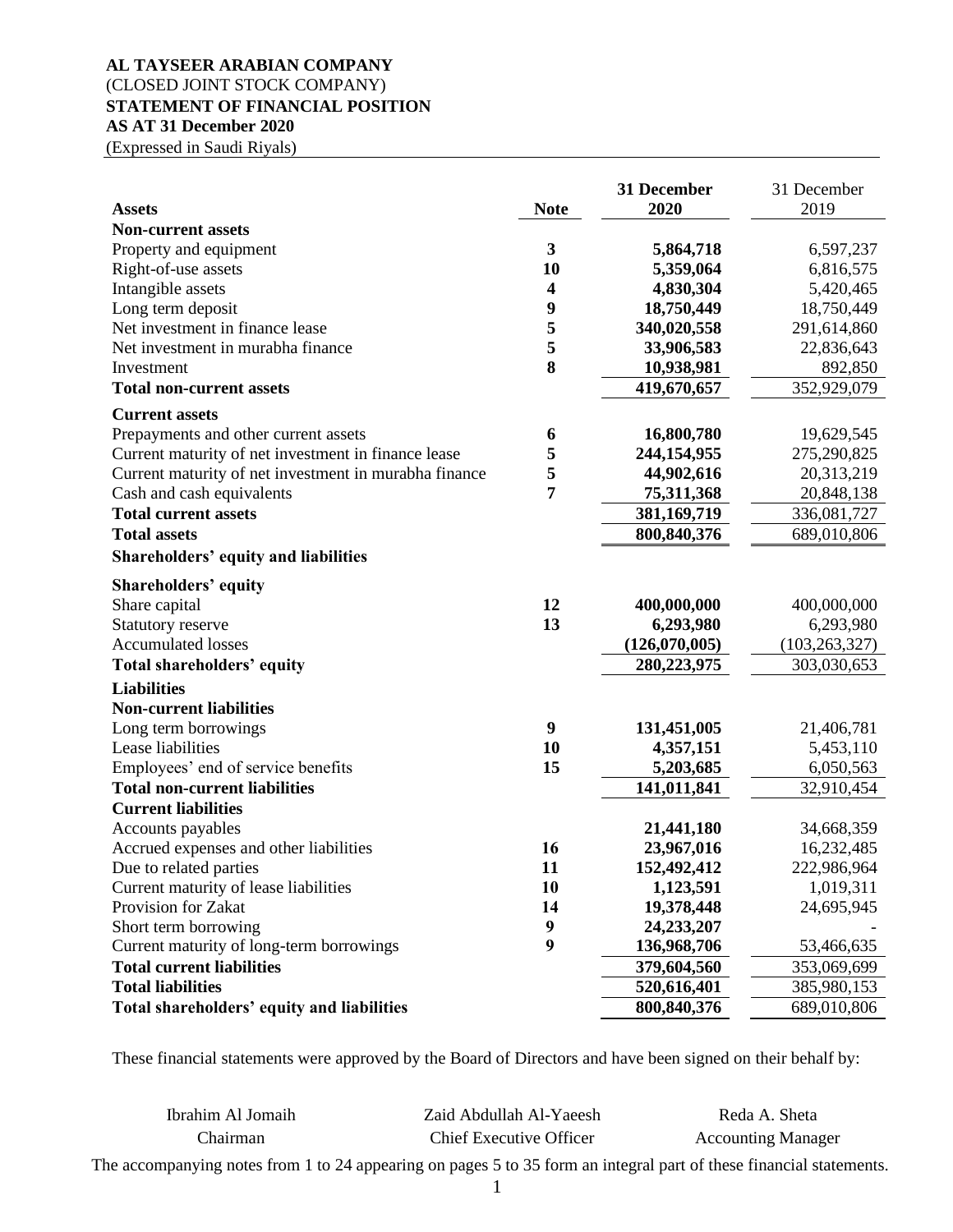## **AL TAYSEER ARABIAN COMPANY** (CLOSED JOINT STOCK COMPANY) **STATEMENT OF PROFIT OR LOSS AND OTHER COMPREHENSIVE INCOME FOR THE YEAR ENDED 31 DECEMBER 2020**

(Expressed in Saudi Riyals)

|                                                 |             | For the year<br>ended 31 December |                |  |
|-------------------------------------------------|-------------|-----------------------------------|----------------|--|
|                                                 | <b>Note</b> | 2020                              | 2019           |  |
| <b>INCOME</b>                                   |             |                                   |                |  |
| Finance lease income, net                       | 17          | 75,040,514                        | 75,843,272     |  |
| <b>EXPENSES</b>                                 |             |                                   |                |  |
| Insurance and other cost                        |             | (22, 038, 420)                    | (26,035,488)   |  |
| Salaries and employee related expenses          |             | (20, 396, 383)                    | (22, 192, 635) |  |
| Provision for expected credit losses            | 5           | (37, 464, 970)                    | (5,439,405)    |  |
| Financial charges                               | 19          | (11,992,616)                      | (13, 163, 907) |  |
| Depreciation and amortization                   |             | (3,344,663)                       | (2,958,601)    |  |
| Commissions and sales promotion                 |             | (1,809,706)                       | (1,656,891)    |  |
| Other general and administrative expenses       | 18          | (9,537,288)                       | (9,869,978)    |  |
| <b>Total expenses</b>                           |             | (106, 584, 046)                   | (81,316,905)   |  |
| <b>Other income</b>                             |             |                                   |                |  |
| Other income, net                               |             | 9,914,129                         | 2,853,777      |  |
| Financial income                                |             | 114,870                           | 175,477        |  |
| <b>Loss before Zakat</b>                        |             | (21,514,533)                      | (2,444,379)    |  |
| Zakat expense                                   | 14          | (1,552,482)                       | 26,464,695     |  |
| (Loss) / profit for the year                    |             | (23,067,015)                      | 24,020,316     |  |
| Other comprehensive income/ (loss) for the year |             | 260,337                           | (764, 172)     |  |
| Total comprehensive (loss)/ income for the year |             | (22,806,678)                      | 23,256,144     |  |
| (Loss)/ earnings per share – basic and diluted  | 23          | (0.57)                            | 0.58           |  |

The accompanying notes from 1 to 24 appearing on pages 5 to 35 form an integral part of these financial statements.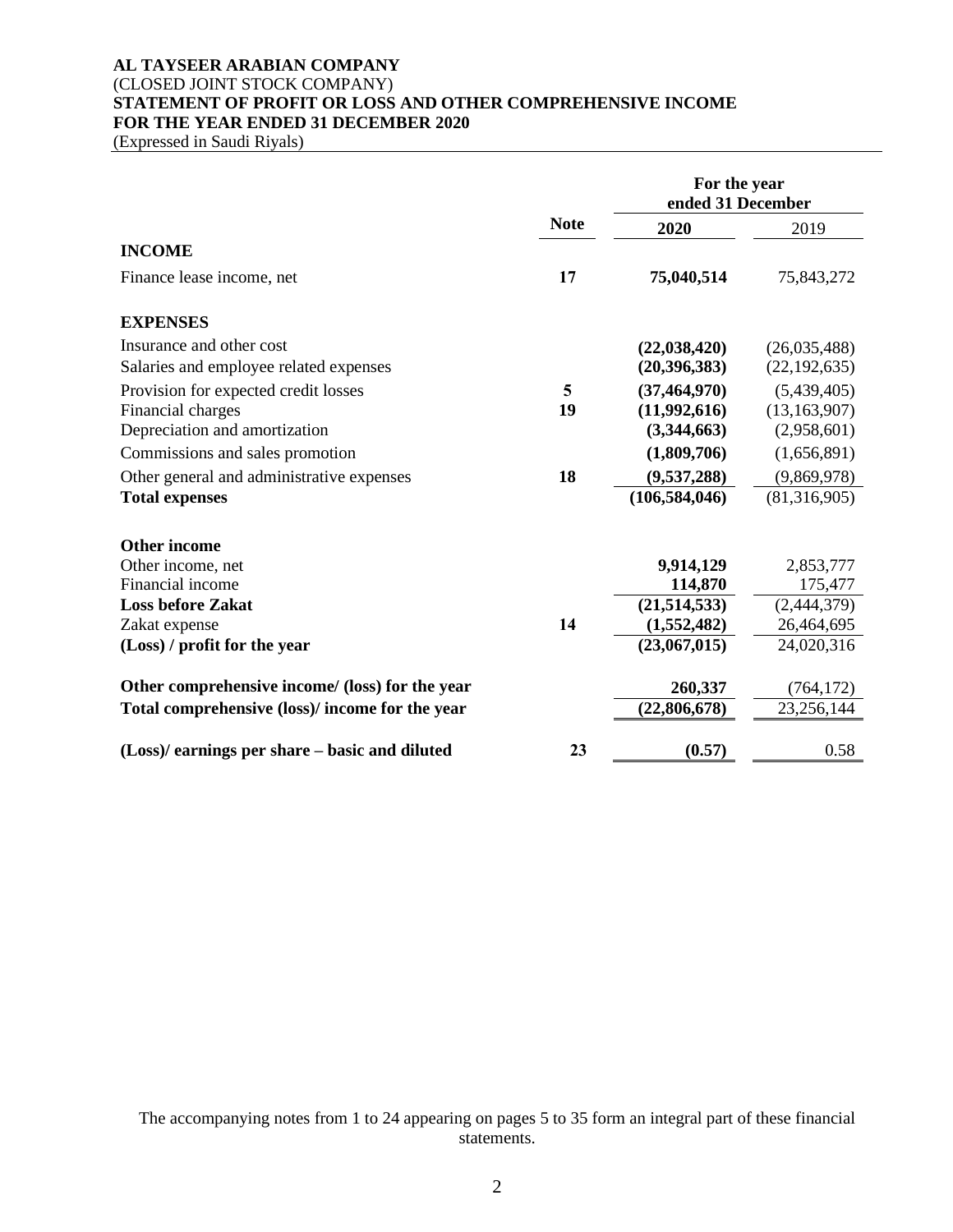## **Al TAYSEER ARABIAN COMPANY** (CLOSED JOINT STOCK COMPANY) **STATEMENT OF CHANGES IN SHAREHOLDERS' EQUITY FOR THE YEAR ENDED 31 DECEMBER 2020**

(Expressed in Saudi Riyals)

|                                                   | <b>Share</b><br>capital | <b>Statutory</b><br>reserve | <b>Accumulated</b><br>losses | Total                    |
|---------------------------------------------------|-------------------------|-----------------------------|------------------------------|--------------------------|
| Balance as at 1 January 2019                      | 400,000,000             | 6,293,980                   | (126,519,471)                | 279,774,509              |
| Profit for the year<br>Other comprehensive income |                         |                             | 24,020,316<br>(764, 172)     | 24,020,316<br>(764, 172) |
| Total comprehensive loss for the year             |                         |                             | 23,256,144                   | 23,256,144               |
| Balance as at 31 December 2019                    | 400,000,000             | 6,293,980                   | (103, 263, 327)              | 303,030,653              |
| <b>Balance as at 1 January 2020</b>               | 400,000,000             | 6,293,980                   | (103, 263, 327)              | 303,030,653              |
| Loss for the year<br>Other comprehensive income   |                         |                             | (23,067,015)<br>260,337      | (23,067,015)<br>260,337  |
| Total comprehensive loss for the year             |                         | ۰                           | (22,806,678)                 | (22,806,678)             |
| Balance as at 31 December 2020                    | 400,000,000             | 6,293,980                   | (126,070,005)                | 280,223,975              |

The accompanying notes from 1 to 24 appearing on pages 5 to 35 form an integral part of these financial statements.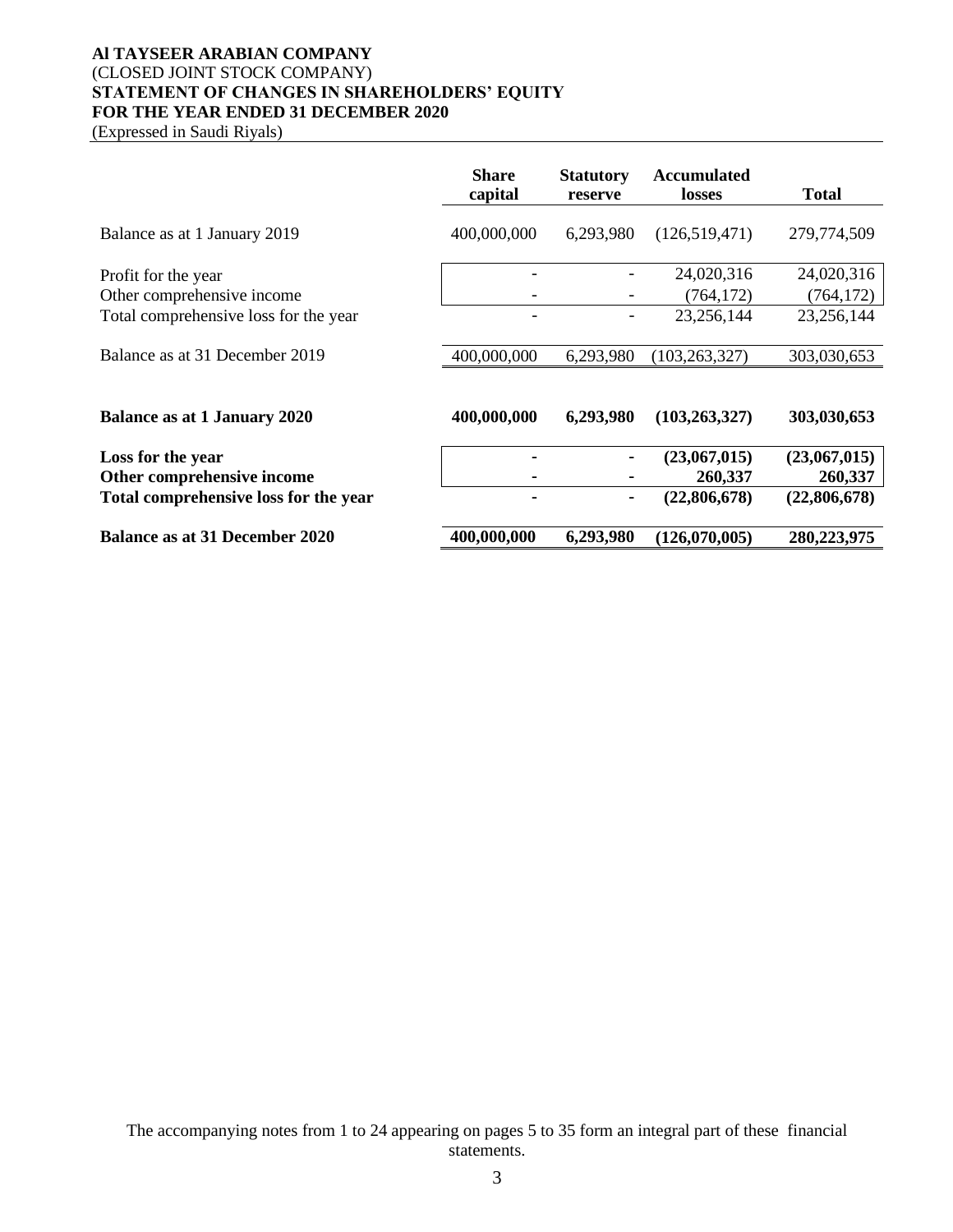## **AL TAYSEER ARABIAN COMPANY** (CLOSED JOINT STOCK COMPANY) **STATEMENT OF CASH FLOWS FOR THE YEAR ENDED 31 DECEMBER 2020**

(Expressed in Saudi Riyals)

|                                                                                      | <b>Note</b>      | 2020                         | 2019           |
|--------------------------------------------------------------------------------------|------------------|------------------------------|----------------|
| <b>Cash flows from operating activities</b>                                          |                  |                              |                |
| Loss before Zakat                                                                    |                  | (21,514,533)                 | (2,444,379)    |
| Adjustments for:                                                                     |                  |                              |                |
| Government grant                                                                     |                  | (5,334,554)                  |                |
| Loss on modification of lease receivable                                             | 17               | 12,031,194                   |                |
| Allowance for expected credit losses                                                 | 5                | 37,464,970                   | 5,439,405      |
| Depreciation and amortization                                                        |                  | 3,451,657                    | 2,958,601      |
| Finance cost                                                                         | 19               | 11,992,616                   | 12,988,430     |
| Employees' end of service benefits                                                   | 15               | 1,007,597                    | 1,386,471      |
| Gain on sale of fixed assets                                                         |                  | (59,308)                     |                |
| Gain on investment at fair value through profit or loss                              | $\bf{8}$         | (46, 131)                    |                |
| Changes in:                                                                          |                  | 38,993,508                   | 20,328,528     |
| Net investment in finance lease                                                      |                  | (102, 425, 329)              | (41, 931, 441) |
| Prepayments and other current assets                                                 |                  | 2,828,765                    | 10,363,042     |
| Due to related parties                                                               |                  | (76, 179, 287)               | 107,757,246    |
| Trade payables                                                                       |                  | (13, 227, 179)               | 11,420,057     |
| Accrued expenses and other liabilities                                               |                  | 4,245,465                    | 2,615,572      |
|                                                                                      |                  | (145,764,057)                | 110,553,004    |
| Finance income received on short-term deposits                                       |                  |                              | 175,477        |
| Finance cost paid                                                                    |                  | (2,619,122)                  | (13, 175, 613) |
| Employee termination benefits paid                                                   | 15               | (1,781,220)                  | (2,637,489)    |
| Zakat paid                                                                           | 14               | (6,869,979)                  |                |
| Net cash (used in) / generated from operating activities                             |                  | (157, 034, 378)              | 94,915,379     |
| <b>Cash flows from investing activities</b>                                          |                  |                              |                |
| Acquisition of property and equipment                                                | 3                | (781, 599)                   | (1,250,822)    |
| Acquisition of intangible assets                                                     | 4                | (200, 663)                   | (356,077)      |
| Proceeds from disposal of property and equipment                                     |                  | 78,802                       |                |
| Investments in fair value through profit or loss                                     | 8                | (10,000,000)<br>(10,903,460) | (1,606,899)    |
| Net cash used in investing activities<br><b>Cash flows from financing activities</b> |                  |                              |                |
| Due to a related party                                                               |                  |                              | (50,000,000)   |
| Proceeds from long-term borrowings                                                   | $\boldsymbol{9}$ | 228,616,687                  | 20,000,000     |
| Proceeds from short term borrowings                                                  | $\boldsymbol{9}$ | 24,233,207                   |                |
| Repayments of long-term borrowings                                                   | 9                | (29,511,426)                 | (48,507,527)   |
| Principal payment of the lease liabilities                                           |                  | (937, 400)                   | (954, 342)     |
| Cash generated from / (used in) financing activities                                 |                  | 222,401,068                  | (79, 461, 869) |
| Net increase in cash and cash equivalents                                            |                  | 54,463,230                   | 13,846,611     |
| Cash and cash equivalents at beginning of the year                                   |                  | 20,848,138                   | 7,001,527      |
| Cash and cash equivalent at end of the year                                          | 7                | 75,311,368                   | 20,848,138     |
|                                                                                      |                  |                              |                |
| Non-cash operating, investing and financing activities:                              |                  |                              |                |
| Right-of-use assets recorded against lease liabilities                               |                  | 585,272                      | 6,694,794      |
| Derecognition of lease liability and right-of- use assets                            |                  | (106,994)                    | 357,500        |
| Government grant recognised                                                          |                  | (8,823,621)                  |                |

The accompanying notes from 1 to 24 appearing on pages 5 to 35 form an integral part of these financial statements.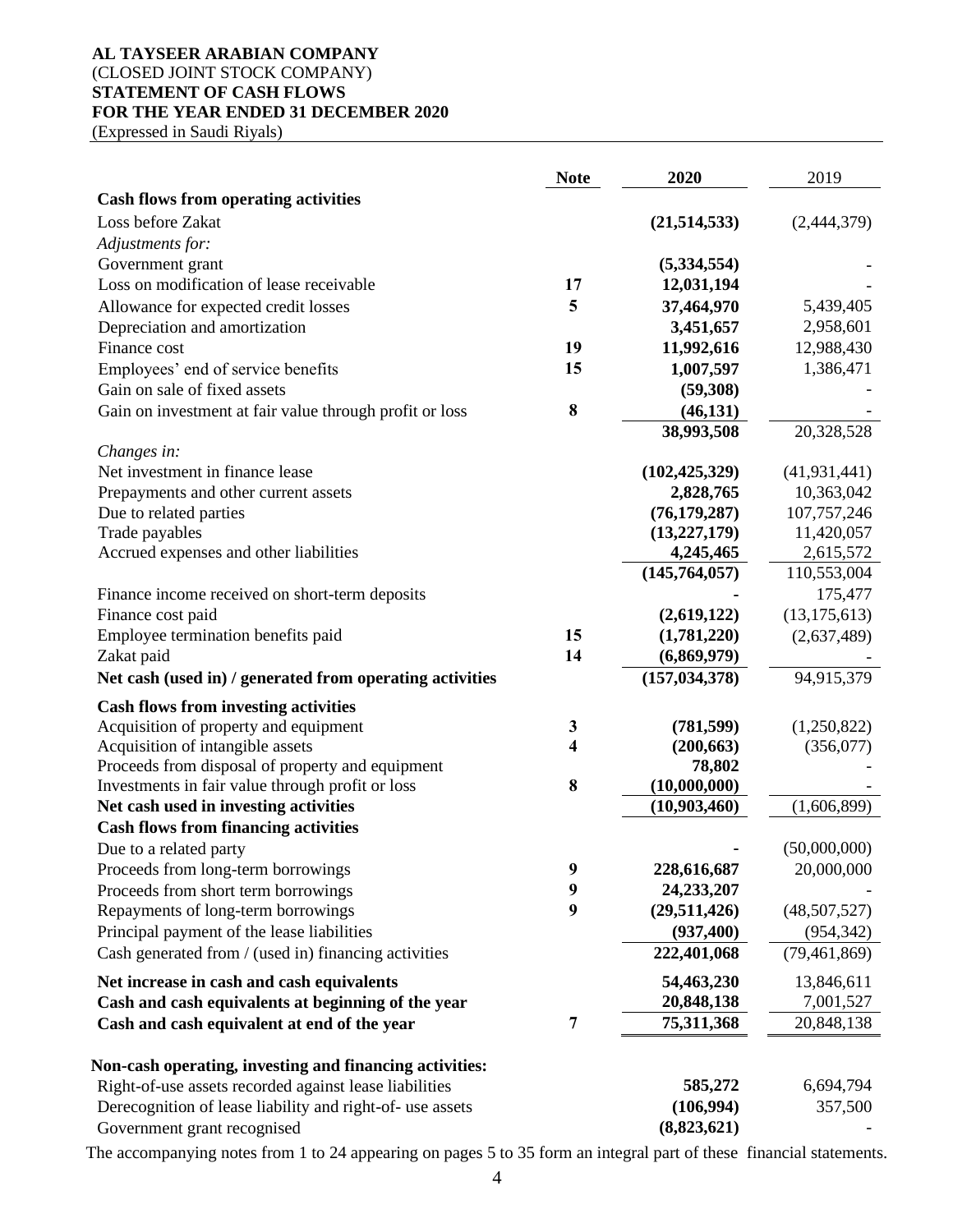## **1. CORPORATE INFORMATION**

Al Tayseer Arabian Company (the "Company") is principally engaged in providing various types of automotive finance services to the retail and corporate sector in Saudi Arabia. The Company is part of Al Jomaih Group (the "Group") and effectively 100% owned by Al Jomaih Automotive Company ("AAC') which is ultimately owned and controlled by Al Jomaih Holding Company ("AJHC", the "Holding Company'').

The Company is a Saudi closed joint stock company operating under Commercial Registration ("CR") number 2051060381 issued in Riyadh on Jumad ul Thani 11, 1436 H (March 31, 2015). The accompanying financial statements as at and for the year ended 31 December 2020 comprise the Company and its branch registered in Kingdom of Saudi Arabia under CR number 2051055139 dated: Muharram 21 1435 H (November 25, 2013).

The registered address of the Company is P.O. Box 224, King Abdulla Street, Khobar 31411, Kingdom of Saudi Arabia.

## **2. BASIS OF PREPARATION, SIGNIFICANT ACCOUNTING POLICIES AND ESTIMATES**

#### **2.1 Statement of compliance**

The financial statements of the Company as at and for the year ended 31 December 2020 have been prepared in accordance with International Financial Reporting Standards ("IFRS"), that are endorsed in the Kingdom of Saudi Arabia, and other standards and pronouncements issued by the Saudi Organisation for Certified Public Accountants ("SOCPA").

## **2.2 Basis of preparation**

These financial statements have been prepared on a historical cost basis, using going concern assumption, except for investments which are measured at fair value and employees' end of service benefits which is measured at projected unit credit method.

#### **2.3 Functional and presentation currency**

Items included in these financial statements are measured using the currency of the primary economic environment in which the Company operates. These financial statements are presented in Saudi Riyals (SR) which is the Company's functional and presentation currency. All financial information presented in Saudi Riyals has been rounded to the nearest Riyal, unless otherwise stated.

#### **2.4 Significant accounting judgments, estimates and assumptions**

The preparation of the Company's financial statements requires management to make judgments, estimates and assumptions that affect the reported amounts of revenues, expenses, assets and liabilities, and the accompanying disclosures, and the disclosure of contingent liabilities.

Estimates and judgments are continually evaluated and are based on historical experience and other factors, including expectations of future events that are believed to be reasonable under the circumstances. The Company makes estimates and judgments concerning the future. The resulting accounting estimates will, by definition, seldom equal the related actual results. The estimates that have a risk of causing a material adjustment to the carrying amounts of assets and liabilities within the next twelve-month period are discussed below:

## *a)* **Allowance for ECL**

Allowance for ECL on finance lease, murabha finance and other receivables is a significant area where management has used estimates, assumptions or exercised judgements. Refer Note 2.6 (m) and 2.6 A (a) for details.

#### *b)* **Employees' end of service benefits**

The cost of end of service defined benefit and the present value of the related obligation are determined using actuarial valuations. An actuarial valuation involves making various assumptions which may differ from actual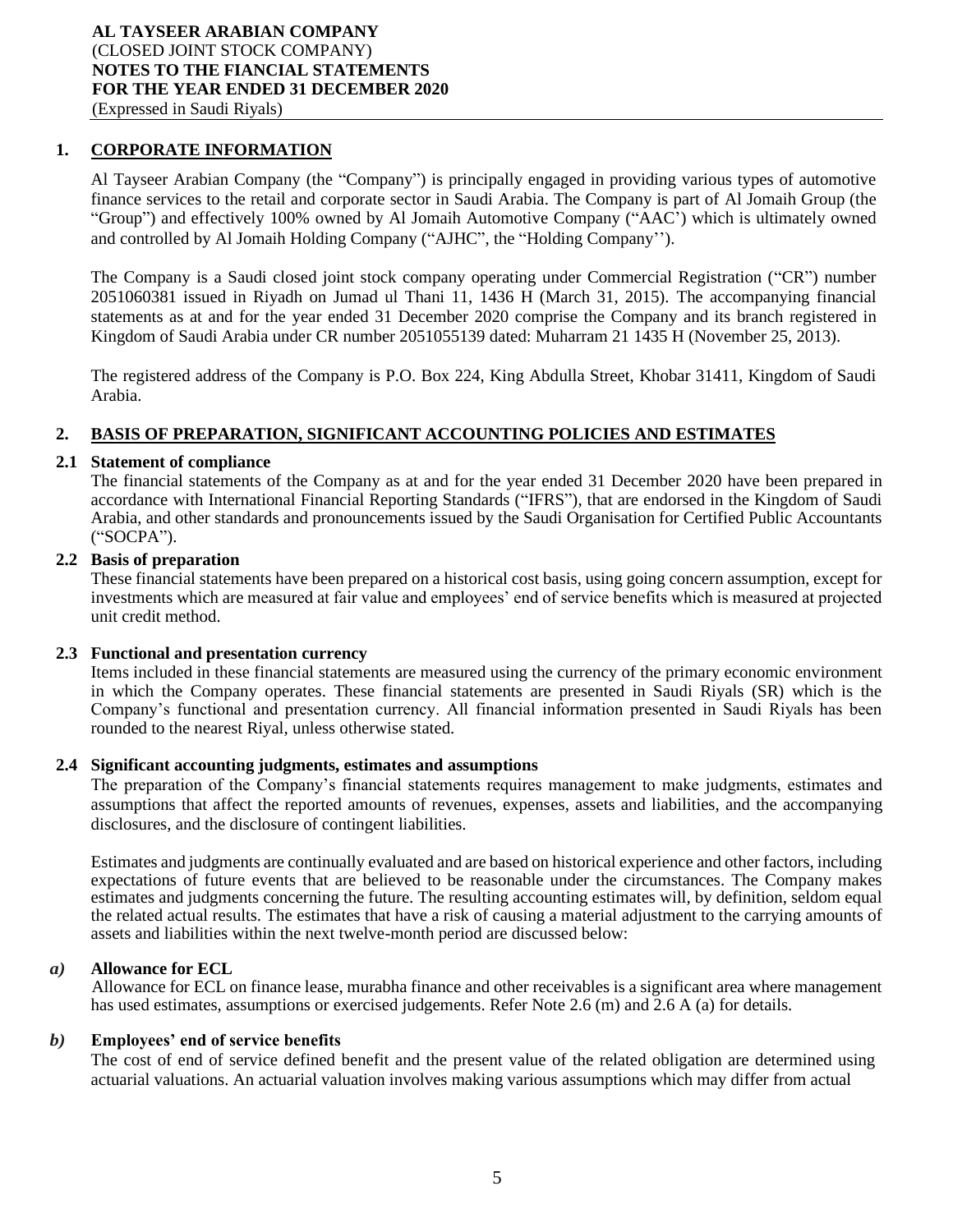## **2. BASIS OF PREPARATION, SIGNIFICANT ACCOUNTING POLICIES AND ESTIMATES**

## **2.4 Significant accounting judgments, estimates and assumptions (continued)**

## *b)* **Employees' end of service benefits (continued)**

developments in the future. These include the determination of the discount rate, future salary increases, withdrawal before normal retirement age, mortality rates etc. Due to the complexity of the valuation, the underlying assumptions and its long-term nature, a defined benefit obligation is highly sensitive to changes in these assumptions. All assumptions are reviewed at each reporting date.

The parameter most subject to change is the discount rate. In determining the appropriate discount rate, yield and duration of Saudi government bonds obligation with at least an 'A' rating or above, as set by an internationally acknowledged rating agency, and extrapolated as needed along the yield curve to correspond with the expected term of the defined benefit obligation. The underlying bonds are further reviewed for quality. Those having excessive credit spreads are removed from the analysis of bonds on which the discount rate is based, on the basis that they do not represent high quality bonds.

Age-wise "Heavy" withdrawal rates are used in carrying out the valuation. These age-wise withdrawal rates are generally used in the MENA region to carry out the actuarial valuation of end of service benefit Schemes of companies operating in leasing business.

The rates assumed are based on the WHO 15 Ultimate mortality tables, rated down one year. In the absence of any standard mortality tables in the region, these rates are generally used in Kingdom of Saudi Arabia in carrying out the actuarial valuation of EOSB Schemes. If any other mortality table is used it will not make any significant difference in the results.

#### *c)* **Zakat**

The Company is subject to Zakat in accordance with the General Authority of Zakat and Income Tax ("GAZT") regulations. Zakat computation involves relevant knowledge and judgment of the Zakat rules and regulations to assess the impact of Zakat liability at a particular period end. This liability is considered an estimate until the final assessment by GAZT is carried out until which the Company retains exposure to additional Zakat liability.

## **2.5 Standards, new pronouncements and interpretations:**

**a) New International Financial Reporting Standards (IFRS), International Financial Reporting and Interpretations Committee's interpretations (IFRIC) and amendments thereof, adopted by the Company.**

The following new or amended standards adopted during the period which did not have significant impact on the financial statements.

- Amendments to References to Conceptual Framework in IFRS Standards.
- Definition of Materiality (Amendments to IAS 1 and IAS 8).
- Interest Rate Benchmark Reform (Amendments to IFRS 9, IAS 39 and IFRS 7).
- Definition of a Business (Amendments to IFRS3).
- COVID-19 Related Rent Concessions (Amendment to IFRS 16)

## **b) Standards, interpretations and amendments to published standards that will be effective for the annual periods commencing on or after 1 January 2021 and have not been early adopted by the Company.**

The standards and interpretations that are issued, but not yet effective, up to the date of issuance of the Company's financial statements are disclosed below. The Company intends to adopt these standards, if applicable, when they become effective. The Company decided not to choose the early adoption of the following new and amended standards and interpretations issued which will become effective for the period commencing after 1 January 2021.

- Interest Rate Benchmark Reform Phase 2 (Amendments to IFRS 9, IAS 39, IFRS 7, IFRS 4 and IFRS 16)
- IFRS 17 Insurance Contracts and amendments to IFRS 17 Insurance contracts.
- Sale or contribution of assets between an investor and its associate or joint venture (Amendments to IFRS 10 and IAS 28).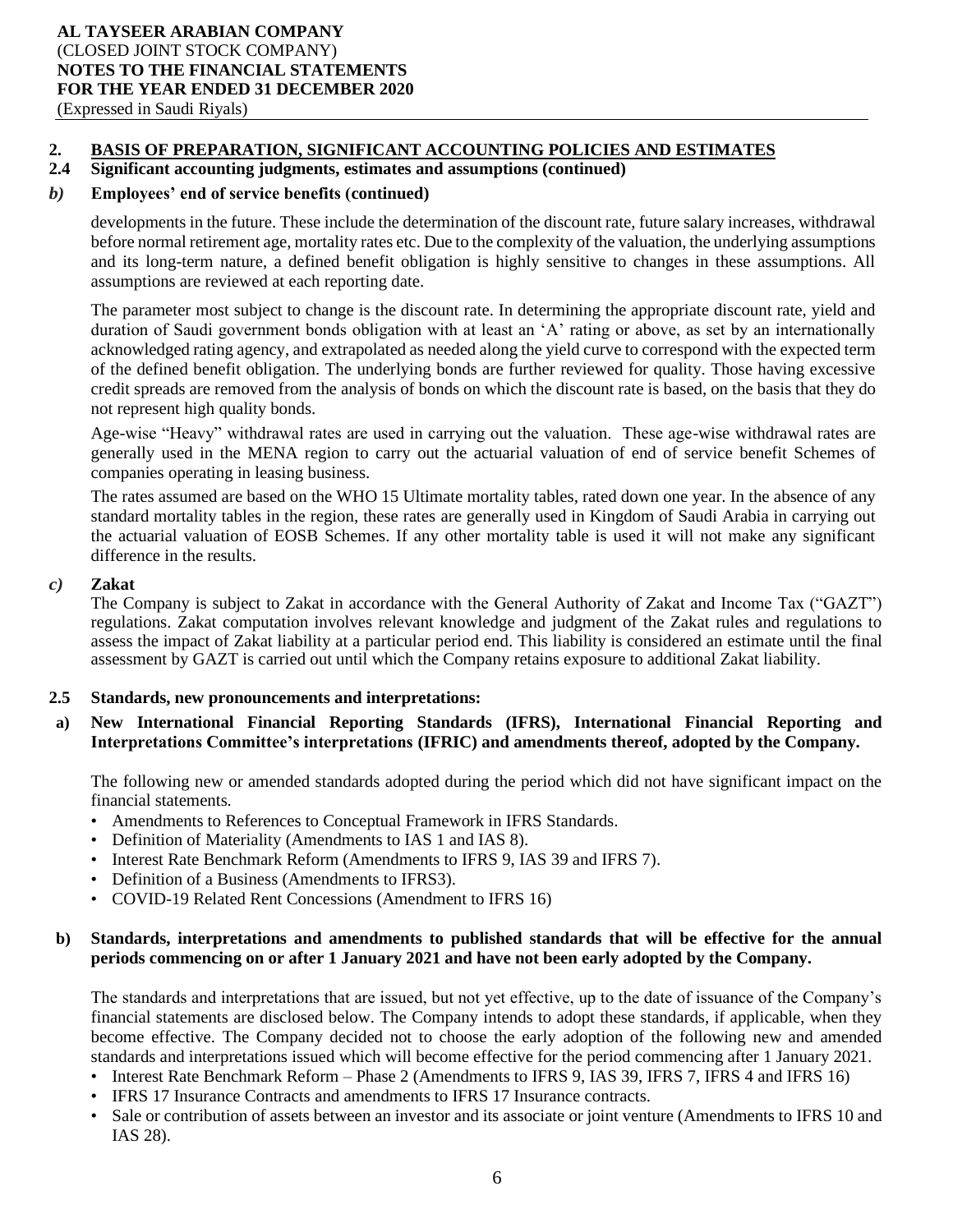#### **2.5 Standards, new pronouncements and interpretations: (continued)**

## **b) Standards, interpretations and amendments to published standards that will be effective for the annual periods commencing on or after 1 January 2021 and have not been early adopted by the Company. (continued)**

- Classification of liabilities as current or non-current (Amendments to IAS 1).
- Onerous Contracts Cost of Fulfilling a Contract (Amendments to IAS 37)
- Annual Improvements to IFRS Standards  $2018 2020$ .
- Property, Plant and Equipment: Proceeds before Intended Use ( Amendments to IAS 16).
- Reference to Conceptual Framework (Amendments to IFRS 3).

#### **2.6 Significant accounting policies**

Following significant accounting policies have been applied in preparation of these financial statements. These policies have been applied consistently for all period presented, except for those disclosed in note 2.7.

#### **a) Revenue**

Revenue is recognized to the extent that it is probable that the economic benefits will flow to the Company and the revenue can be reliably measured. Finance lease and murabha finance income is recognized over the term of the lease using the effective yield method. The effective yield is the rate that exactly discounts the estimated future cash flows through the expected life of the financial asset to its carrying amount.

#### **b) Zakat and income tax**

In accordance with the regulations of the General Authority of Zakat and Tax (the "GAZT"), the Company is subject to zakat. Zakat expense is charged to profit or loss. Additional amounts payable, if any, at the finalization of final assessments are accounted for when such amounts are determined.

The Company withholds taxes on certain transactions with non-resident parties in the Kingdom of Saudi Arabia as required under Saudi Arabian income Tax law.

#### **c) Leases**

At the inception of the contract the Company assesses whether a contract is or contains a lease. The Company recognizes a right-of-use asset and a corresponding lease liability with respect to all lease agreements in which it is the lessee, except for short-term leases (defined as leases with a lease term of 12 months or less) and leases of low value assets. For these leases, the Company recognizes the lease payments as an operating expense on a straight-line basis over the term of the lease unless another systematic basis is more representative of the time pattern in which economic benefits from the leased asset are consumed.

Lease liabilities

The lease liability is initially measured at the net present value of the lease payments payable at the commencement date of the lease. The lease payments are discounted using the interest rate implicit in the lease. If that rate cannot be readily determined, which is generally the case for leases in the Company, the lessee's incremental borrowing rate is used, being the rate that the individual lessee would have to pay to borrow the funds necessary to obtain an asset of similar value to the right-of-use asset in a similar economic environment with similar terms, security and conditions.

To determine the incremental borrowing rate, the Company:

- where possible, uses recent third-party financing received by the Company as a starting point, adjusted to reflect changes in financing conditions since third party financing was received; and
- makes adjustments specific to the lease, for example term, country, currency and security. Lease liabilities include the net present value of the following lease payments:
- fixed lease payments, less any lease incentives receivable;
- variable lease payments that depend on an index or rate, initially measured using the index or rate at the commencement date;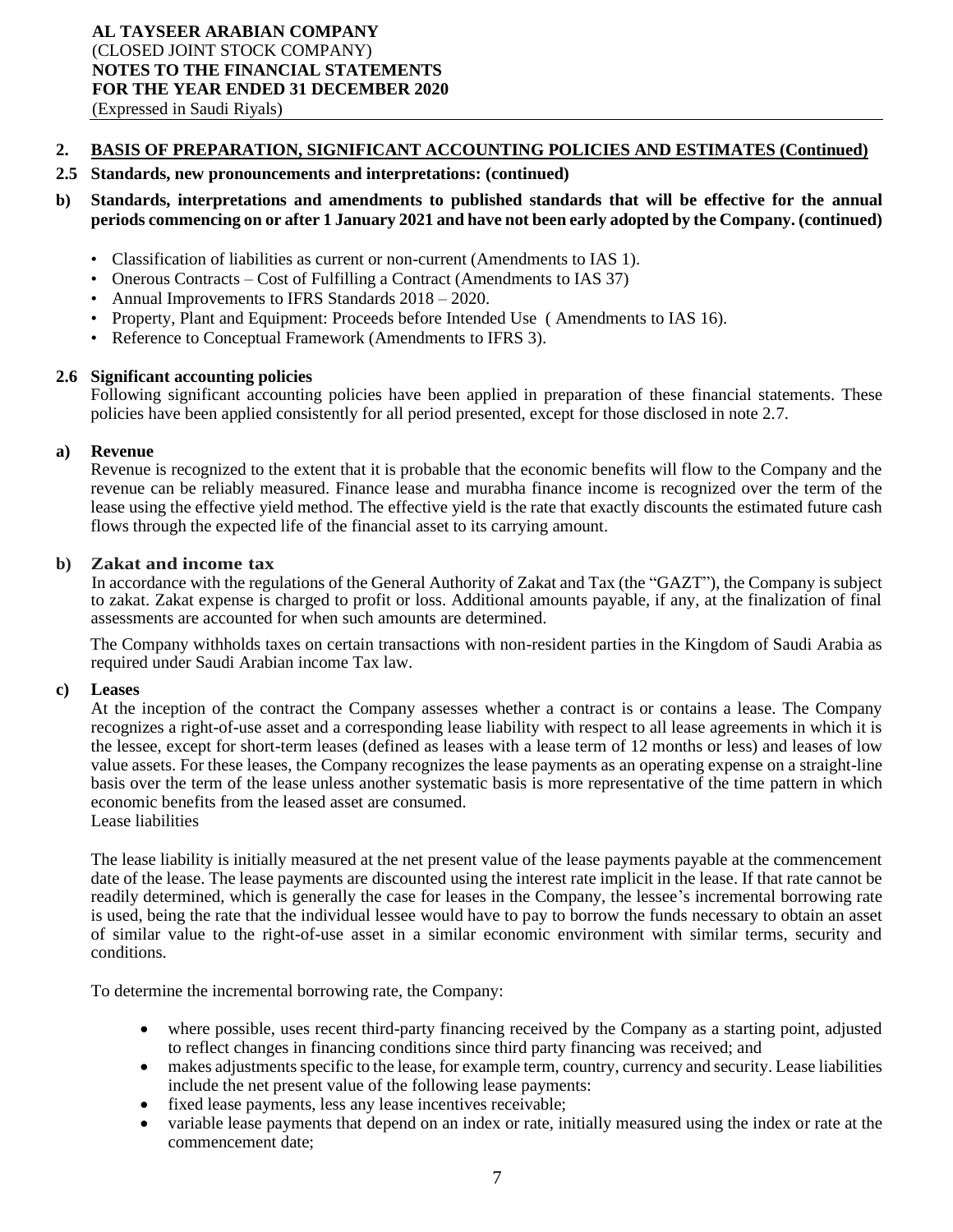## **2.6 Significant accounting policies (continued)**

#### **c) Leases (continued)**

- amounts expected to be payable by the Company under residual value guarantees;
- the exercise price of purchase options, if the Company is reasonably certain to exercise the options;
- payments of penalties for terminating the lease, if the lease term reflects the exercise of an option to terminate the lease; and
- lease payments to be made under reasonably certain extension options.

The lease liability is subsequently measured by increasing the carrying amount to reflect interest on the lease liability (using the effective interest rate method) and by reducing the carrying amount to reflect the lease payments made.

The Company re-measures the lease liability (and makes a corresponding adjustment to the related right-of-use asset) whenever:

- the lease term has changed or there is a change in the assessment of exercise of a purchase option, in which case the lease liability is re-measured by discounting the revised lease payments using a revised discount rate;
- the lease payments change due to changes in an index or rate or a change in expected payment under a guaranteed residual value, in which cases the lease liability is re-measured by discounting the revised lease payments using the initial discount rate (unless the lease payments change is due to a change in a floating interest rate, in which case a revised discount rate is used); and
- a lease contract is modified, and the lease modification is not accounted for as a separate lease, in which case the lease liability is re-measured by discounting the revised lease payments using a revised discount rate.

#### **Right-of-use assets (ROU)**

The right-of-use assets comprise the initial measurement of the corresponding lease liability, lease payments made at or before the commencement day and any initial direct costs. They are subsequently measured at cost less accumulated depreciation and impairment losses, if any.

Whenever the Company incurs an obligation for costs to dismantle and remove a leased asset, restore the site on which it is located or restore the underlying asset to the condition required by the terms and conditions of the lease, a provision is 8recognizes and measured under IAS 37 "Provisions, contingent liabilities and contingent assets". The costs are included in the related right-of-use asset, unless those costs are incurred to produce inventories.

Right-of-use assets are depreciated over the shorter period of the lease term or the economic useful life of the underlying asset. If a lease transfers ownership of the underlying asset or the cost of the right-of- use asset reflects that the Company expects to exercise a purchase option, the related right-of-use asset is depreciated over the useful life of the underlying asset. The depreciation starts at the commencement date of the lease.

## **d) Property and equipment**

Property and equipment are carried at cost less accumulated depreciation and accumulated impairment, if any, except capital work-in-progress which is carried at cost, less accumulated impairment, if any. Depreciation is charged to profit or loss, using the straight-line method, to allocate the carrying value over the estimated useful lives.

Gains and losses on disposals are determined by comparing proceeds with carrying amount and are included in profit or loss.

Subsequent costs are included in the asset's carrying amount or recognized as a separate asset, as appropriate, only when it is probable that future economic benefits associated with the item will flow to the Company and the cost of the item can be measured reliably. The carrying amount of the replaced part is derecognized.

All other repairs and maintenance are charged to profit or loss during the financial period in which they are incurred.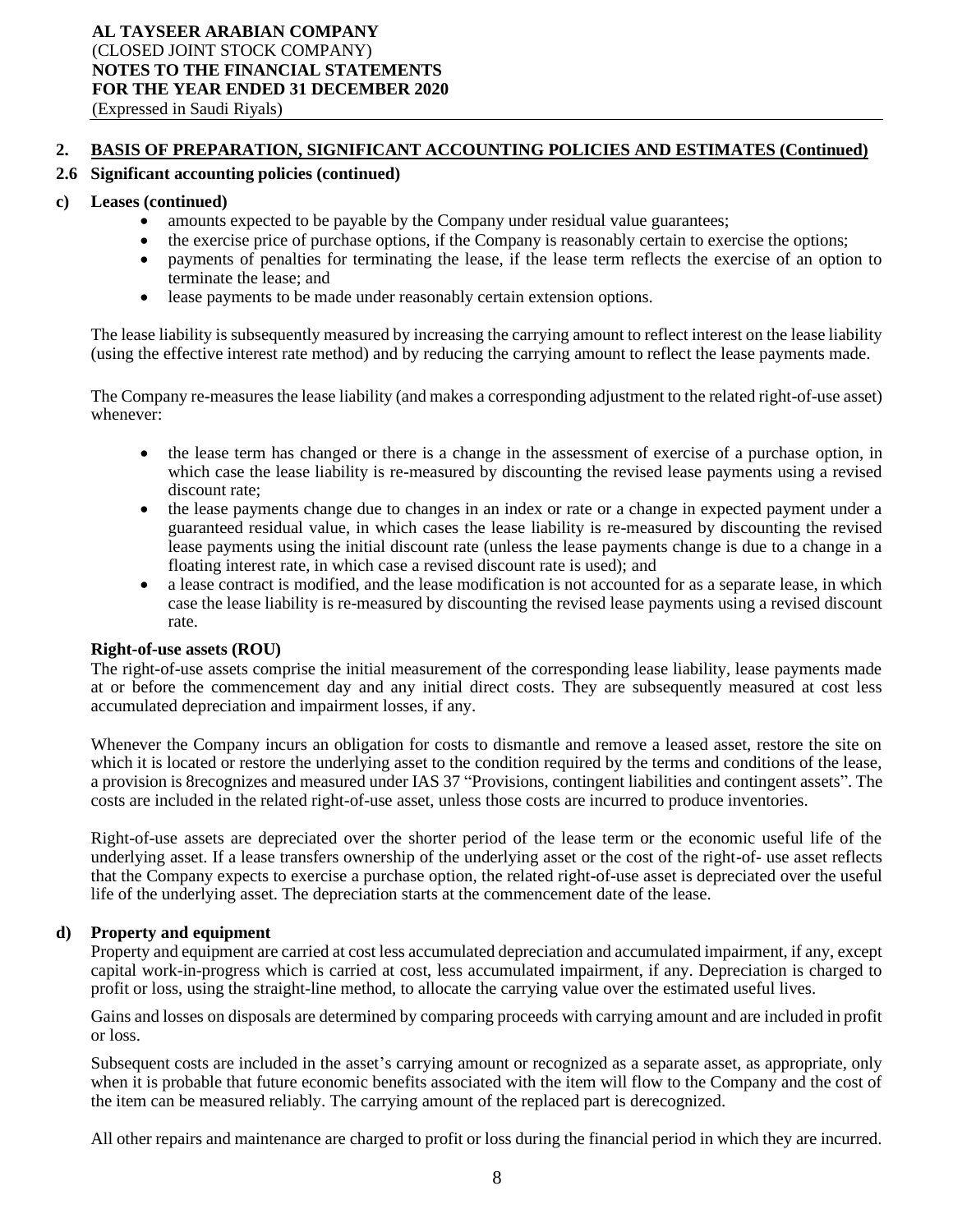## **2.6 Significant accounting policies (continued)**

#### **e) Property and equipment (continued)**

The assets' residual values and useful lives are reviewed, and adjusted if appropriate, at the end of each reporting period.

|                                         | <b>Number of years</b> |
|-----------------------------------------|------------------------|
| Leasehold improvements                  | $10 - 33$              |
| Furniture fixtures and office equipment | $4 - 5$                |
| Motor vehicles                          |                        |

Assets in the course of construction or development are recognised in the capital work-in-progress account. The asset under construction or development is transferred to the appropriate category in property, plant and equipment, once the asset is in a location and condition necessary for it to be capable of operating in the manner intended by management. The cost of an item of capital work-in-progress comprises its purchase price, construction / development cost and any other cost directly attributable to bringing the asset to the location and condition necessary for it to be capable of operating in the manner intended by management. Capital work-in-progress is not depreciated.

#### **f) Intangible assets**

Intangible assets having definite lives are stated at cost less accumulated amortization and accumulated impairment, if any except for intangible assets under development which are carried at cost. Amortization is charged to profit or loss, using the straight-line method, to allocate the cost over the estimated useful lives. The useful lives are reviewed and adjusted, if appropriate, at each balance sheet date.

Subsequent costs are included in the asset's carrying amounts or recognized as a separate asset, as appropriate, only when it is probable that future economic benefits associated with the item will flow to the Company and the cost of the item can be measured reliably. Gains and losses on disposals, if any, are taken to profit or loss in the period in which they arise.

Intangible assets principally comprise computer software and licenses and are amortized on straight-line method. **Number of years**

| Computer software |  |
|-------------------|--|

## Computer software  $4-10$

## **g) Impairment of non-financial assets**

Non-financial assets are reviewed for impairment whenever events or changes in circumstances indicate that the carrying amount may not be recoverable. An impairment loss is recognized for the amount by which the carrying amount of the asset exceeds its recoverable amount which is the higher of an asset's fair value less cost to sell and value in use. For the purpose of assessing impairment, assets are grouped at lowest levels for which there are separately identifiable cash flows (cash-generating units). Non- financial assets that suffered impairment are reviewed for possible reversal of impairment at each reporting date. An assessment is made at each reporting date as to whether there is any indication that previously recognized impairment losses may no longer exist or may have decreased. If such indication exists, the Company estimates the asset's or cash-generating unit's recoverable amount. A previously recognized impairment loss is reversed only if there has been a change in the assumptions used to determine the asset's recoverable amount since the last impairment loss was recognized. The reversal is limited so that the carrying amount of the asset does not exceed its recoverable amount, nor exceed the carrying amount that would have been determined, net of depreciation, had no impairment loss been recognized for the asset in prior years. Such reversal is recognized in profit or loss.

## **h) Net investment in finance leases and murabha finance**

## **Finance leases**

Leases in which the Company transfers substantially all the risk and rewards incidental to the ownership of an asset to the lessees are classified as finance lease. Finance leases are recorded at the inception of the lease at the lower of the fair value of the leased asset and the present value of the minimum lease payments ("PVMLP") and subsequently measured at amortized cost using effective interest rate method.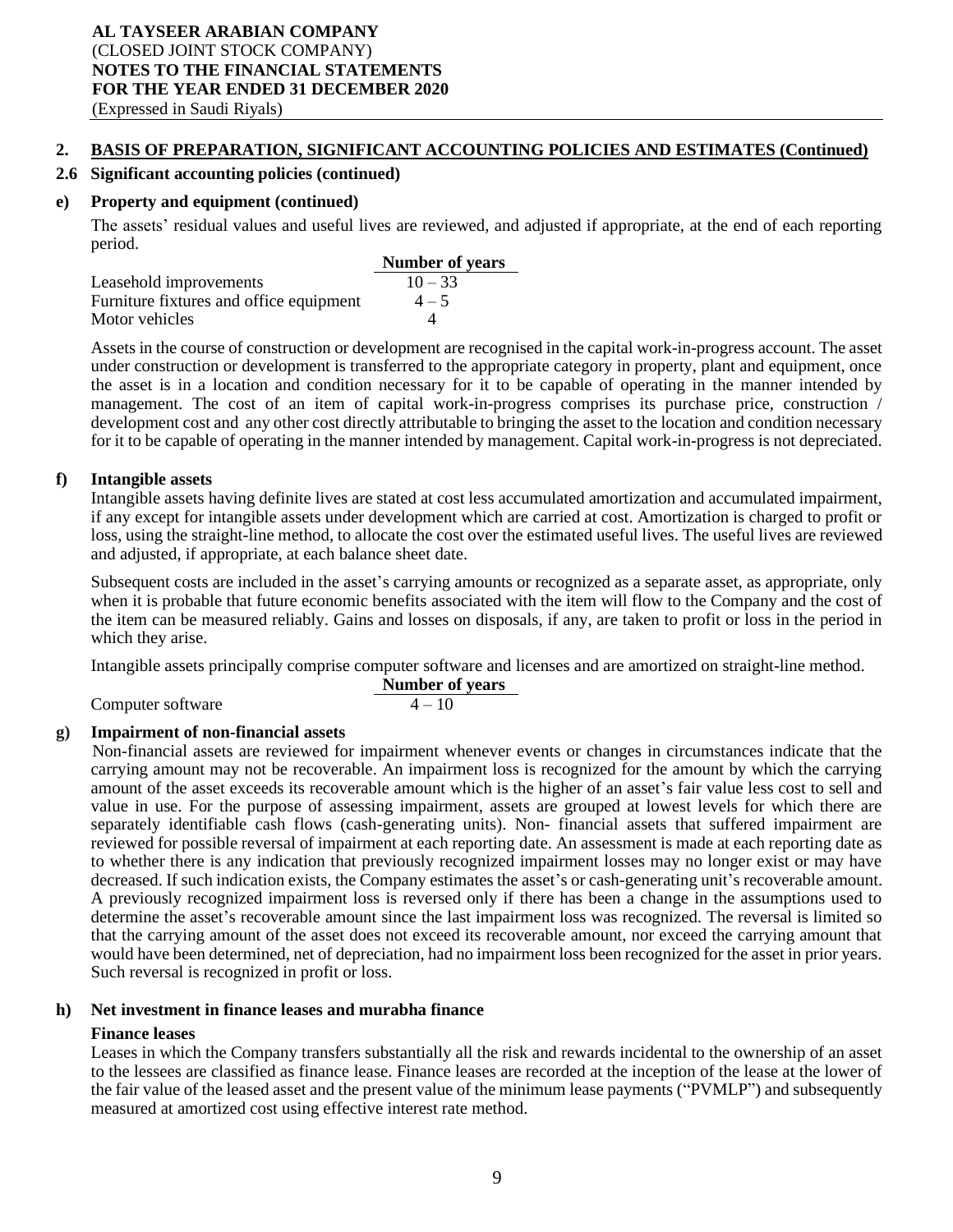#### **2.6 Significant accounting policies (continued)**

#### **h) Net investment in finance leases and murabha finance (continued)**

#### **Finance leases (continued)**

Gross investment in finance leases include the total of future lease payments on finance leases including residual amount receivable ("Lease rentals"). Security deposits with right to offset against lease rentals are deducted from gross investments in finance lease. The difference between lease rentals and the cost of the leased asset including transaction costs is recorded as unearned finance income.

For presentation purposes, the unearned finance income and impairment provision for lease losses is deducted from the gross investment in finance leases.

#### **Murabha finance**

Murabha is a form of financing wherein, the Company based on request from its customers, purchases specific commodities and sells them to the customers at a price equals to the Company's cost plus profit, payable on deferred installment basis.

#### **i) Repossessed assets held for sale**

The Company, in the ordinary course of its business, acquires certain vehicles against settlement of related net investment in finance leases. Such assets are considered as assets held for sale and are initially recorded at the net realizable value of repossessed assets.

Subsequent to the initial recognition, the Company re-assesses the net realizable value of such vehicles at each reporting date and changes in net realizable value and gains or losses on disposal are charged or credited to profit or loss.

#### **j) Cash and cash equivalents**

Cash and cash equivalents include cash in hand, demand deposits and short-term highly liquid investments, with original maturities up to three months, that are readily convertible to known amounts of cash and which are subject to insignificant risk of changes in value.

#### **k) Borrowings**

Borrowings are initially recognized at the fair value (being proceeds received), net of eligible transaction costs incurred, if any. Subsequent to initial recognition, borrowings are measured at amortized cost using the effective interest rate method. Any difference between the proceeds (net of transaction costs) and the redemption amount is recognized in profit or loss over the period of the borrowings using the effective interest rate method.

Borrowings are removed from the statement of financial position when the obligation specified in the contract is discharged, cancelled or expired. The difference between the carrying amount of a financial liability that has been extinguished or transferred to another party and the consideration paid, including any non-cash assets transferred or liabilities assumed, is recognized in profit or loss as other income or finance costs.

Borrowings are classified as current liabilities unless the Company has an unconditional right to defer settlement of the liability for at least 12 months after the reporting period.

All other borrowing costs are recognized in profit or loss in the period in which they are incurred.

#### **l) Employee termination benefits**

The Company operates a single post-employment benefit scheme of defined benefit plan driven by the Labour Laws and Workman Laws of the Kingdom of Saudi Arabia which is based on most recent salary and number of service years. The post-employment benefit scheme is not funded. Valuation of the obligations under the plan is carried out by an independent actuary based on the projected unit credit method. The costs relating to such plan primarily consist of the present value of the benefits attributed on an equal basis to each year of service and the interest on this obligation in respect of employee service in previous years.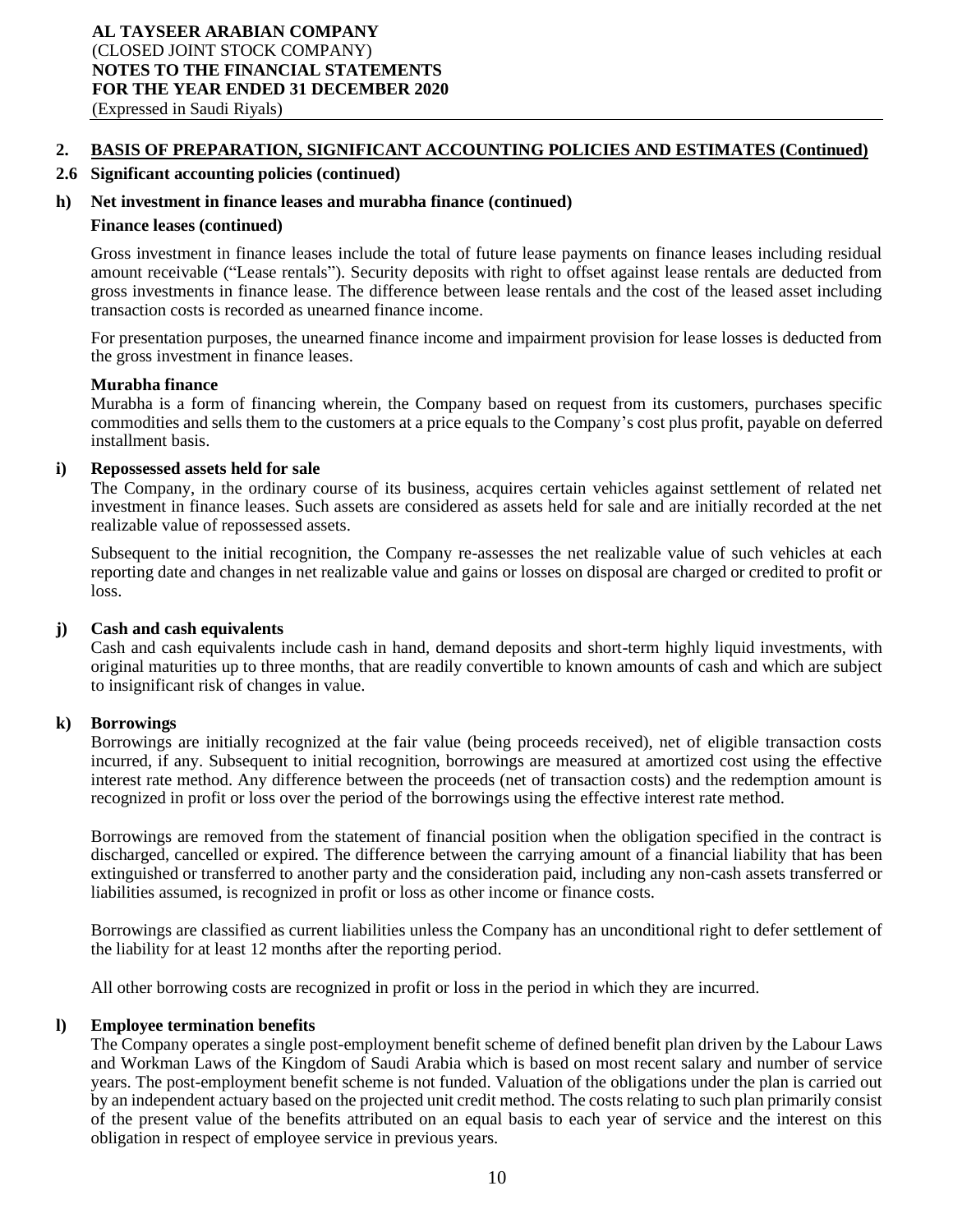#### **2.6 Significant accounting policies (continued)**

#### **l) Employee termination benefits (continued)**

Current and past service costs related to post-employment benefits and unwinding of the liability at discount rates used are charged to profit or loss.

Re-measurement gains and losses arising from experience adjustments and changes in actuarial assumptions are recognized directly in other comprehensive income and transferred to retained earnings in the statement of changes in shareholders' equity in the period in which they occur.

Changes in the present value of the defined benefit obligations resulting from plan amendments or curtailments are charged to profit or loss as past service costs. End of service payments are based on employees' final salaries and allowances and their cumulative years of service, as stated in the Labor Laws of Saudi Arabia.

#### **m) Financial instruments**

## **Financial assets**

#### **(i) Classification**

The Company's financial assets are classified and measured under the following categories:

- Fair value through profit or loss (FVTPL)
- Fair value through other comprehensive income (FVTOCI); and
- Amortised cost.

These classifications are on the basis of business model of the Company for managing the financial assets, and contractual cash flow characteristics.

The Company measures financial asset at amortised cost when it is within the business model to hold assets in order to collect contractual cash flows, and contractual terms of the financial asset give rise on specified dates to cash flows that are solely payments of principal and interest on the principal amount outstanding.

For financial assets measured at FVTPL, gains and losses will be recorded in profit or loss.

For assets measured at fair value through other comprehensive income, gains and losses will be recorded in other comprehensive income.

#### **(ii) Recognition and derecognition**

Regular way purchases and sales of financial assets are recognized on trade-date, the date on which the Company commits to purchase or sell the asset. Financial assets are derecognised when the rights to receive cash flows from the financial assets have expired or have been transferred and the Company has transferred substantially all the risks and rewards of ownership.

#### **(iii) Measurement**

At initial recognition, the Company measures a financial asset at its fair value plus, in the case of a financial asset not at fair value through profit or loss, transaction costs that are directly attributable to the acquisition of the financial asset.

Subsequent measurement of financial assets is as follows:

Assets that are held for collection of contractual cash flows where those cash flows represent solely payments of principal and interest are measured at amortised cost. Interest income from these financial assets is included in finance income using the effective interest rate method. Any gain or loss arising on derecognition is recognised directly in profit or loss and presented in other gains/losses), together with foreign exchange gains and losses. Impairment losses are presented as separate line item in the profit or loss.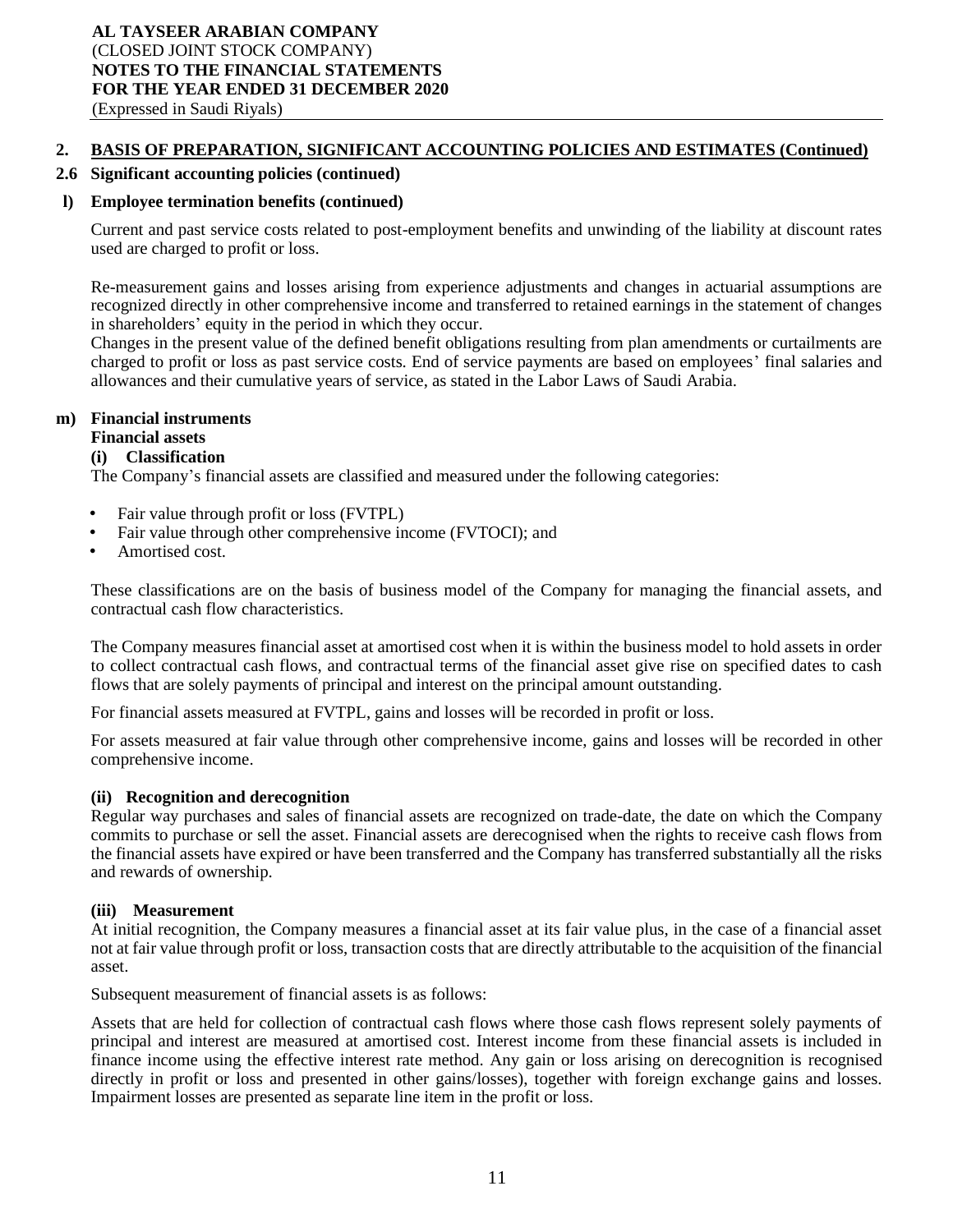#### **2.6 Significant accounting policies (continued)**

#### **m) Financial instruments**

#### **iii) Measurement (continued)**

The Company subsequently measures all equity investments at fair value. Where the Company's management has elected to present fair value gains and losses on equity investments in other comprehensive income, there is no subsequent reclassification of fair value gains and losses to profit or loss following the derecognition of the investment. Dividends from such investments continue to be recognised in profit or loss as other income when the Company's right to receive payments is established.

Impairment losses (and reversal of impairment losses) on equity investments measured at FVTOCI are not reported separately from other changes in fair value.

#### **iv) Impairment**

The Company recognizes loss allowances for ECL under IFRS 9 on the following financial instruments that are not measured at FVTPL:

#### i) Lease receivable

During the year the Company has changed the accounting policy for lease receivable to calculate the ECL allowance using general approach. (refer note 2.7)

ii) Murabha finance receivables;

For net investment in murabha finance i.e. "murabha finance receivables", the Company applies the three-stage model ('general model') for impairment based on changes in credit quality since initial recognition.

While cash and cash equivalents and long-term deposit are also subject to impairment requirements of IFRS 9, the identified impairment loss was immaterial.

No impairment loss is recognized on equity investments.

#### *Presentation of allowance for ECL in the statement of financial position*

Loss allowances for ECL are presented in the statement of financial position as a deduction from the gross carrying amount of the financial assets measured at amortized cost.

#### **Write-off**

Financial assets are written off (either partially or in full) when there is no realistic prospect of recovery. However, financial assets that are written off could still be subject to enforcement activities in order to comply with the Bank's procedures for recovery of amounts due. If the amount to be written off is greater than the accumulated loss allowance, the difference is first treated as an addition to the allowance that is then applied against the gross carrying amount. Any subsequent recoveries are credited to credit loss expense. Modifications of financial assets and financial liabilities

**Financial liabilities**

All financial liabilities are recognised at the time when the Company becomes a party to the contractual provisions of the instrument. Financial liabilities are recognized initially at fair value less any directly attributable transaction cost. Subsequent to initial recognition, these are measured at amortized cost using the effective interest rate method.

A financial liability is recognised when the obligation is discharged or cancelled or expired. Where an existing financial liability is replaced by another from the same lender on substantially different terms, or the terms of an existing liability are substantially modified, such an exchange or modification is treated as a derecognition of the original liability and the recognition of a new liability, and the difference in respective carrying amounts is recognised in profit or loss.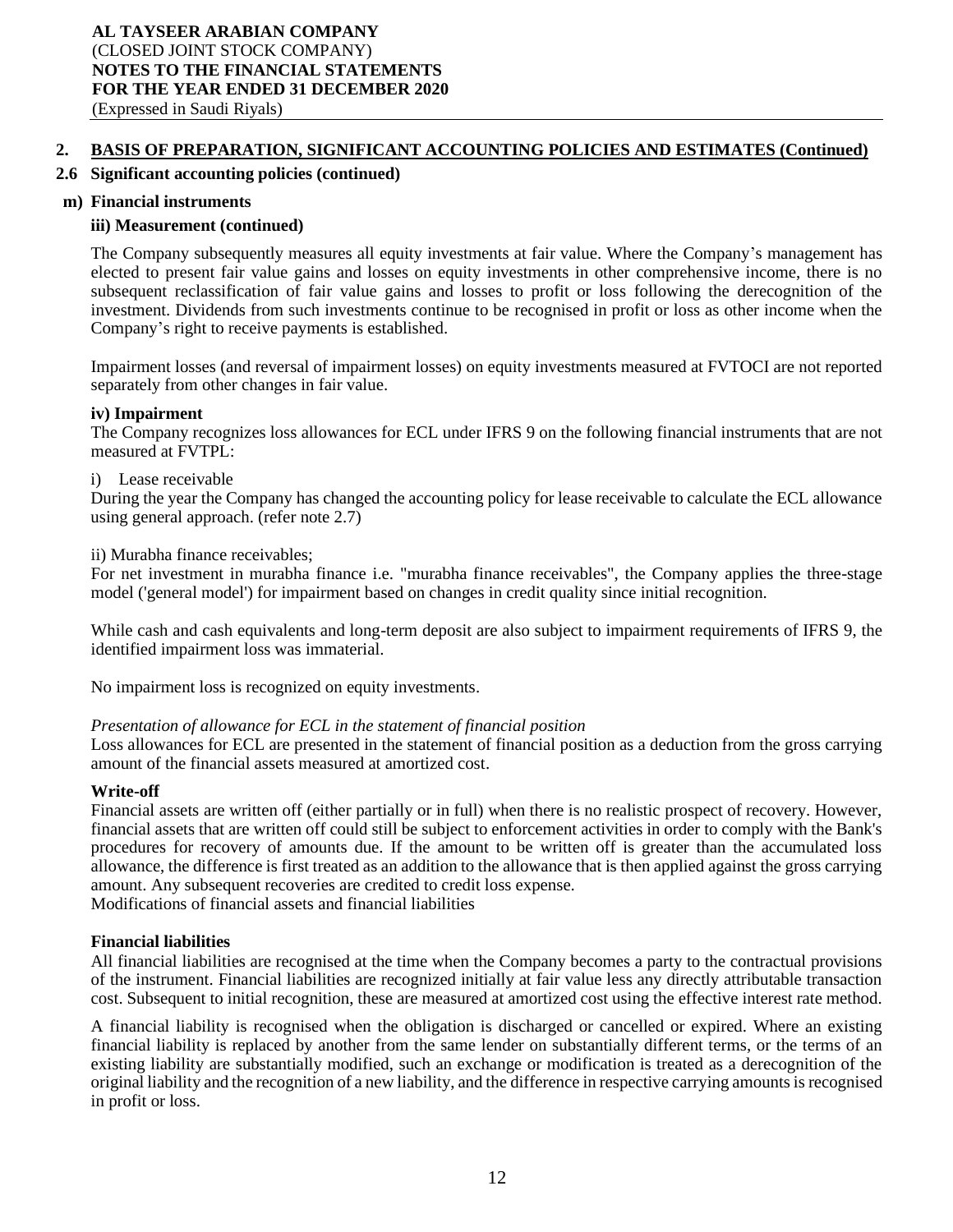**2.6 Significant accounting policies (continued) Financial instruments (continued)**

## **Offsetting**

Financial assets and liabilities are offset and net amounts are reported in the financial statements, when the Company has a legally enforceable right to set off the recognized amounts and intends either to settle on a net basis, or to realize the assets and liabilities simultaneously.

## **Modification of financial instruments**

## **Financial assets**

If the terms of a financial asset are modified, the Company evaluates whether the cash flows of the modified asset are substantially different. If the cash flows are substantially different, then the contractual rights to cash flows from the original financial asset are deemed to have expired. In this case, the original financial asset is derecognized, and a new financial asset is recognized at fair value. If the cash flows of the modified asset carried at amortized cost are not substantially different, then the modification does not result in derecognition of the financial asset. In this case, the Company recalculates the gross carrying amount of the financial asset and recognizes the amount arising from adjusting the gross carrying amount as a modification gain or loss in the profit or loss. If such a modification is carried out because of financial difficulties of the borrower, then the gain or loss is presented together with impairment losses.

## **Financial liabilities**

The Company derecognizes a financial liability when its terms are modified, and the cash flows of the modified liability are substantially different. In this case, a new financial liability based on the modified terms is recognized at fair value. The difference between the carrying amount of the financial liability extinguished and the new financial liability with modified terms is recognized in profit or loss. When cash flows of the modified liability are not substantially different, the difference between the modified contractual cashflows discounted using the original effective interest rate and, the carrying of such liability is recognized as a modification gain or loss in profit or loss.

## **n) Accounts payable and accruals**

Liabilities are obligations to pay for goods and services received, whether or not billed to the Company. Trade payables are recognized initially at fair value and subsequently measured at amortized cost using the effective interest rate method.

## **o) Provisions**

Provisions are recognized when the Company has a present legal or constructive obligation as a result of a past event; it is probable that an outflow of resources will be required to settle the obligation; and the amount can be reliably estimated.

## **p) Government grant**

The Company recognised a government grant related to income, if there is a reasonable assurance that it will be received, and the Company will comply with the conditions associated with the grant. The benefit of a government deposit at a below-market rate of profit is treated as a government grant related to income. The below-market rate deposit is recognised and measured in accordance with IFRS 9- *Financial Instruments*. The benefit of the belowmarket rate of interest is measured as the difference between the initial fair value of the deposit determined in accordance with IFRS 9 and the proceeds received. The benefit is accounted for in accordance with IAS 20. The government grant is recognised in statement of profit or loss on a systematic basis over the period in which the Company recognised as expenses the related costs for which the grant is intended to compensate.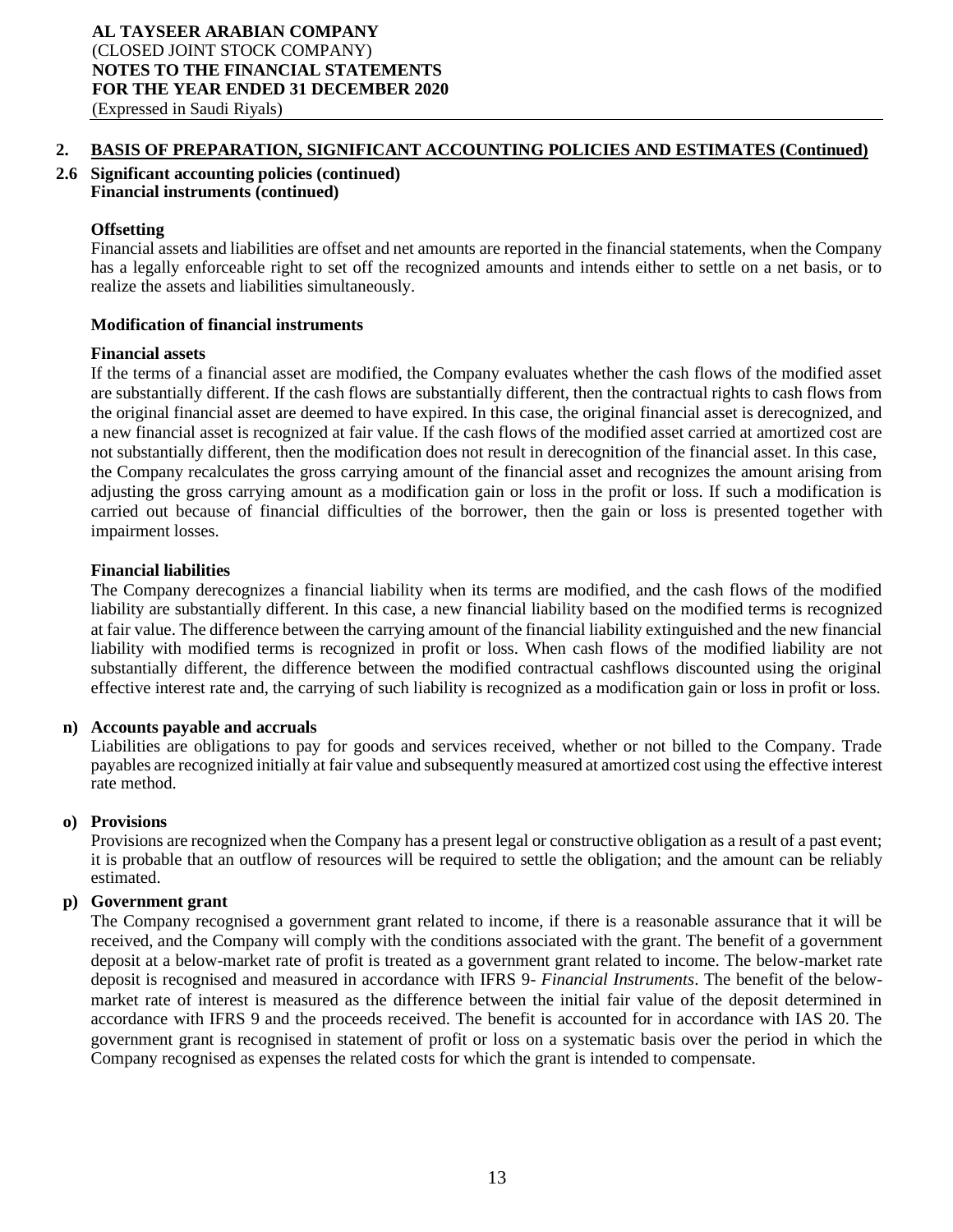#### **2.7 Changes in accounting policies**

#### **a) Impairment of financial assets:**

During the year the Company has voluntarily changed the accounting policy for the expected credit loss (ECL) of lease receivables from lifetime ECL to general approach. This change in accounting policy is to provide more reliable and more relevant effects of transactions, other events or conditions on the entity's financial position, financial performance or cash flows.

The Company has not accounted for the change retrospectively by adjusting the opening balances of each expected loss provision for the earliest period presented, as required by IAS 8 "Accounting Policies, Changes in Accounting Estimates and Errors", instead the total impact is recognized on current year. The Company's management believes that it was unable to obtain a reliable estimate of the impact on the previous years due unavailability of required data. The Company assesses on a forward-looking basis the ECL associated with its financial assets.

For finance leases i.e. "lease receivables", and net investment in murabha finance i.e. "murabha finance receivables", the Company applies the three-stage model ('general model') for impairment based on changes in credit quality since initial recognition.

Stage 1 ("Performing") includes financial instruments that have not had a significant increase in credit risk since initial recognition or that have low credit risk at the reporting date. For these assets, 12-month ECL are recognised and interest revenue is calculated on the gross carrying amount of the asset (that is, without deduction for credit allowance). 12-month ECL are the ECL that result from default events that are possible within 12 months after the reporting date. It is not the expected cash shortfalls over the 12- month period but the entire credit loss on an asset, weighted by the probability that the loss will occur in the next 12 months.

Stage 2 ("Under-performing") includes financial instruments that have had a significant increase in credit risk since initial recognition, unless they have low credit risk at the reporting date, but that do not have objective evidence of impairment. A significant increase in credit risk is presumed if a receivable is more than 30 days past due. For these assets, lifetime ECL are recognised, but interest revenue is still calculated on the gross carrying amount of the asset. Lifetime ECL are the ECL that result from all possible default events over the maximum contractual period during which the Company is exposed to credit risk. ECL are the weighted average credit losses, with the respective risks of a default occurring as the weights.

Stage 3 ("Non-performing") includes financial assets that have objective evidence of impairment at the reporting date. A default on a financial asset is when the counterparty fails to make contractual payments within 90 days of when they fall due. For these assets, lifetime ECL are recognised and interest revenue is calculated on the net carrying amount (that is, net of credit allowance).

The Company, when determining whether the credit risk on a financial instrument has increased significantly, considers reasonable and supportable information available (e.g. days past due, customer credit scoring, etc.), in order to compare the risk of a default occurring at the reporting date with the risk of a default occurring at initial recognition of the financial instrument.

Lease receivables and murabha finance receivables are written off when there is no reasonable expectation of recovery. Indicators that there is no reasonable expectation of recovery include, amongst others, the failure of a debtor to engage in a repayment plan with the Company, and a failure to make contractual payments for a period of greater than 365 days past due.

Where financial assets are written off, the Company continues to engage enforcement activities to attempt to recover the amount due. Where recoveries are made, after write-off, are recognized as other income in profit or loss.

While cash and cash equivalents and long-term deposit are also subject to impairment requirements of IFRS 9, the identified impairment loss was immaterial.

The Company has not accounted for the change retrospectively by adjusting the opening balances of each expected loss provision for the earliest period presented, as required by IAS 8 "Accounting Policies, Changes in Accounting Estimates and Errors", instead the total impact is recognized on current year , The Company's management believes that it was unable to obtain a reliable estimate of the impact on the previous years due unavailability of required data.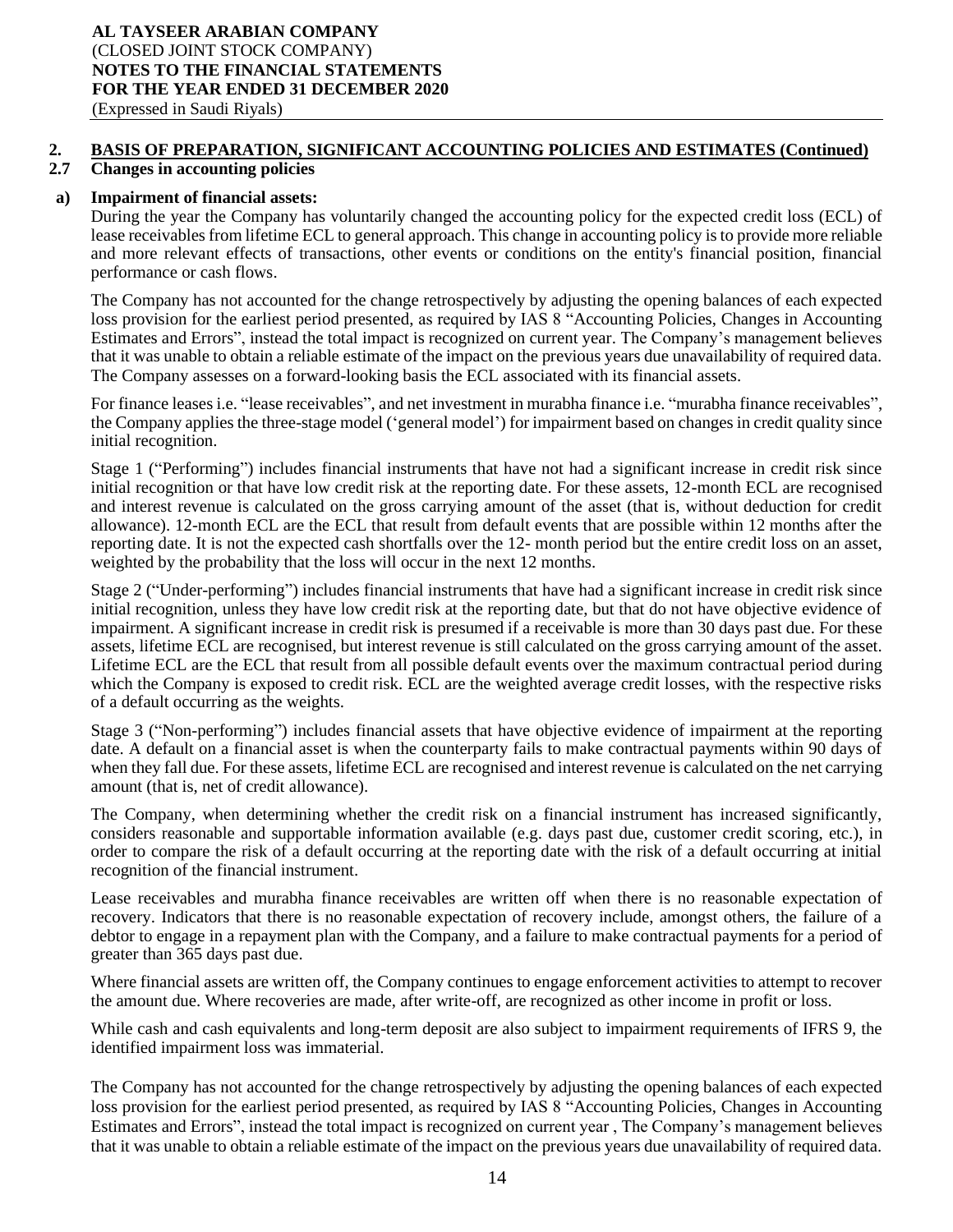## **3. PROPERTY AND EQUIPMENT**

|                                  |                  | <b>Furniture</b> |                 |             |              |
|----------------------------------|------------------|------------------|-----------------|-------------|--------------|
|                                  |                  | fixtures and     |                 | Capital     |              |
|                                  | <b>Leasehold</b> | office           | <b>Motor</b>    | work in     |              |
|                                  | improvements     | equipment        | <b>Vehicles</b> | progress    | <b>Total</b> |
| Cost:                            |                  |                  |                 |             |              |
| As at 1 January 2020             | 2,348,490        | 8,974,501        | 851,920         |             | 12,174,911   |
| Additions during the year        |                  | 222,849          | 90,000          | 468,750     | 781,599      |
| Disposal during the year         |                  | (3,100)          | (295, 410)      |             | (298, 510)   |
| As at 31 December 2020           | 2,348,490        | 9,194,250        | 646,510         | 468,750     | 12,658,000   |
| <b>Accumulated depreciation:</b> |                  |                  |                 |             |              |
| As at 1 January 2020             | 434,401          | 4,347,616        | 795,657         |             | 5,577,674    |
| Charge for the year              | 140,047          | 1,320,867        | 33,710          |             | 1,494,624    |
| Disposal during the year         |                  | (3,100)          | (275, 916)      |             | (279, 016)   |
| As at 31 December 2020           | 574,448          | 5,665,383        | 553,451         |             | 6,793,282    |
| Cost:                            |                  |                  |                 |             |              |
| As at 1 January 2019             | 1,410,462        | 6,575,737        | 836,830         | 2,101,060   | 10,924,089   |
| Additions during the year        |                  | 1,169,375        | 15,090          | 66,357      | 1,250,822    |
| Transfers during the year        | 938,028          | 1,229,389        |                 | (2,167,417) |              |
| As at 31 December 2019           | 2,348,490        | 8,974,501        | 851,920         |             | 12,174,911   |
| <b>Accumulated depreciation:</b> |                  |                  |                 |             |              |
| As at 1 January 2019             | 327,441          | 3,147,864        | 770,898         |             | 4,246,203    |
| Charge for the year              | 106,960          | 1,199,752        | 24,759          |             | 1,331,471    |
| As at 31 December 2019           | 434,401          | 4,347,616        | 795,657         |             | 5,577,674    |
| Carrying amount 2020             | 1,774,042        | 3,528,867        | 93,059          | 468,750     | 5,864,718    |
| Carrying amount 2019             | 1,914,089        | 4,626,885        | 56,263          |             | 6,597,237    |
|                                  |                  |                  |                 |             |              |

## **4. INTANGIBLE ASSETS**

Intangible asset represents license for software.

|                                  | 2020      | 2019      |
|----------------------------------|-----------|-----------|
| Cost:                            |           |           |
| As at 1 January                  | 7,237,150 | 6,881,073 |
| <b>Additions</b>                 | 200,663   | 356,077   |
| As at 31 December                | 7,437,813 | 7,237,150 |
| <b>Accumulated amortization:</b> |           |           |
|                                  |           |           |
| As at 1 January                  | 1,816,685 | 1,157,243 |
| Charge for the year              | 790,824   | 659,442   |
| As at 31 December                | 2,607,509 | 1,816,685 |
| <b>Carrying amounts:</b>         |           |           |
| As at 31 December                | 4,830,304 | 5,420,465 |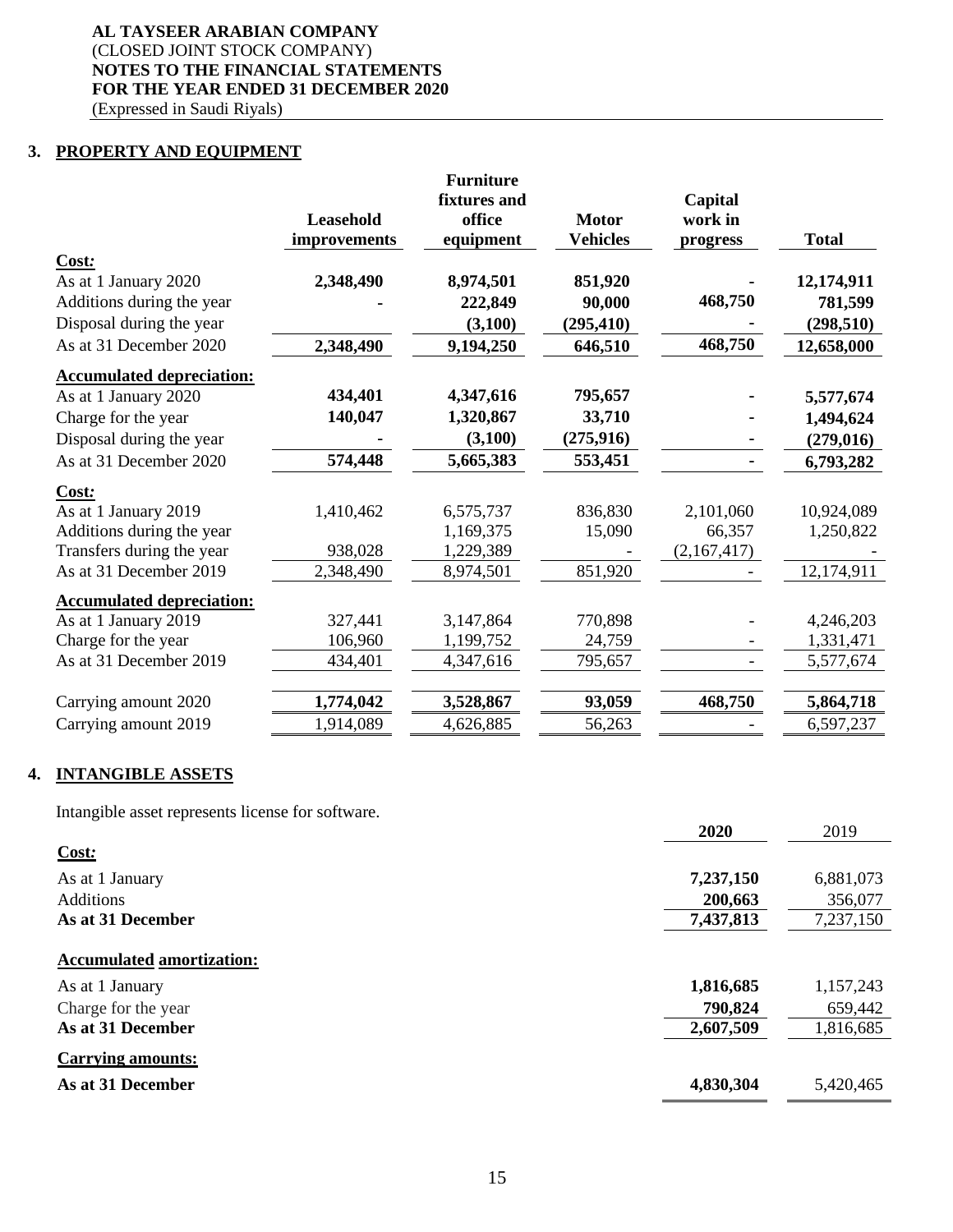## **5. NET INVESTMENT IN LEASES**

| 31 December 2020 | 31 December 2019 |
|------------------|------------------|
|                  |                  |
|                  | 879,350,624      |
| (175,062,108)    | (180, 348, 418)  |
| 647,810,887      | 699,002,206      |
|                  |                  |
| (63, 635, 374)   | (132,096,521)    |
| 584, 175, 513    | 566,905,685      |
| (340, 020, 558)  | (291, 614, 860)  |
| 244,154,955      | 275,290,825      |
|                  | 822,872,995      |

**Maturity profile of gross investment in finance lease and present value of minimum lease payments receivables is as follows:**

| <b>31 December 2020</b>    | 31 December 2019           |
|----------------------------|----------------------------|
| 406,958,947<br>317,218,523 | 422,273,403<br>329,178,772 |
| 98,695,526                 | 127,898,449                |
|                            | 879,350,624                |
| <b>31 December 2020</b>    | 31 December 2019           |
| 324, 317, 222              | 339, 437, 227              |
| 239,824,329                | 251,579,948                |
| 83,669,336                 | 107,985,031                |
| 647,810,887                | 699,002,206                |
|                            |                            |
| <b>31 December 2020</b>    | 31 December 2019           |
| 106,117,959                | 48,668,475                 |
| (14,627,948)               | (5,233,762)                |
| 91,490,011                 | 43, 434, 713               |
|                            | 822, 872, 995              |

| Provision for expected credit loss | (12,680,812) | (284, 851)   |
|------------------------------------|--------------|--------------|
|                                    | 78,809,199   | 43,149,862   |
| Non-current maturity               | (33,906,583) | (22,836,643) |
| Current maturity                   | 44,902,616   | 20,313,219   |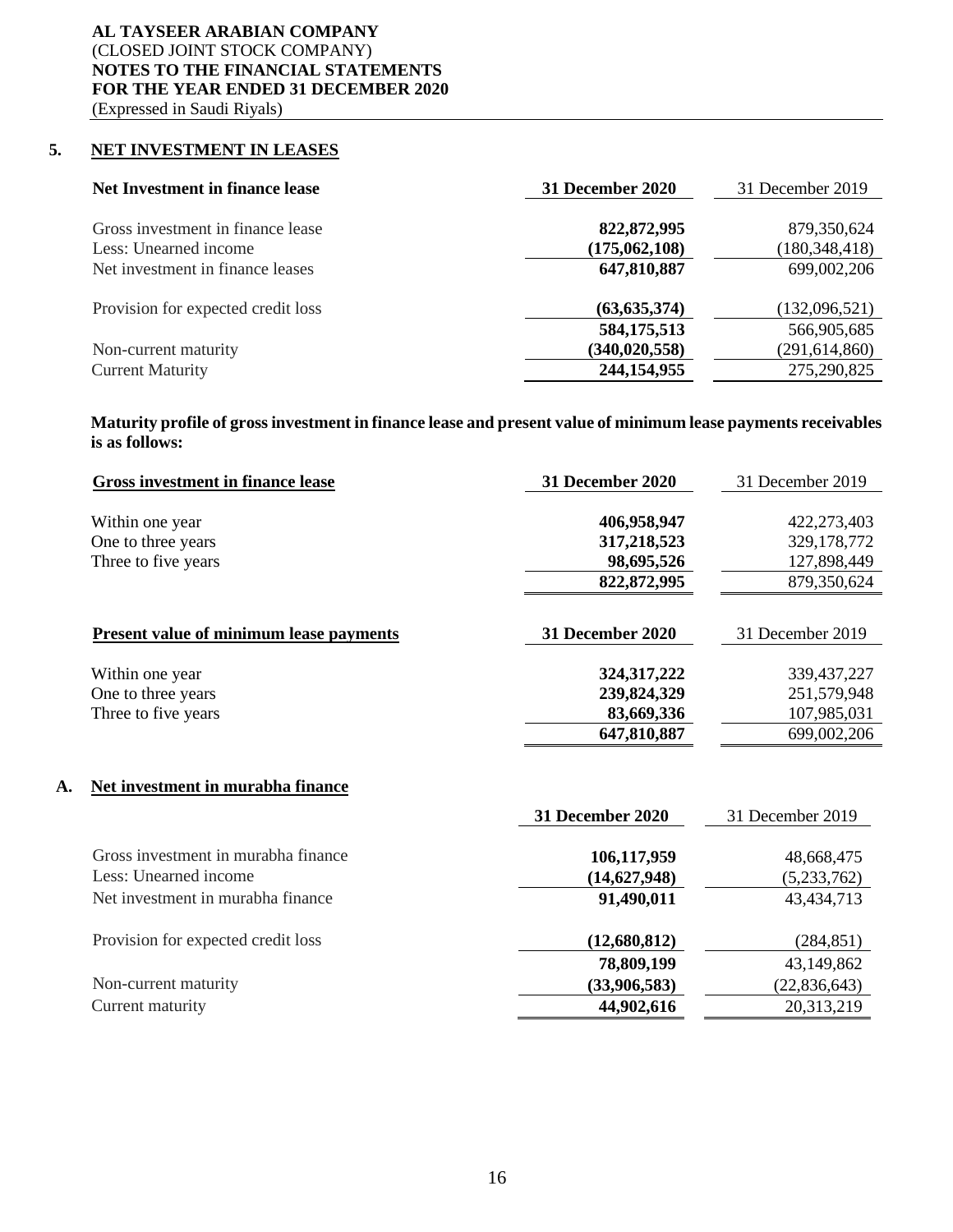## **5. NET INVESTMENT IN LEASES (continued)**

## **A. Net investment in murabha finance (continued)**

**Maturity profile of gross investment in murabha finance and present value of minimum lease payments receivables is as follows:**

| Gross investment in murabha finance            | <b>31 December 2020</b> | 31 December 2019 |
|------------------------------------------------|-------------------------|------------------|
|                                                |                         |                  |
| Within one year                                | 63,623,347              | 24, 282, 631     |
| One to three years                             | 36,260,530              | 24,385,844       |
| Three to five years                            | 6,234,082               |                  |
|                                                | 106,117,959             | 48,668,475       |
| <b>Present value of minimum lease payments</b> | 31 December 2020        | 31 December 2019 |
|                                                |                         |                  |
| Within one year                                | 50,698,168              | 20,447,315       |
| One to three years                             | 35,409,146              | 22,987,398       |
| Three to five years                            | 5,382,697               |                  |
|                                                | 91,490,011              | 43,434,713       |

The movement in the provision for expected credit loss was as follows:

|                                                                                               | For the year ended<br>31 December 2020    | For the year ended<br>31 December 2019 |
|-----------------------------------------------------------------------------------------------|-------------------------------------------|----------------------------------------|
| Balance at the beginning of the year<br>Allowance for the year<br>Written off during the year | 132,381,372<br>37,464,970<br>(93,530,156) | 126,941,967<br>5,439,405               |
|                                                                                               | 76,316,186                                | 132,381,372                            |

## **6. PREPAYMENTS AND OTHER CURRENT ASSETS**

|                                      | 31 December | 31 December |
|--------------------------------------|-------------|-------------|
|                                      | <b>2020</b> | 2019        |
| Insurance claim receivable           | 4,499,003   | 14,957,540  |
| Due from related parties             | 156,196     | 370,078     |
| Repossessed assets held for sale     |             | 372,275     |
| Prepaid insurance                    | 3,637,530   | 469,902     |
| Non-lease receivables from customers | 5,186,145   | 4,125,312   |
| Advance to supplier                  | 2,377,795   |             |
| Other receivables                    | 3,022,761   | 5,538,400   |
|                                      | 18,879,430  | 21,708,195  |
| Provision for impairment loss        | (2,078,650) | (2,078,650) |
|                                      | 16,800,780  | 19,629,545  |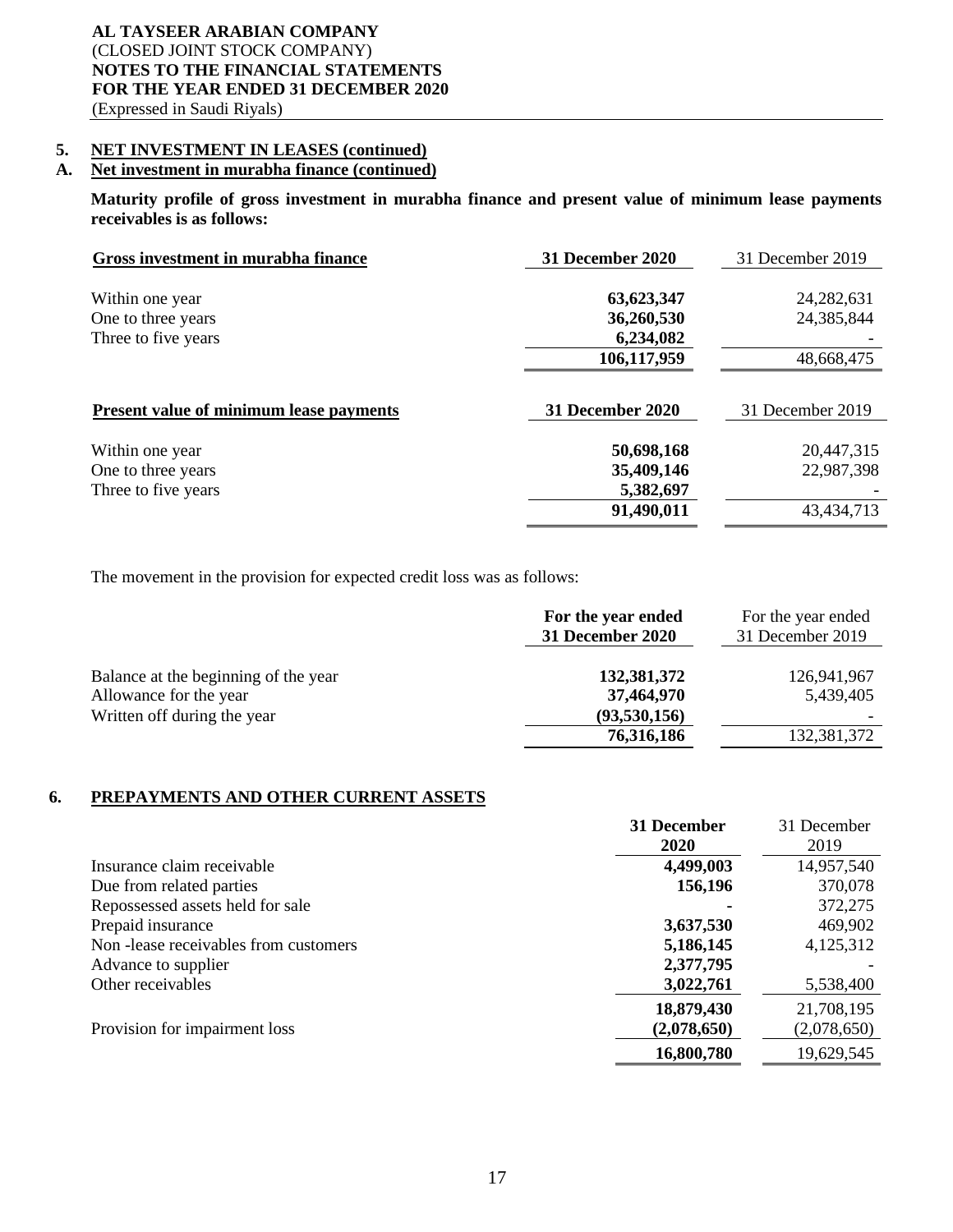## **7. CASH AND CASH EQUIVALENTS**

|                     | 31 December    | 31 December |
|---------------------|----------------|-------------|
|                     | 2020           | 2019        |
| Cash at bank        | 75,254,842     | 13,376,368  |
| Cash in hand        | 56,526         | 271,770     |
| Short term deposits | $\blacksquare$ | 7,200,000   |
|                     | 75,311,368     | 20,848,138  |

#### **8. INVESTMENT**

|                                                                                       |                      |         | 31 December<br><b>2020</b> | 31 December<br>2019  |
|---------------------------------------------------------------------------------------|----------------------|---------|----------------------------|----------------------|
| Investments at fair value through other comprehensive income<br>$(FVOCI)$ (Refer 8.1) |                      |         | 892,850                    | 892,850              |
| Investments at fair value through profit or loss (FVTPL) (Refer 8.2)                  |                      |         | 10,046,131                 |                      |
| <b>Total Investments</b>                                                              |                      |         | 10,938,981                 | 892,850              |
| Movement in investments is as follows:                                                | 2020                 | 2019    | 2020                       | 2019                 |
|                                                                                       | Investments at FVOCI |         |                            | Investments at FVTPL |
| Balance as at January 1                                                               | 892,850              | 892,850 | 1A AAA AAA                 |                      |

| <b>Additions</b>                 |         | -                        | 10,000,000 | $\overline{\phantom{0}}$ |
|----------------------------------|---------|--------------------------|------------|--------------------------|
| Fair value gain, net             |         | $\overline{\phantom{0}}$ | 46,131     | -                        |
| <b>Balance as at 31 December</b> | 892,850 | 892,850                  | 10,046,131 | $\overline{\phantom{0}}$ |

**8.1** The Company holds 89,285 shares in Saudi Finance leasing Contracts registry Company, a Saudi Joint stock company ("the investee company") registered in the Kingdom of Saudi Arabia for lease contracts registration, which represents 2% of total share capital of investee company. The investment being strategic investment is classified as fair value through other comprehensive income (FVOCI). The management believes that the carrying value of the investment approximates to the fair value at 31 December 2020 and 2019.

**8.2** Investment at FVTPL represents investments made by the Company in units of mutual fund.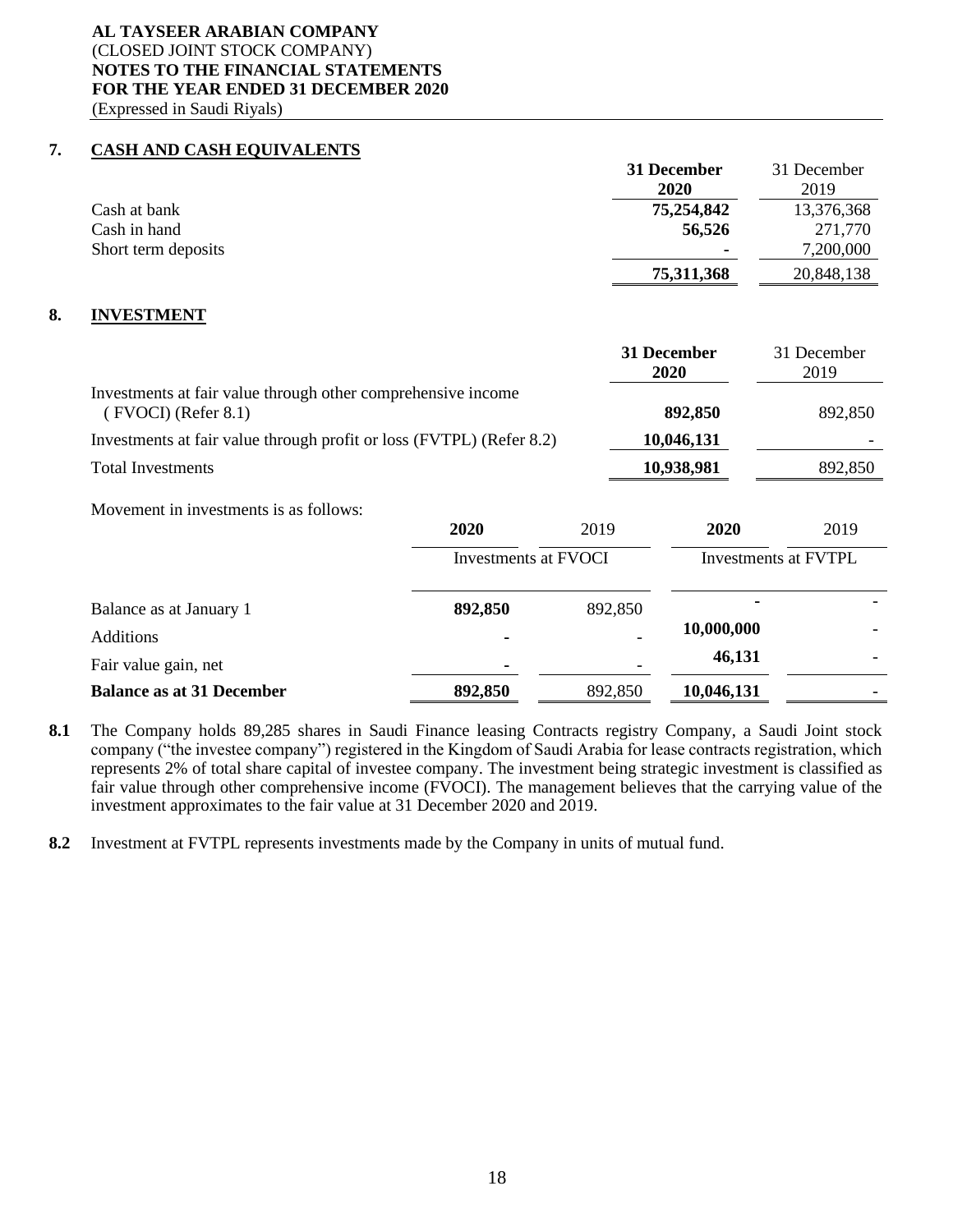#### **9. BORROWINGS Long term borrowing:**

|                             | <b>31 December 2020</b> | 31 December 2019 |
|-----------------------------|-------------------------|------------------|
| Commercial bank loan        | 135,976,795             | 56,505,943       |
| Government loan             | 132,442,916             | 18,367,473       |
|                             | 268,419,711             | 74,873,416       |
|                             |                         |                  |
| Less: current maturity      | (136,968,706)           | (53, 466, 635)   |
| Non-current                 | 131,451,005             | 21,406,781       |
|                             |                         |                  |
|                             | <b>31 December 2020</b> | 31 December 2019 |
| Opening balance             | 74,873,416              | 103,380,943      |
| Additions                   | 228,616,687             | 20,000,000       |
| Finance cost                | 3,264,654               | 3,728,959        |
| Repayments                  | (29,511,426)            | (52, 236, 486)   |
| Government grant (Note 23)  | (8,823,620)             |                  |
| Closing balance             | 268,419,711             | 74,873,416       |
| <b>Short term borrowing</b> |                         |                  |
|                             | <b>31 December 2020</b> | 31 December 2019 |
| Commercial bank loan        | 24, 233, 207            |                  |
|                             |                         |                  |

## **Commercial Loan**

During the current year, the Company entered into additional Murabha Financing Agreement (the "Agreement") with a commercial bank amounted to SR 100 million secured against lease receivables. The loan is repayable in 48 equal monthly installments. The loan is denominated in Saudi Riyals and bears mutually agreed profit rates. The Agreement of the borrowing facility requires the Company to maintain certain financial and non-financial covenants.

As at 31 December 2020, the Company has assigned lease receivables to the bank amounting to SR 169.97 million representing 125% of the outstanding loan balance as at 31 December 2020 (31 December 2019: SR 70.6 million).

The Company had also opened a deposit / cash margin account with the bank with an equivalent of 10% of the total loan utilized pledged in favor of the bank during the term of the loan agreement, which is expected to be realized by August 2024. The loan is secured by a corporate guarantee from Al Jomiah Automotive Company (AAC) in addition to joint and several guarantees signed by shareholders of the Holding Company. The aggregate maturity of the outstanding loan is spread through August 2024.

During the current year the Company has availed short term trade finance facility amounting to SR 24.2 million for working capital management from local bank at an interest rate prevailing in the market. The settlement date for above facility is 24 June 2021.

## **Government loan:**

## **Social Development Bank:**

During the year ended 31 December 2019, the Company entered into a financing agreement with Social Development Bank ("SDB") amounting to SR 20 million. The loan is repayable in 36 equal monthly installments. The loan is denominated in Saudi Riyals and bears finance costs at nominal rates. In addition to other conditions laid out by SDB, the Company has utilized such funds to provide finance services to SME's within a defined range of finance rates the aggregate maturity of the outstanding loan is spread through 2023.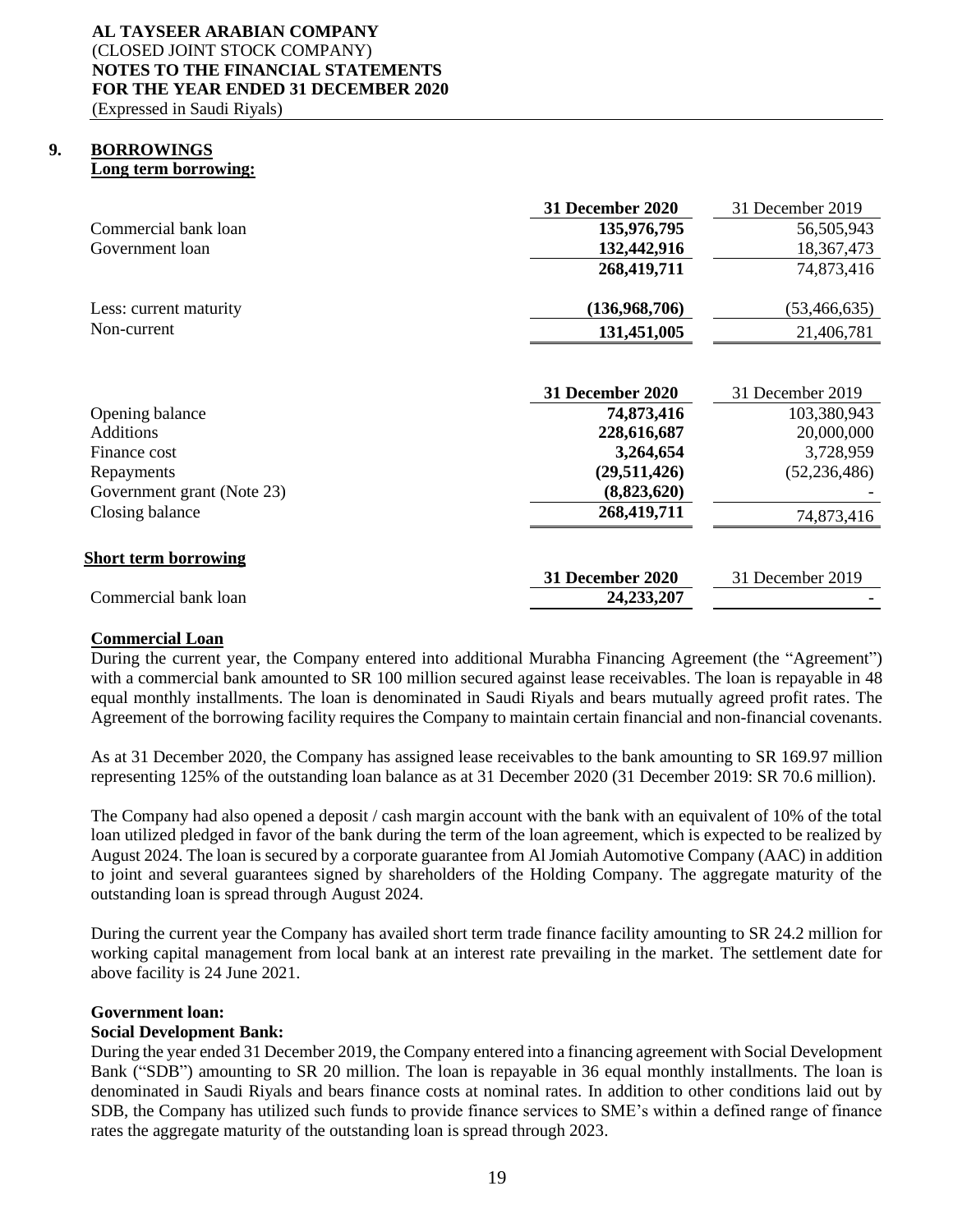## **9. BORROWINGS (continued)**

**Government loan: (continued)**

## **Social Development Bank: (continued)**

During the current year ended 31 December 2020, the Company has entered into other financing agreement with Social Development Bank ("SDB") amounting to SR 45 million under the same terms and conditions.

## **Saudi Central Bank (SAMA):**

As described in note 22, in order to compensate all the related costs that the Company is expected to incur under the SAMA program, the Company has received an interest free loan of SR 83.62 million from SAMA during the year ended 31 December 2020 in multiple trenches. The Loan is repayable in 36 equal instalments, the aggregate maturity of the outstanding loan is spread through 2023. Out of the interest free loan, the Company has refunded SR 6.9 million to SAMA during 2020.

## **10. LEASES**

## **Leases as lessee (IFRS 16)**

The Company leases land and buildings. The leases typically run for a period of 1 to 3 years, with an option to renew the lease after expiry of the lease term. Lease payments are renegotiated during renewal of the contract to reflect market rentals.

Information about leases for which the Company is a lessee is presented below.

#### **Right-of-use assets**

|                                  | 31 December<br><b>2020</b> | 31 December<br>2019 |
|----------------------------------|----------------------------|---------------------|
| Balance as at 1 January          | 6,816,575                  | 7,052,294           |
| Depreciation charge for the year | (1,059,215)                | (967, 688)          |
| Additions during the year        | 585,272                    | 731,969             |
| Derecognition of right- of-use   | (983, 568)                 |                     |
| Balance as at 31 December        | 5,359,064                  | 6,816,575           |
| <b>Lease liabilities</b>         |                            |                     |
|                                  | 31 December                | 31 December         |

|                                  | <b>2020</b> | 2019        |
|----------------------------------|-------------|-------------|
| Balance as at 1 January          | 6,472,421   | 6,694,794   |
| Interest charge for the year     | 237,023     | 306,658     |
| Addition during the year         | 585,272     |             |
| Repayments during the year       | (937, 400)  | (1,261,000) |
| Derecognition of lease liability | (876, 574)  |             |
| Balance as at 31 December        | 5,480,742   | 6,472,421   |
| Current maturity                 | 1,123,591   | 1,019,311   |
| Non-current maturity             | 4,357,151   | 5,453,110   |

#### **Amount recognised in profit or loss**

|                                                                                           | 31 December<br>2020 | 31 December<br>2019 |
|-------------------------------------------------------------------------------------------|---------------------|---------------------|
| Interest on lease liabilities                                                             | 237,021             | 306,658             |
| Depreciation of right-of-use assets                                                       | 1,059,215           | 967,688             |
| Amount recognised in statement of cash flow for the year<br>Total cash outflow for leases | (937, 400)          | (1,261,000)         |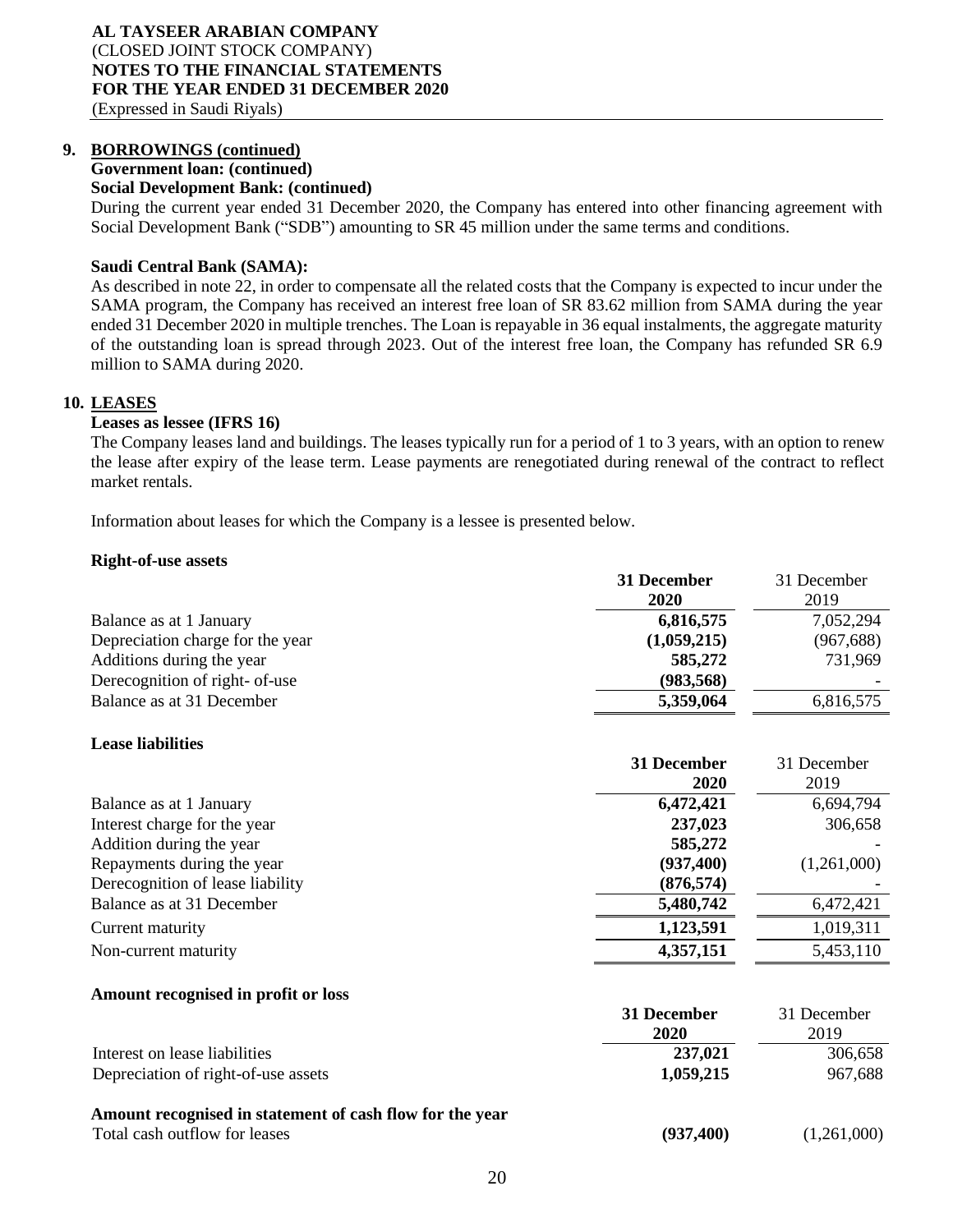#### **10. LEASES (Continued)**

#### **Extension options**

Land leases contain extension options exercisable by the Company before the end of the non-cancellable contract period. Where practicable, the Company seeks to include extension options in new leases to provide operational flexibility. The extension options held are exercisable only by the Company and not by the lessors. The Company assesses at lease commencement date whether it is reasonably certain to exercise the extension options. The Company reassesses whether it is reasonably certain to exercise the options if there is a significant event or significant changes in circumstances within its control.

#### **11. RELATED PARTY TRANSACTIONS AND BALANCES**

Related parties represent shareholders, directors and key management personnel of the Company, and entities controlled or significantly influenced by such parties.

The Company is required to pay remuneration to the members of Board of Directors, under By-Laws, for participation in Board of Directors' meeting held during the year.

Transactions with related parties mainly include collections on behalf of the Company, certain expenses and services which are undertaken at mutually agreed terms and conditions.

| <b>Transactions with related parties:</b> |                        | For the year<br>ended 31 | For the year<br>ended 31 |
|-------------------------------------------|------------------------|--------------------------|--------------------------|
|                                           | Relationship           | December 2020            | December 2019            |
| Al Jomaih Automotive Company (AAC)        | <b>Shareholder</b>     |                          |                          |
| Purchase of vehicles for lease            |                        | 105,592,022              | 150,383,496              |
| Shared service cost                       |                        | 2,361,560                | 2,181,737                |
| Finance cost charged                      |                        | 5,197,551                | 5,840,709                |
| Al Jomaih Holding Company (AJHC)          | Other related<br>party |                          |                          |
| Finance cost charged                      |                        | 487,184                  | 2,851,528                |
| Shared service cost recharged             |                        | 4,601,924                | 4,624,711                |
| Al Jomaih Rent-A-Car (AJRC)               | Other related<br>party |                          |                          |
| Revenue                                   |                        | 2,863,379                | 3,220,761                |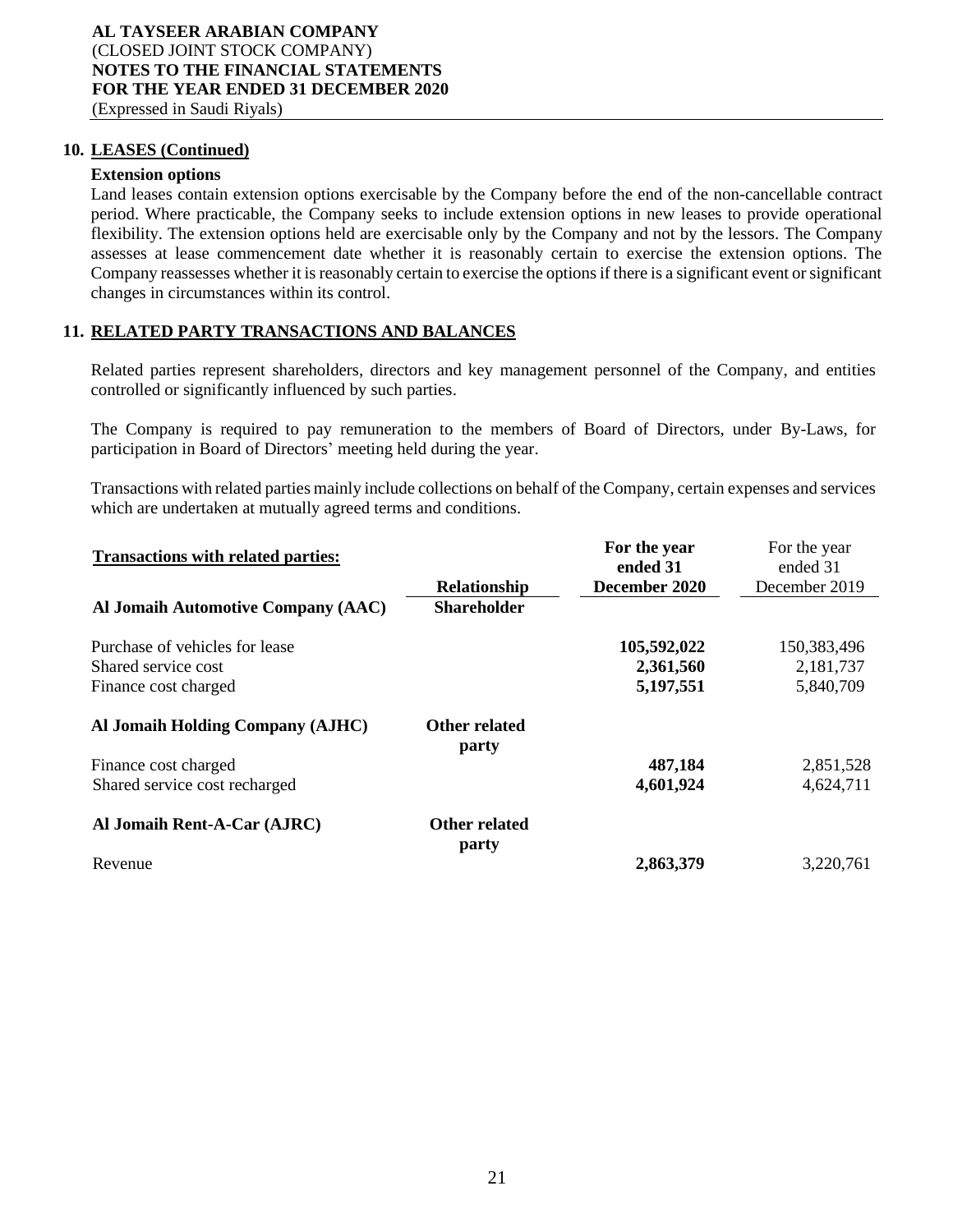## **11. RELATED PARTY TRANSACTIONS AND BALANCES (Continued)**

Key management personnel compensation comprised of the following transactions:

|                                             | For the year ended<br><b>31 December 2020</b> | For the year ended<br>31 December 2019 |
|---------------------------------------------|-----------------------------------------------|----------------------------------------|
| <b>Transactions:</b>                        |                                               |                                        |
| Compensation of key management executives   | 4,963,124                                     | 5,059,797                              |
| <b>Employee benefits</b>                    | 1,386,782                                     | 621,108                                |
| Remuneration of board and committee members | 135,000                                       | 66,000                                 |

The above-mentioned significant transactions with related parties resulted in the following balances:

#### **Due to related parties:**

|                                          | 31 December 2020 | 31 December 2019 |
|------------------------------------------|------------------|------------------|
| Al Jomaih Automotive Company (AAC)       | 144,668,675      | 199, 124, 223    |
| Al Jomaih Holding Company (AJHC)         | 7,823,737        | 23,677,905       |
| Al Jomaih Bottling Plants Limited (AJBP) | $\blacksquare$   | 184,836          |
|                                          | 152,492,412      | 222,986,964      |

Amounts due to AAC are set off on daily basis based on the collections made by the AAC on behalf of the Company. These amounts bear financial charges at prevailing variable market rates.

## **Due from related parties:**

|                                          | 31 December 2020         | 31 December 2019 |
|------------------------------------------|--------------------------|------------------|
| Al Jomaih Rent-a-Car Company (AJRC)      | 40,358,262               | 40,532,540       |
| Al Jomaih Equipment Company Limited      | 135,964                  | 266,664          |
| Al Jomaih Bottling Plants Limited (AJBP) | 20,232                   |                  |
| Al Jomaih Tyres Company (AJTC)           | $\overline{\phantom{a}}$ | 103.414          |
|                                          | 40,514,458               | 40,902,618       |

Balance due from AJRC as at 31 December 2020 amounting to SR 31.3 million and SR 9.1 million has been classified under "net investment in finance leases" and" net investment in murabaha finance", respectively (December 31 2019: SR 35.4 million and SR 5.1 million, respectively).

The remaining balance due from related parties is classified under prepayments and other receivables.

## **12. SHARE CAPITAL**

The pattern of shareholding as of 31 December 2020 and 31 December 2019 is as follows:

|                                        | Percentage<br>of<br>ownership | Number of<br>shares | <b>Amount SR</b> |
|----------------------------------------|-------------------------------|---------------------|------------------|
| Al Jomaih Automotive Company           | 96                            | 38,400,000          | 384,000,000      |
| Al Jomaih Rent-a-Car Company           |                               | 400,000             | 4,000,000        |
| Al Jomiah Energy and Water Company     |                               | 400,000             | 4,000,000        |
| Mohammed Abdul Aziz Abdullah Al Jomaih |                               | 400,000             | 4,000,000        |
| Hamad Abdul Aziz Abdullah Al Jomaih    |                               | 400,000             | 4,000,000        |
|                                        | 100                           | 40,000,000          | 400,000,000      |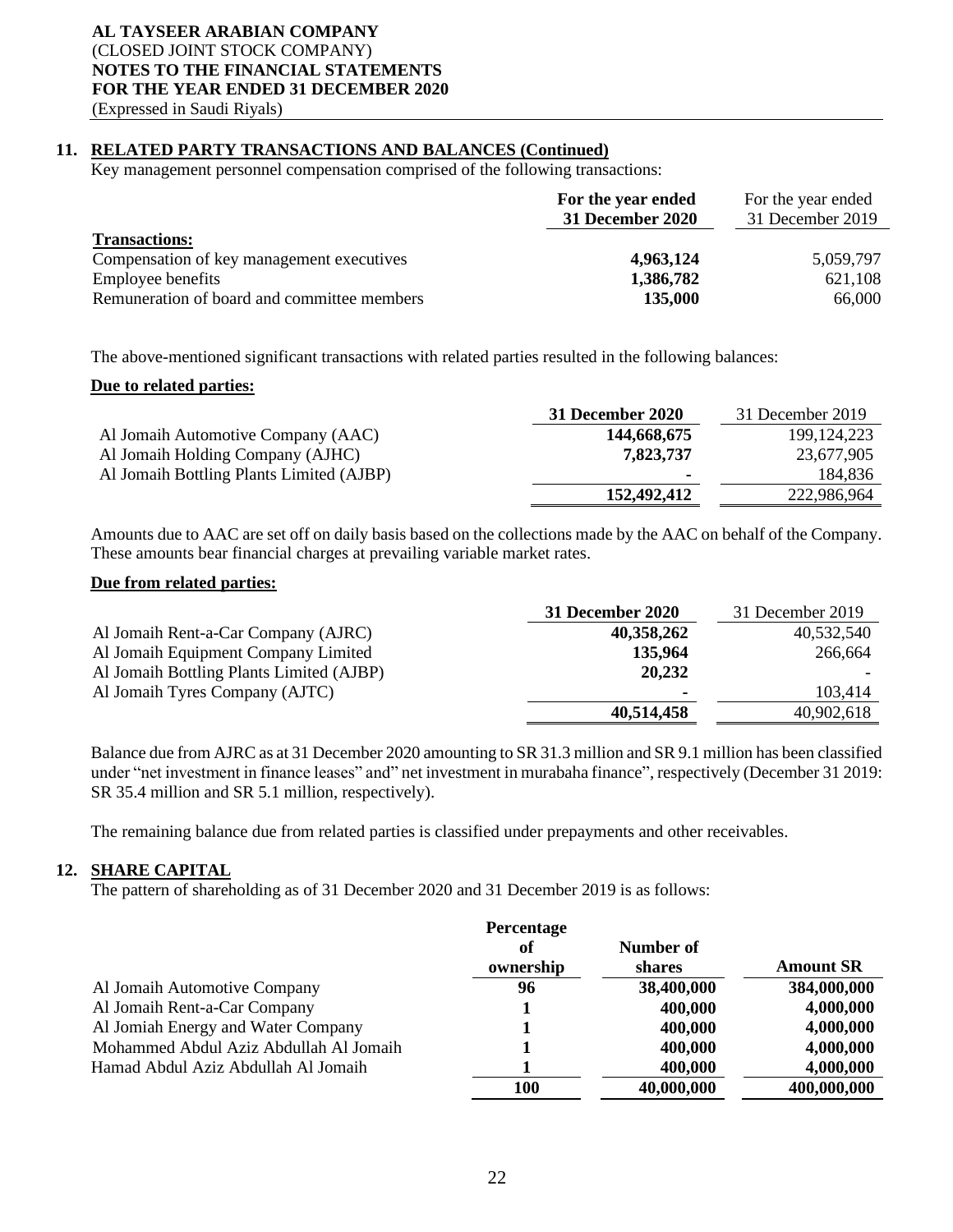## **13. STATUTORY RESERVE**

In accordance with the Company's By-laws and the Regulations for Companies in the Kingdom of Saudi Arabia, the Company is required to transfer 10% of the net income for the year to a statutory reserve until it equals 30% of its share capital. This reserve currently is not available for distribution to the shareholders of the Company.

## **14. ZAKAT**

The Company is subject to Zakat in accordance with the regulations of the General Authority of Zakat and Income Tax ("GAZT"). Zakat expense is charged to the statement of profit or loss and other comprehensive income.

Significant components of Zakat base of the Company principally comprise of shareholders' equity at the beginning of the year, adjusted net income and certain other items.

|                                  | For the year  | For the year   |
|----------------------------------|---------------|----------------|
|                                  | ended 31      | ended 31       |
|                                  | December 2020 | December 2019  |
| Opening balance                  | 24,695,945    | 51,160,640     |
| Zakat charge for the year:       |               |                |
| Current year                     | 1,552,482     | 3,934,079      |
| Adjustment related to prior year |               | (30, 398, 774) |
| Payment during the year          | (6,869,979)   |                |
|                                  | 19,378,448    | 24,695,945     |

The significant components of Zakat base for the Company are as follows:

|                                        | 31 December | 31 December |
|----------------------------------------|-------------|-------------|
|                                        | 2020        | 2019        |
| Shareholders' equity                   | 266,876,868 | 279,774,509 |
| Non-current liabilities and borrowings | 141,011,841 | 26,859,891  |
| Assets subject to zakat                | 466,039,289 | 342,898,302 |

Provision for Zakat has been made at 2.5% of the Zakat base attributable to the shareholders of the Company.

## *a) Zakat assessment status*

During the year ended 31 December 2020, the Company has received a settlement notice from the GAZT for the years 2015 to 2017 against which the Company had maintained a provision of SR 37.3 million based on zakat assessments as previously finalized by the GAZT. As per the notice, the Company is required to pay SR 6.9 million as final settlement of Zakat liability for the years 2015 through 2017. The Company had adjusted the provision for Zakat of SR 30.4 million during the year ended 31 December 2019.

The Company has filed the Zakat returns for the years ended 31 December 2018 and 2019 however, no assessment is raised by GAZT. The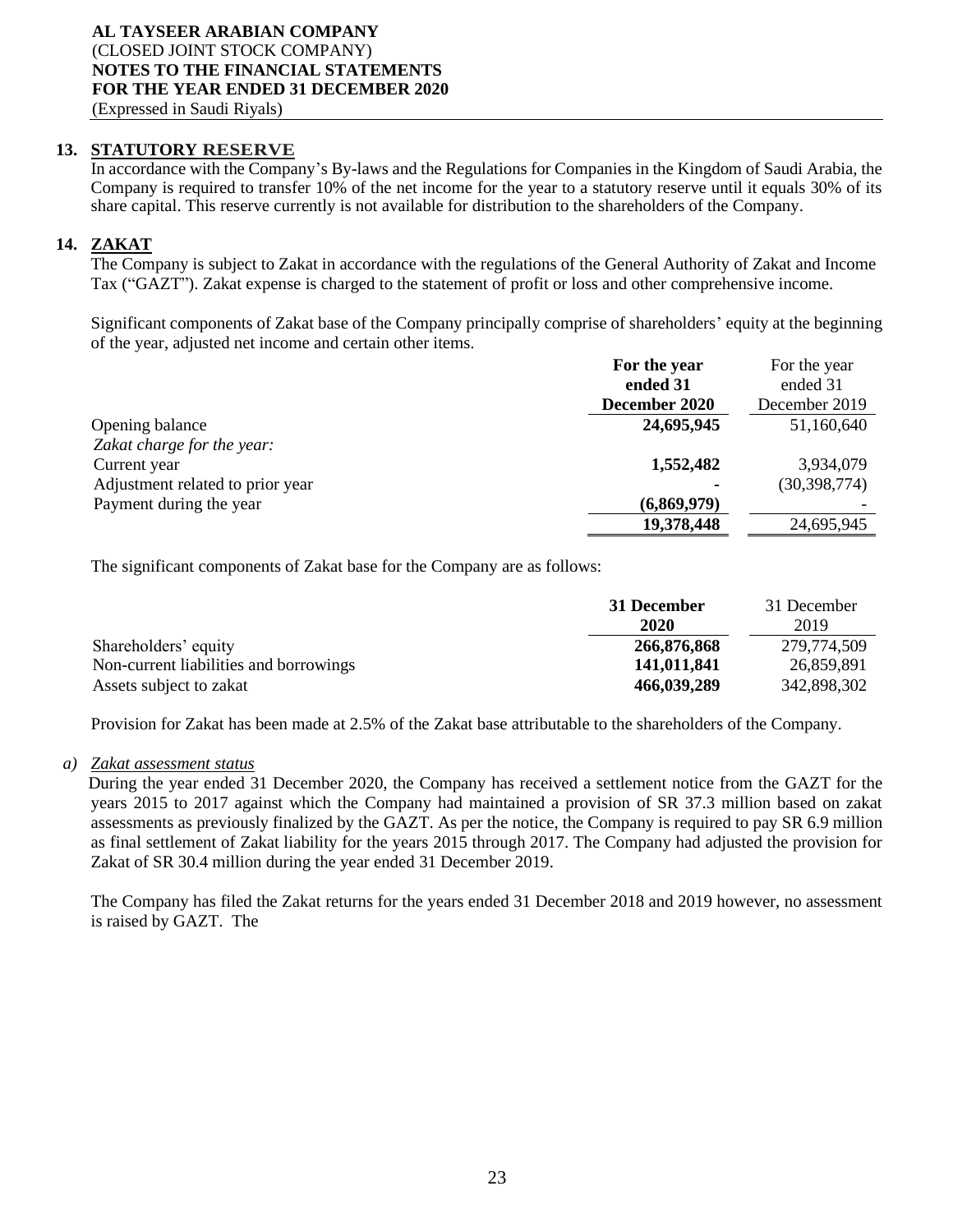## **15. EMPLOYEES' END OF SERVICE BENEFITS**

In accordance with the provisions of IAS 19, management has carried out an exercise to assess the present value of its defined benefit obligations in respect of employees' end of service benefits payable under relevant local regulations and contractual arrangements.

The Company recognized the benefits in the statement of profit or loss and other comprehensive income. The benefit is based on employees' final salaries and allowances and their cumulative years of service, as stated in the laws of Saudi Arabia.

The following table summarizes the components of the net benefit expense recognized in the statement of profit or loss and other comprehensive income and amounts recognized in the statement of financial position.

#### **Net benefit expense recognised in the profit or loss and other comprehensive income: For the year ended 31 December 2020** For the year ended 31 December 2019 **Included in profit or loss** Current service cost **1,007,597** 1,078,534 Interest cost on benefit obligation **187,082** 307,937 **1,194,679** 1,386,471 **Included in other comprehensive income** *Re-measurement gains and losses on obligation* (Gain) / loss due to change in demographic assumptions (169,732) (Gain) / loss due to change in experience adjustments **(90,605)** 764,172 **Movement in the present value of defined benefit obligation: 31 December 2020** 31 December 2019 Balance at 1 January **6,050,563** 6,537,409 Current service cost / charge for the year **1,007,597** 1,078,534 Interest cost **187,082** 307,937 Benefits paid **(1,781,220)** (2,637,489) Actuarial gain / (loss) on the obligation **(260,337)** 764,172

Significant assumptions used in determining the post-employment defined benefit obligation includes the following:

Balance at 31 December **5,203,685** 6,050,563

|                                 | 31 December   | 31 December   |
|---------------------------------|---------------|---------------|
|                                 | 2020          | 2019          |
| Discount rate                   | 1.60%         | 2.95%         |
| Salary increase rate short term | $1.60\%$      | 2.95%         |
| Mortality rates                 | WHO SA16 -75% | WHO SA16 -75% |
| Rates of employee turnover      | <b>Heavy</b>  | Moderate      |

The table below illustrates the approximate impact on the defined benefit obligation if the Company were to change one key assumption, while the other actuarial assumptions remain unchanged. The sensitivity analyses below has been determined based on a method that extrapolates the impact on the defined benefit obligation as a result of reasonable changes in key assumptions occurring at the end of the reporting period. The sensitivity analysis may not be representative of an actual change in the defined benefit obligation as it is unlikely that changes in assumptions would occur in isolation of one another.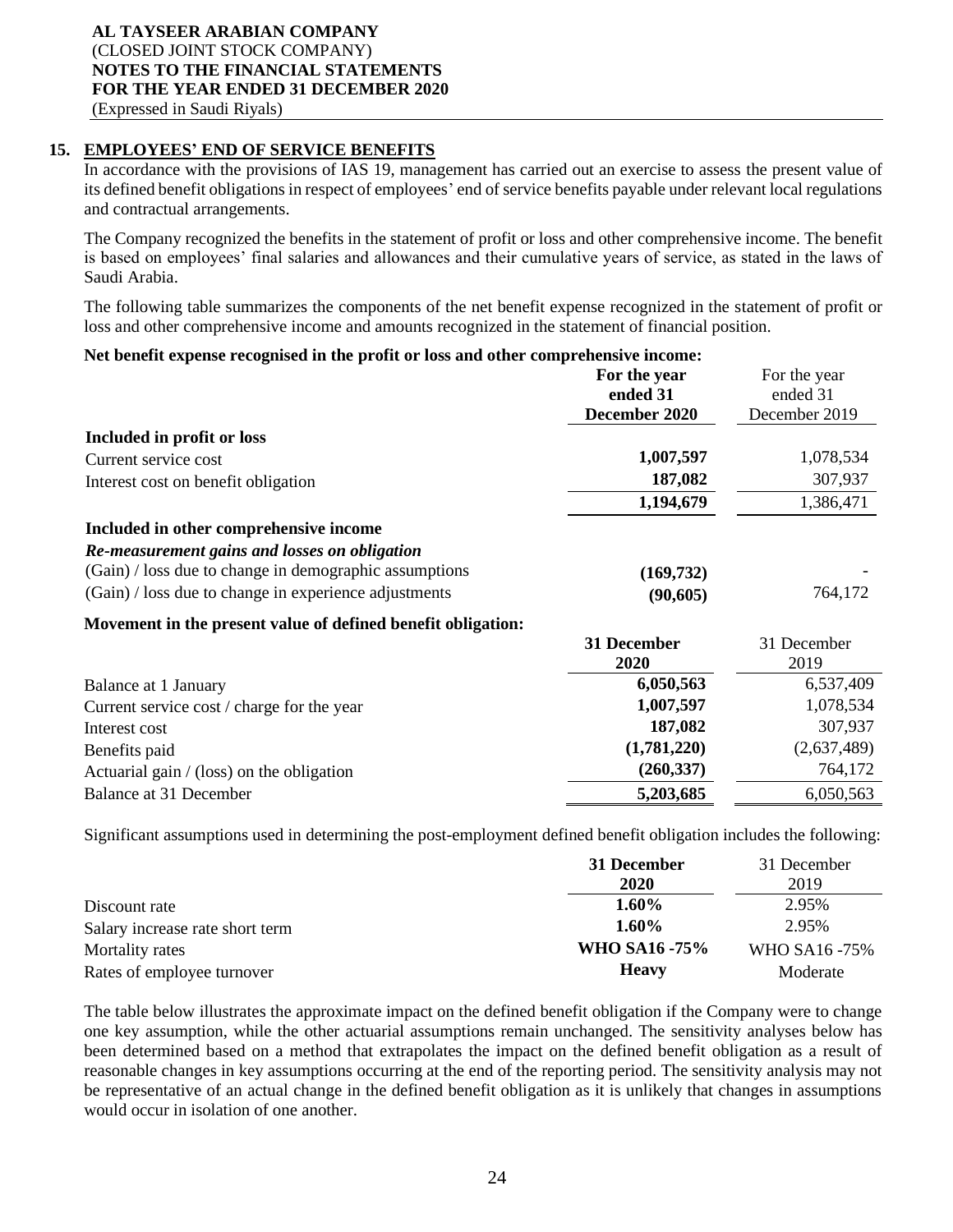## **15. EMPLOYEES' END OF SERVICE BENEFITS (continued)**

| <b>Sensitivity analysis</b>              | 31 December<br><b>2020</b> | 31 December<br>2019 |
|------------------------------------------|----------------------------|---------------------|
| Increase                                 |                            |                     |
| Discount rate $(+50 \text{ bps})$        | (171, 130)                 | (272, 496)          |
| Salary increase rate $(+50 \text{ bps})$ | 181,501                    | 293,675             |
| Decrease                                 |                            |                     |
| Discount rate (-50 bps)                  | 182,424                    | 295,160             |
| Salary increase rate (-50 bps)           | (171,950)                  | (273, 774)          |

The average duration of the defined benefit obligation at the end of the reporting period is 6.78 years (2019: 9.36 years). The expected maturity analysis of employee benefit obligations (undiscounted) is as follows:

|                  | Less than a<br>vear | <b>Between 1</b><br>to 2 years | <b>Between 2</b><br>to 5 years | Over $5$<br>vears | Total     |
|------------------|---------------------|--------------------------------|--------------------------------|-------------------|-----------|
| 31 December 2020 | 772,750             | 1.438.664                      | 3.674.315                      | 3,763,989         | 9,649,718 |
| 31 December 2019 | 420,968             | 591,935                        | 2,113,805                      | 4,496,368         | 7,623,076 |

#### **16. ACCRUED EXPENSES AND OTHER LIABILITIES**

|                              | 31 December<br>2020 | 31 December<br>2019 |
|------------------------------|---------------------|---------------------|
| Advances from customers      | 12,640,568          | 10,519,336          |
| Accrued purchases and others | 6,823,231           | 5,223,372           |
| Deferred government grant    | 3,654,012           |                     |
| Salaries and benefits        | 849,205             | 489.777             |
|                              | 23,967,016          | 16,232,485          |

## **17. INCOME FROM FINANCING ACTIVITIES**

|                                                   | For the year   | For the year  |
|---------------------------------------------------|----------------|---------------|
|                                                   | ended 31       | ended 31      |
|                                                   | December 2020  | December 2019 |
| Income from finance lease                         | 80,212,312     | 75,433,325    |
| Income from murabha finance                       | 6,859,396      | 409,947       |
| Loss on modification of finance lease and murabha |                |               |
| finance receivables                               | (12, 031, 194) |               |
|                                                   | 75,040,514     | 75,843,272    |
| <b>18. OTHER EXPENSES</b>                         |                |               |
|                                                   | For the year   | For the year  |
|                                                   | ended 31       | ended 31      |
|                                                   | December 2020  | December 2019 |
| Administrative expenses charged by a shareholder  | 2,361,560      | 2,181,737     |
| Professional services                             | 1,104,427      | 610,520       |
| Communication                                     | 1,068,719      | 1,254,425     |
| Advertising                                       | 666,744        | 592,512       |
| Governmental fees                                 | 443,656        | 637,644       |
| Maintenance and cleaning                          | 377,774        | 372,675       |
| Other expenses                                    | 3,514,408      | 4,220,465     |
|                                                   | 9,537,288      | 9,869,978     |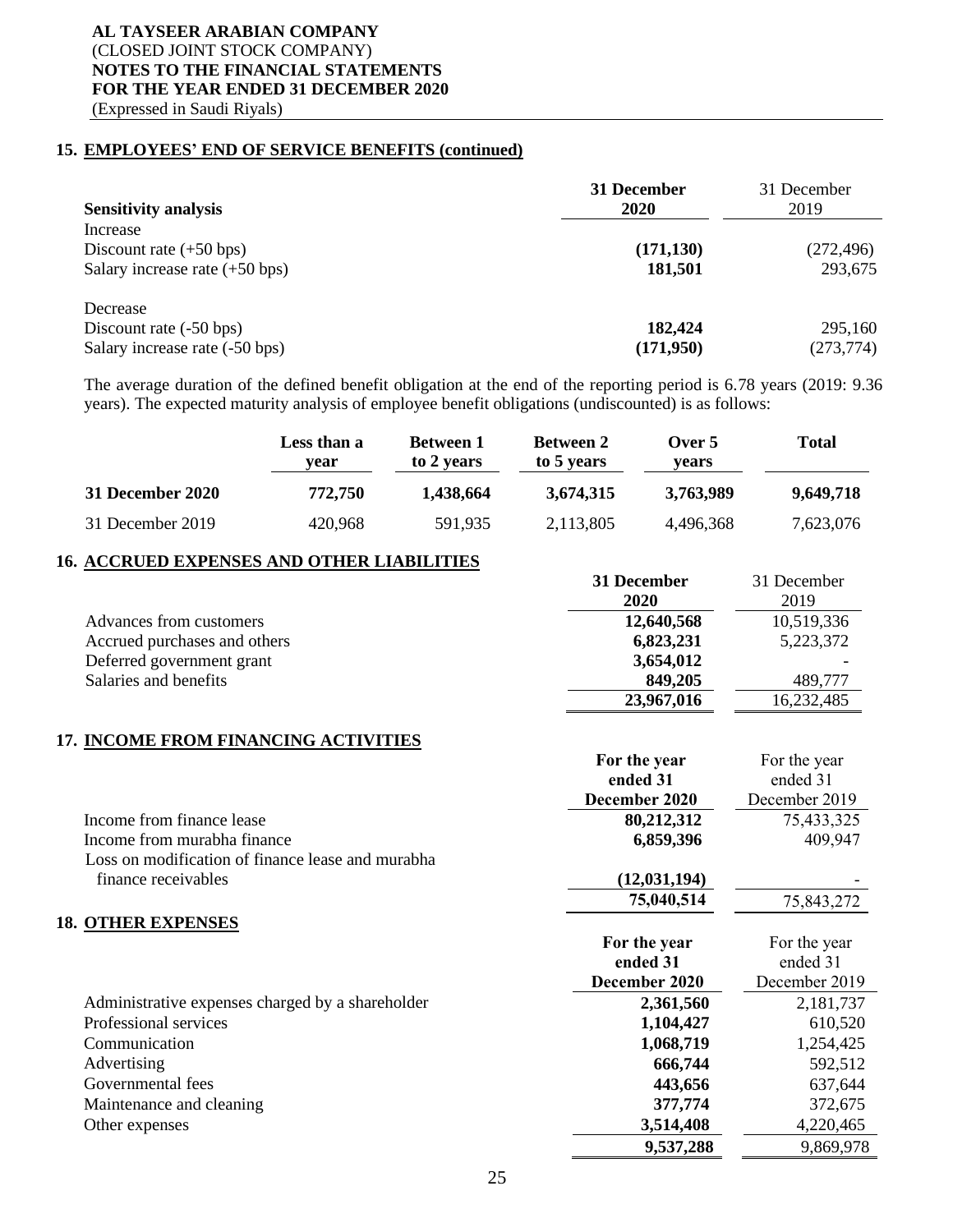**19. FINANCE COST**

|                                               | For the year  | For the year  |
|-----------------------------------------------|---------------|---------------|
|                                               | ended 31      | ended 31      |
|                                               | December 2020 | December 2019 |
| Finance cost on long term borrowings          | 5,269,917     | 3,728,959     |
| Finance cost on balances due to a shareholder | 5,197,551     | 5,840,709     |
| Bank charges                                  | 800,944       | 436,053       |
| Finance cost on balances due to related party | 487,184       | 2,851,528     |
| Finance charge on lease liability             | 237,021       | 306,658       |
|                                               | 11,992,616    | 13,163,907    |

## **20. FINANCIAL RISK MANAGMENT**

Risk is inherent in the Company's activities and is managed through a process of ongoing identification, measurement and monitoring, subject to risk limits and other controls. This process of risk management is critical to the Company's continuing profitability. The Company's activities are exposed to a variety of financial risks which mainly include market risk, credit risk and liquidity risk.

#### **Risk management structure**

#### **Board of Directors**

The Board of Directors of the Company has overall responsibility for the establishment and oversight of the Company's risk management framework. The Board is also responsible for developing and monitoring the Company's risk management policies.

#### **Audit Committee**

The audit committee is appointed by the Board of Directors. The audit committee assists the Board in carrying out its responsibilities with respect to assessing the quality and integrity of financial reporting and risk management, the audit thereof and the soundness of the internal controls of the Company.

#### **Internal Audit**

All key operational, financial and risk management processes are audited by the Internal Audit. Internal audit examines the adequacy of the relevant policies and procedures, the Company's compliance with the internal policies and regulatory guidelines. Internal audit discusses the results of all assessments with management and reports its findings and recommendations to the Audit Committee.

#### **Risk Committee**

Board of Directors of the Company has established a risk committee. The primary responsibility of the risk committee is to oversee and approve the company-wide risk management practices to assist the board in overseeing risks, such as financial, credit, market, liquidity, security, legal, regulatory, reputational, and other risks.

The risks faced by the Company and the way these risks are mitigated by management are summarized below.

#### **20.1 Market risk**

Market risk is the risk that the fair value or the future cash flows of a financial instrument may fluctuate as a result of changes in market profit rates or the market prices of securities due to change in credit rating of the issuer or the instrument, change in market sentiments, speculative activities, supply and demand of securities and liquidity in the market.

Market risk comprises of below risks.

#### **a) Currency risk**

Currency risk is the risk that the fair value or future cash flows of a financial assets may fluctuate because of changes in foreign exchange rates. The Company's principal transactions are carried in Saudi Riyals. Management believes that there is minimal risk of significant losses due to exchange rate fluctuations as the majority of the monetary assets and liabilities are in Saudi Riyals or currencies which are pegged to the Saudi Riyal and consequently the Company does not hedge its foreign currency exposure.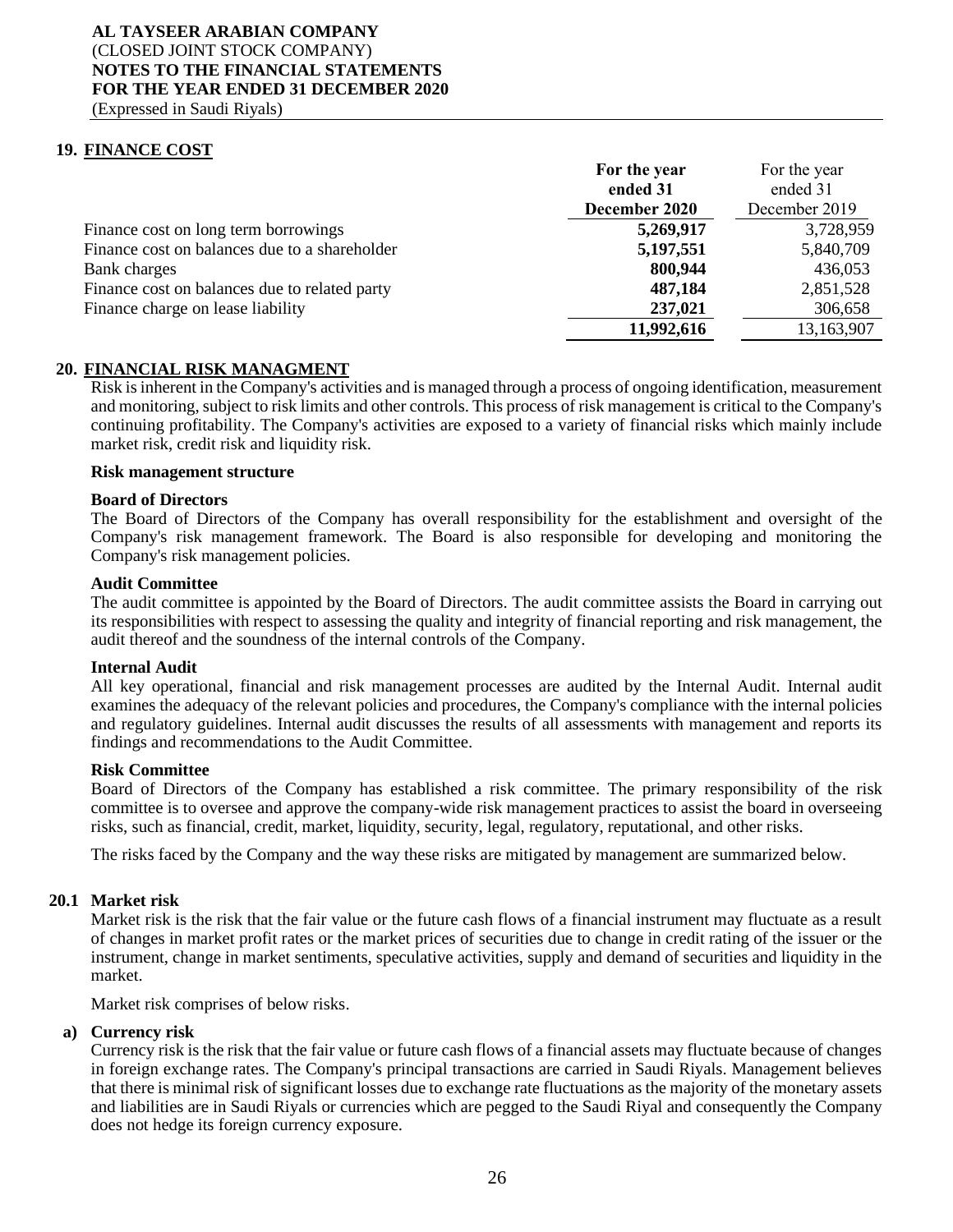## **20. FINANCIAL RISK MANAGEMENT (continued)**

## **20.1 Market risk (Continued)**

#### **b) Other price risk**

Other price risk is the risk that the fair value or future cash flows of a financial instrument may fluctuate because of changes in market prices (other than those arising from special commission rate risk or currency risk) whether those changes are caused by factors specific to the individual financial instruments or its issuer, or factors affecting all similar financial instruments traded in the market. The Company does not have any financial instruments which are subject to other price risk.

#### **c) Special commission rate risk**

The special commission rate risk is the risk that the value of the financial instrument may fluctuate due to changes in the market interest rates. As the Company's financial instruments are interest at fixed rates, the Company is not subject to special commission rate risk.

#### **20.2 Credit risk**

Credit risk is the risk that one party to a financial instrument may fail to discharge an obligation and cause the other party to incur a financial loss. The Company has established procedures to manage credit exposure including evaluation of lessees' credit worthiness, formal credit approvals, assigning credit limits, obtaining collateral such as down payments and personal guarantees. Individual lease contracts generally are for terms not exceeding sixtymonths.

The credit risks on gross amounts due in relation to the investment in finance leases is mitigated by the retention of title on leased assets and down payments.

|                                   | 2020        | 2019          |
|-----------------------------------|-------------|---------------|
| Net investment in finance leases  | 572,550,509 | 566,905,685   |
| Net investment in murabha finance | 90,434,203  | 43,149,862    |
| Other receivables                 | 10,577,417  | 19,736,242    |
| Long term deposit                 | 18,750,449  | 18,750,449    |
| Cash at bank                      | 75,311,368  | 20,848,138    |
|                                   | 767,623,946 | 669, 390, 376 |

#### **a) Net investment in finance leases and murabha finance**

The investment in finance leases and murabha finance generally expose to significant credit risk. Therefore, the Company has established a number of procedures to manage credit exposure including evaluation of lessees' credit worthiness, formal credit approvals, assigning credit limits, obtaining collateral and personal guarantees.

The Company follows a credit classification mechanism, primarily driven by day's delinquency as a tool to manage the quality of credit risk of the lease portfolio. Further, the Company also follows a credit classification mechanism as a tool to manage the quality of credit risk of the lease and murabha Portfolio and grades the individual customers based on both the subjectivity and credit history through Saudi Credit bureau taking into consideration factors such as customer credit standing , financial strength and security. However, for Small and Medium Sized Entities (SME) and corporate customers, the Company focuses on financial position, cash flows, working capital management, debt to shareholders' equity, turnover, historical financial and operational performance, personal guarantee and management quality.

The Company monitors the credit risk on a regular basis. The management believes that adequate provision has been accounted for, were required to address the credit risk.

Expected credit loss assessment for the lease receivables are as follows: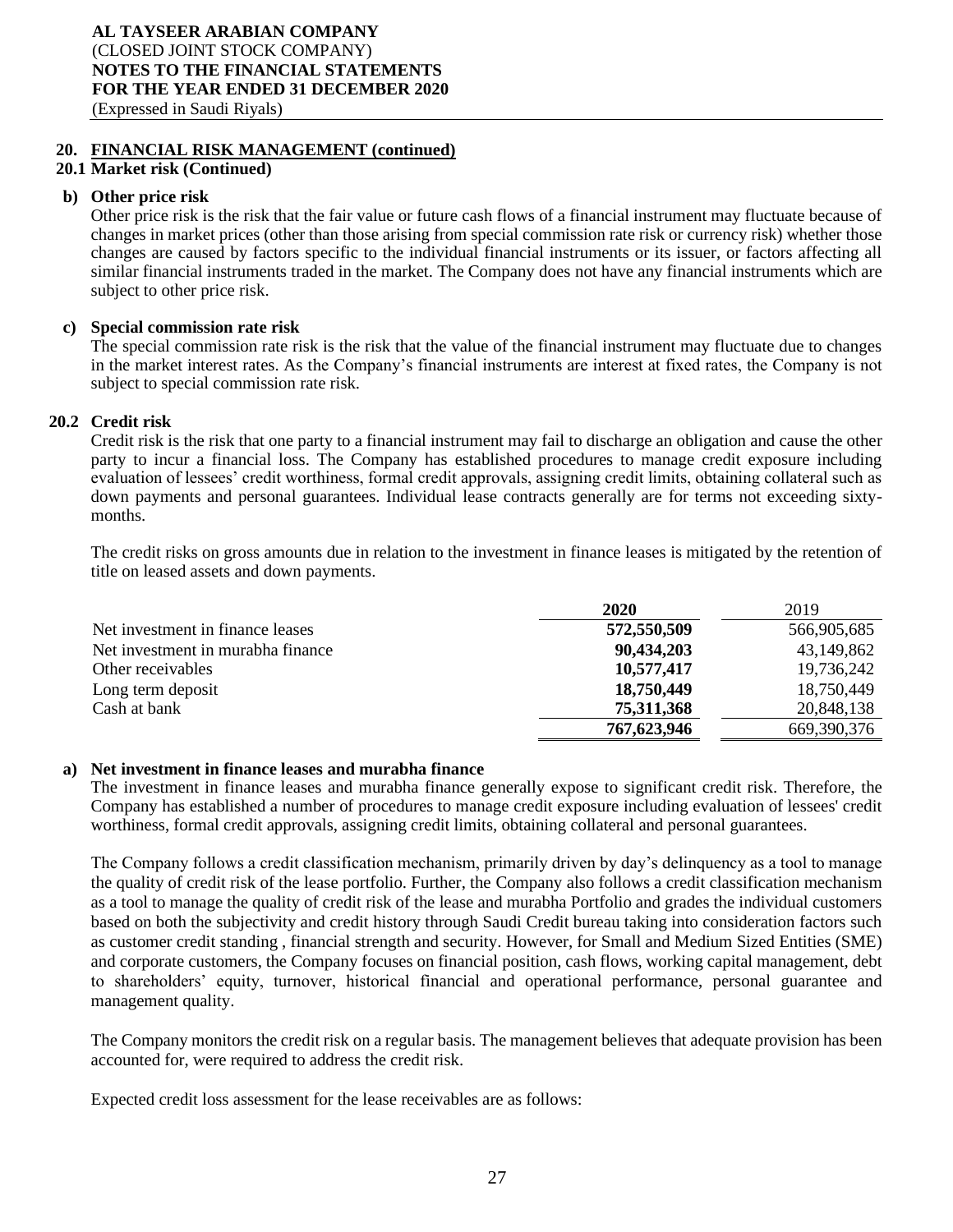#### **20. FINANCIAL RISK MANAGEMENT (Continued)**

#### **20.2 Credit risk (Continued)**

#### **a) Net investment in finance leases and murabha finance (continued)**

#### **As at 31 December 2020:**

| <b>Finance lease</b>    | 12 Months        |                |             |              |              |
|-------------------------|------------------|----------------|-------------|--------------|--------------|
| receivables             | <b>PD</b> ranges | Stage 1        | Stage 2     | Stage 3      | <b>Total</b> |
| Performing              | $25 - 36\%$      | 774,717,269    |             |              | 774,717,269  |
| Under performing        | $42 - 62%$       | ۰              | 12,999,767  |              | 12,999,767   |
| Non-performing          | $57 - 80\%$      |                |             | 143,762,947  | 143,762,947  |
| Gross Lease receivables |                  | 774,717,269    | 12,999,767  | 143,762,947  | 931,479,983  |
| Loss allowance          |                  | (39, 289, 540) | (1,432,081) | (35,594,565) | (76,316,186) |
| Carrying amount         |                  | 735,427,729    | 11,567,686  | 108,168,382  | 855,163,797  |

#### As at 31 December 2019:

|                           | Weighted     |                |                 |
|---------------------------|--------------|----------------|-----------------|
| Finance lease receivables | average loss | Gross carrying | Impairment loss |
|                           | rate         | amounts        | allowance       |
| Current                   | $1 - 4\%$    | 538,469,338    | 11,514,870      |
| 1 to 90 days past due     | $2 - 8%$     | 93,890,657     | 4,586,538       |
| 91 to 180 days past due   | $12 - 26\%$  | 21,971,062     | 4,385,711       |
| 181 to 270 days past due  | $24 - 48%$   | 16,835,045     | 6,330,819       |
| 271 to 365 days past due  | $33 - 59\%$  | 10,034,548     | 4,754,847       |
| More than 365 days        | $33 - 100\%$ | 198,149,974    | 100,523,736     |
| Total                     |              | 879,350,624    | 132,096,521     |
|                           |              |                |                 |

Weighted and the contract of the contract of the contract of the contract of the contract of the contract of the contract of the contract of the contract of the contract of the contract of the contract of the contract of t

The Company as at 31 December 2020 has impairment loss allowance of SR 84. million (2019: SR 132 million). In addition, finance lease receivables are secured against leased assets.

The credit quality of Company's bank balances is assessed with reference to external credit worthiness which all are above investment grade rating.

## **b) Geographical segment analysis**

The Company's operations are restricted to Kingdom of Saudi Arabia only.

## **c) Collateral held as security and other credit enhancements**

The Company does not hold any collateral or other credit enhancements to cover its credit risks associated with its financial assets, except that the credit risk associated with the net investment in finance lease. The credit risks on net investment in finance leases are mitigated by retention of title of leased assets. Further, the Company has obtained promissory notes from lessee customers.

## **d) Bank balances and other receivables**

Funds are placed with banks having good credit ratings and therefore are not subject to significant credit risk. Other receivables are neither significant nor exposed to significant credit risk.

#### **e) Concentration risk**

Concentrations of credit risk arises when a number of counter-parties are engaged in similar business activities, or activities in the same geographic region, or have similar economic features that would cause their ability to meet contractual obligations to be affected similarly by changes in economic, political or other conditions.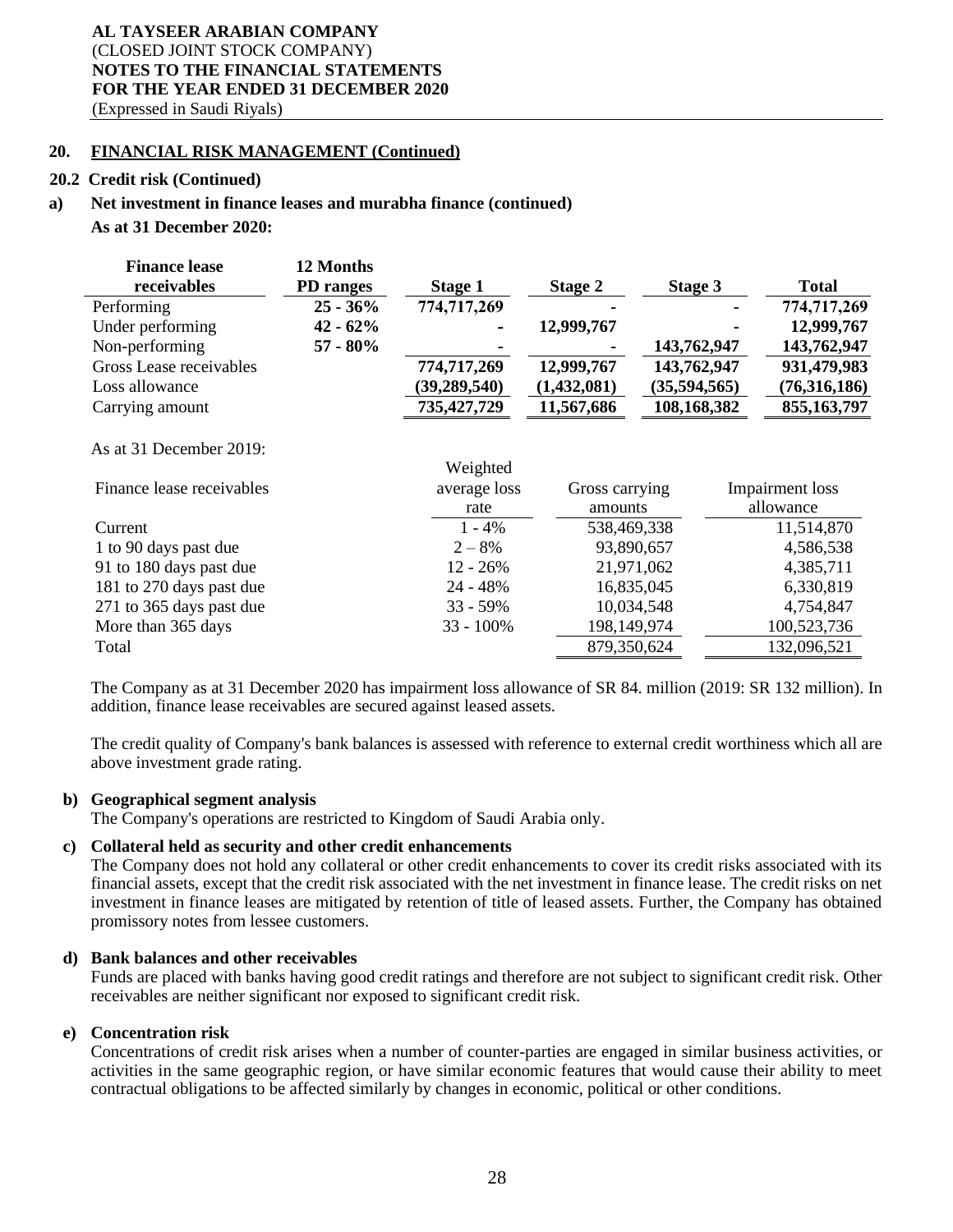#### **20. FINANCIAL RISK MANAGEMENT (continued)**

#### **20.3 Credit risk (continued)**

Concentrations of credit risk indicate the relative sensitivity of the Company's performance to developments affecting a particular industry or geographical location.

The Company manages its credit risk exposure through diversification of leasing activities to ensure that there is no undue concentration of risks with individuals or groups of customers in specific locations or businesses.

## **20.3 Liquidity risk**

Liquidity risk is the risk that the Company may encounter difficulty in meeting its financial obligations as they fall due. Liquidity risk arises because of the possibility that the Company will be required to pay its liabilities earlier than expected or will face difficulty in raising funds to meet commitments associated with financial liabilities as they fall due. The Company's approach to managing liquidity is to ensure, as far as possible, that it will always have sufficient liquidity to meet its liabilities when due, under both normal and stress conditions, without incurring unacceptable losses or risking damage to the Company's reputation.

The contractual maturities of liabilities have been determined on the basis of the remaining period at the statement of financial position date to the contractual maturity date and do not take account of the effective maturities as indicated by the Company's availability of liquid funds. Management monitors the maturity profile to ensure that adequate liquidity is maintained. The table below summarizes the maturity profile of the Company's liabilities based on contractual undiscounted cash flows:

|                              | Upto one     |             | 3 to 5     | More than |              |
|------------------------------|--------------|-------------|------------|-----------|--------------|
| 31 December 2020             | vear         | 1 to 3 year | vears      | 5 years   | <b>Total</b> |
| <b>Liabilities</b>           |              |             |            |           |              |
| Due to related parties       | 152,492,412  |             |            |           | 152,492,412  |
| Long term borrowings         | 136,968,706  | 119,160,961 | 17,456,474 |           | 273,586,141  |
| <b>Short term borrowings</b> | 24, 233, 207 |             |            |           | 24,233,207   |
| <b>Lease liabilities</b>     | 1,341,000    | 2,582,000   | 2,122,000  |           | 6,045,000    |
| <b>Trade payables</b>        | 21,441,180   |             |            |           | 21,441,180   |
| <b>Accrued expenses and</b>  |              |             |            |           |              |
| other liabilities            | 23,967,016   |             |            |           | 23,967,016   |
|                              | 360,443,521  | 121,742,961 | 19,578,474 |           | 501,764,956  |
|                              |              |             |            |           |              |

|                        | Upto one    |             | $3$ to 5  | More than 5 |             |
|------------------------|-------------|-------------|-----------|-------------|-------------|
| 31 December 2019       | year        | 1 to 3 year | years     | vears       | Total       |
| Liabilities            |             |             |           |             |             |
| Due to related parties | 224,058,820 |             |           |             | 224,058,820 |
| Long term borrowings   | 55,209,577  | 21,569,373  |           |             | 76,778,950  |
| Lease liabilities      | 1,101,000   | 2,202,000   | 2,202,000 | 1,101,000   | 6,606,000   |
| Trade payables         | 34,668,359  |             |           |             | 34,668,359  |
| Accrued expenses and   |             |             |           |             |             |
| other liabilities      | 16,232,485  |             |           |             | 16,232,485  |
|                        | 331,270,241 | 23,771,373  | 2,202,000 | 1,101,000   | 358,344,614 |
|                        |             |             |           |             |             |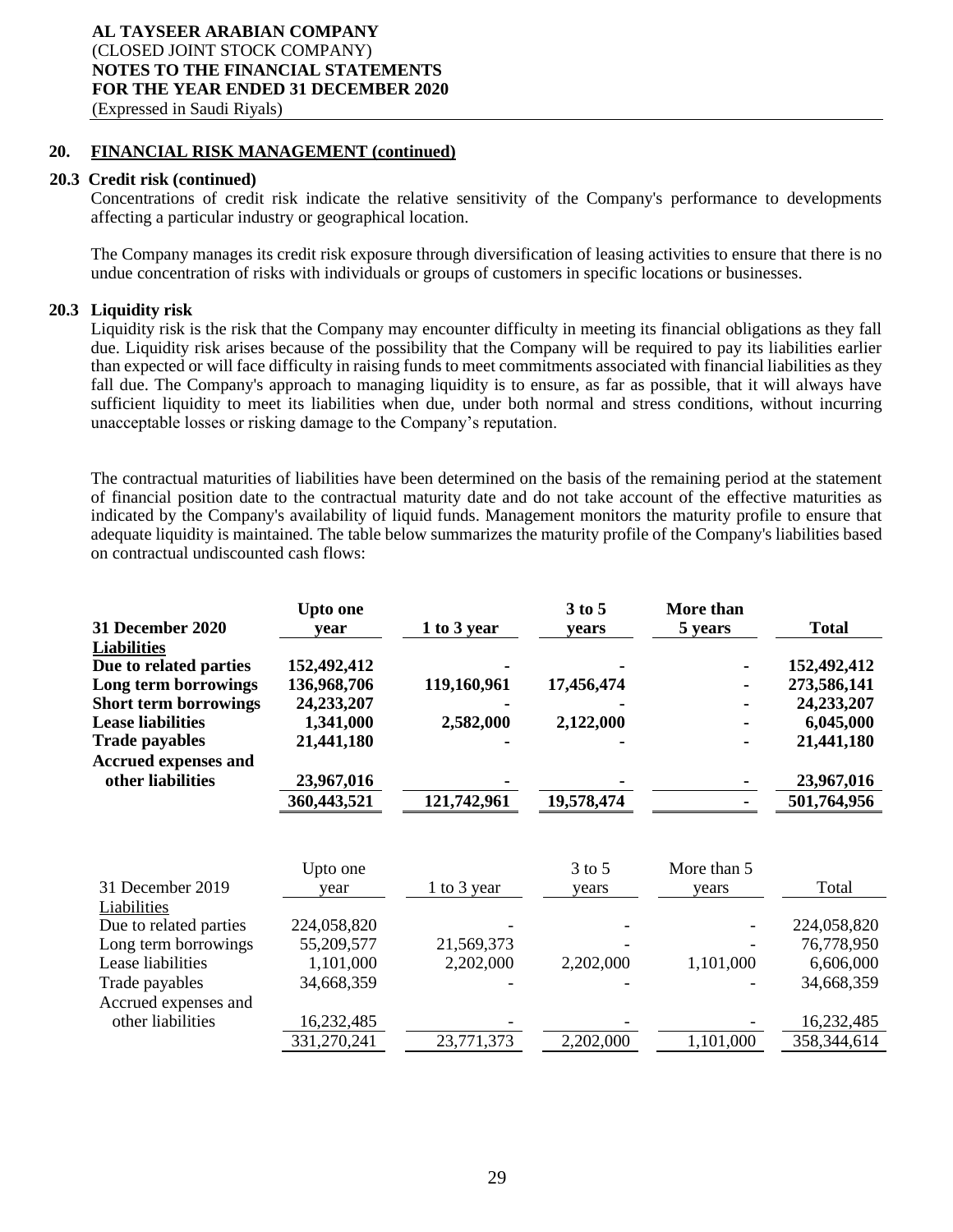## **20. FINANCIAL RISK MANAGEMENT (Continued)**

## **20.4 Capital risk management**

The objective of the Company when managing capital is to safeguard its ability to continue as a going concern so that it can continue to provide returns for shareholders and benefits for other stakeholders, and to maintain a strong capital base to support the sustained development of its business. The Company manages its capital structure by monitoring return on net assets and makes adjustments to it in the light of changes in economic conditions.

No changes were made in the objectives, policies or processes for managing capital during the year ended 31 December 2020.

## **20.5 Fair value measurement:**

The Company measures financial instruments, such as equity instruments at fair value at each balance sheet date. Also, fair values of financial instruments measured at amortized cost are disclosed in note 20.5.

Fair value is the price that would be received to sell an asset or paid to transfer a liability in an orderly transaction between market participants at the measurement date. The fair value measurement is based on the presumption that the transaction to sell the asset or transfer the liability takes place either:

- In the principal market for the asset or liability, or
- In the absence of a principal market, in the most advantageous market for the asset or liability

The principal or the most advantageous market must be accessible to by the Company.

The fair value of an asset or a liability is measured using the assumptions that market participants would use when pricing the asset or liability, assuming that market participants act in their economic best interest.

A fair value measurement of a non-financial asset takes into account a market participant's ability to generate economic benefits by using the asset in its highest and best use or by selling it to another market participant that would use the asset in its highest and best use.

The Company uses valuation techniques that are appropriate in the circumstances and for which sufficient data are available to measure fair value, maximizing the use of relevant observable inputs and minimizing the use of unobservable inputs.

All assets and liabilities for which fair value is measured or disclosed in the financial statements are categorized within the fair value hierarchy, described as follows, based on the lowest level input that is significant to the fair value measurement as a whole:

- Level 1 — Quoted (unadjusted) market prices in active markets for identical assets or liabilities

- Level 2 — Valuation techniques for which the lowest level input that is significant to the fair value measurement is directly or indirectly observable

- Level 3 — Valuation techniques for which the lowest level input that is significant to the fair value measurement is unobservable.

Fair value is the price that would be received to sell an asset or paid to transfer a liability in an orderly transaction between market participants at the measurement date (i.e. an exit price). The Company's financial assets consist of cash and cash equivalents, short-term deposits, finance and Murabha lease receivables, due from related parties, investments and its financial liabilities consist of trade payables, accrued expenses and other liabilities and, due to related parties.

The fair values of financial assets and liabilities not measured at fair value are not disclosed in the below table because these are not materially different from their carrying values at the reporting date.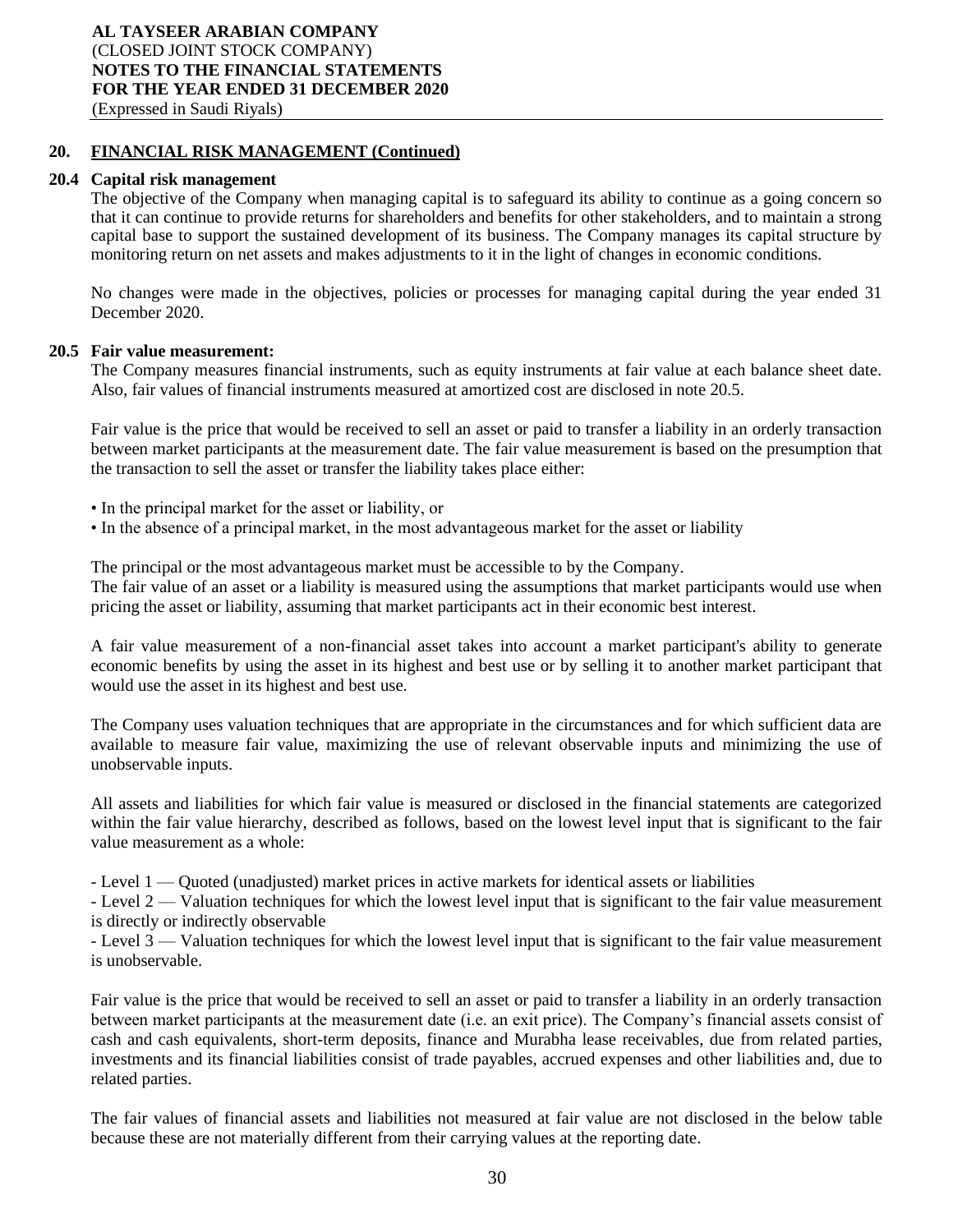(Expressed in Saudi Riyals)

## **20. FINANCIAL RISK MANAGEMENT (Continued)**

## **20.5 Fair values of financial assets and financial liabilities (Continued)**

Set out below is a comparison by class of the carrying amounts and fair value of the Company's financial instruments that are carried in the financial statements as at 31 December 2020.

|                                                                              | <b>Carrying Amount</b>                             |              |                                    |                                                 |                             | <b>Fair Value</b> |            |                |              |
|------------------------------------------------------------------------------|----------------------------------------------------|--------------|------------------------------------|-------------------------------------------------|-----------------------------|-------------------|------------|----------------|--------------|
| <b>December 31, 2020</b>                                                     | <b>Financial</b><br>assets at<br>amortised<br>cost | <b>FVTPL</b> | $FVOCI -$<br>equity<br>investments | <b>Other</b><br>financial<br><b>liabilities</b> | <b>Total</b>                | <b>Level 1</b>    | Level 2    | Level 3        | <b>Total</b> |
| <b>Financial assets</b><br>Finance lease receivable<br>Murabha finance       | 584,175,513<br>78,809,199                          |              |                                    | $\overline{\phantom{a}}$<br>$\blacksquare$      | 584,175,513<br>78,809,199   |                   |            |                |              |
| Other current assets                                                         | 10,577,417                                         |              |                                    | $\blacksquare$                                  | 10,577,417                  |                   |            |                |              |
| Long term deposit                                                            | 18,750,449                                         |              |                                    |                                                 | 18,750,449                  |                   |            |                |              |
| Cash and bank balances                                                       | 75,311,368                                         |              |                                    | $\blacksquare$                                  | 75,311,368                  |                   |            |                |              |
| Investment                                                                   |                                                    | 10,046,131   | 892,850                            |                                                 | 10,938,981                  |                   | 10,046,131 | 892,850        | 10,938,981   |
| <b>Total financial assets</b>                                                | 767,623,946                                        | 10,046,131   | 892,850                            |                                                 | 778,562,927                 |                   | 10,046,131 | 892,850        | 10,938,981   |
| <b>Financial liabilities</b><br>Trade payables<br>Accrued expenses and other |                                                    |              | $\blacksquare$                     | 21,441,180                                      | 21,441,180                  |                   |            |                |              |
| liabilities                                                                  |                                                    |              | $\blacksquare$                     | 23,967,016                                      | 23,967,016                  |                   |            | $\blacksquare$ |              |
| Due to related parties                                                       |                                                    |              | $\blacksquare$                     | 152,492,412                                     | 152,492,412                 |                   |            | ۰              |              |
| Lease liabilities                                                            |                                                    |              | $\blacksquare$                     | 5,480,740                                       | 5,480,740                   |                   |            |                |              |
| Short term borrowings<br>Long term borrowings                                |                                                    |              | $\blacksquare$                     | 24,233,207<br>268,419,711                       | 24, 233, 207<br>268,419,711 |                   |            |                |              |
| <b>Total financial liabilities</b>                                           |                                                    |              | $\blacksquare$                     | 496,034,266                                     | 496,034,266                 |                   |            |                |              |
|                                                                              |                                                    |              |                                    |                                                 |                             |                   |            |                |              |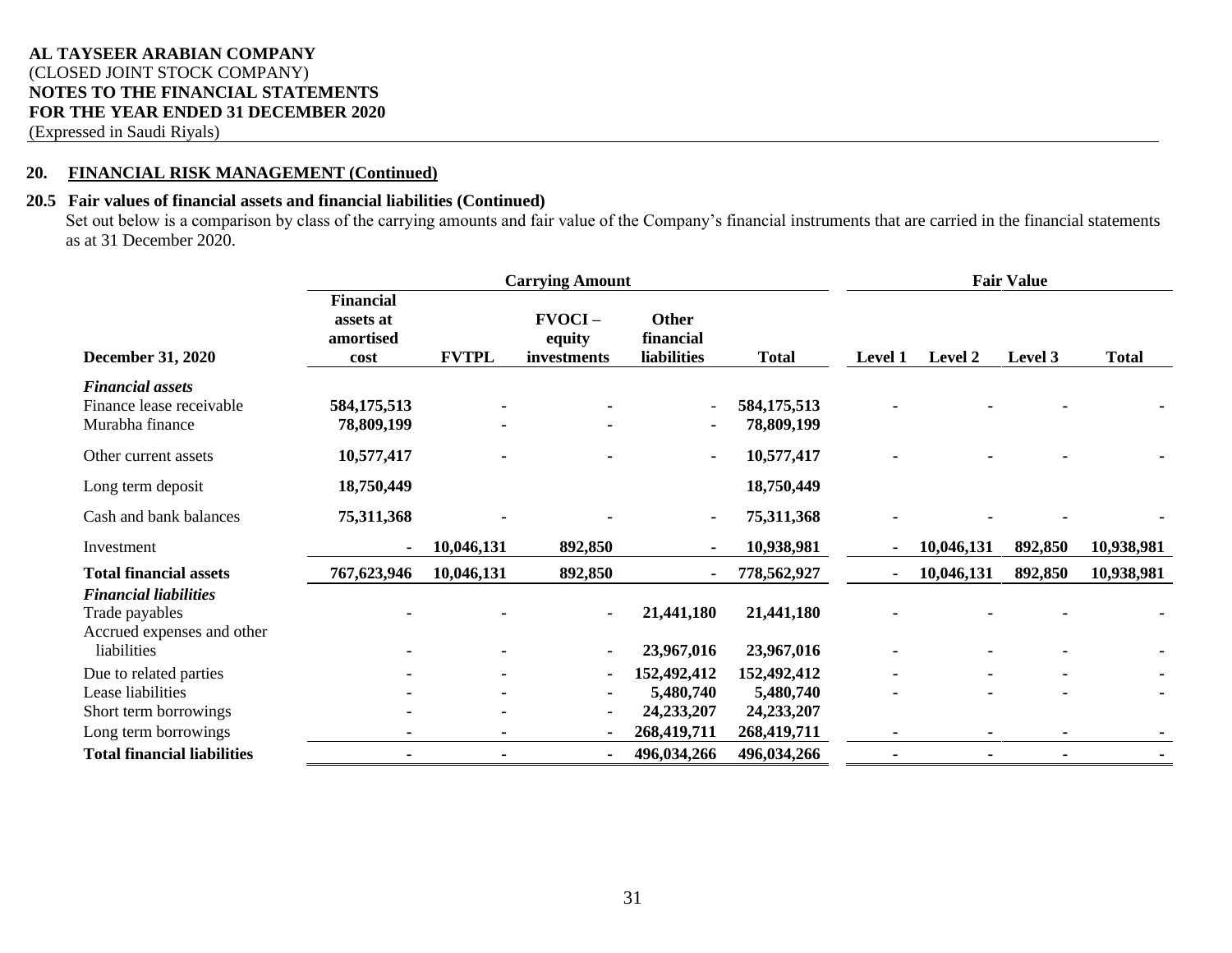## **AL TAYSEER ARABIAN COMPANY** (CLOSED JOINT STOCK COMPANY) **NOTES TO THE FINANCIAL STATEMENTS FOR THE YEAR ENDED 31 DECEMBER 2020**

(Expressed in Saudi Riyals)

## **20. FINANCIAL RISK MANAGEMENT (Continued)**

## **20.5 Fair values of financial assets and financial liabilities (Continued)**

Set out below is a comparison by class of the carrying amounts and fair value of the Company's financial instruments that are carried in the financial statements as at 31 December 2019.

|                              |                |              | Carrying amount |                          |             |         |         | Fair value |         |
|------------------------------|----------------|--------------|-----------------|--------------------------|-------------|---------|---------|------------|---------|
|                              | Financial      |              | $FVOCI -$       | Other                    |             |         |         |            |         |
|                              | assets at      |              | equity          | financial                |             |         |         |            |         |
| December 31, 2019            | amortised cost | <b>FVTPL</b> | investments     | liabilities              | Total       | Level 1 | Level 2 | Level 3    | Total   |
| <i>Financial assets</i>      |                |              |                 |                          |             |         |         |            |         |
| Finance lease receivable     | 566,905,685    |              |                 | $\overline{\phantom{a}}$ | 566,905,685 |         |         |            |         |
| Murabha finance              | 43,149,862     |              |                 |                          | 43,149,862  |         |         |            |         |
| Other current assets         | 19,736,242     |              |                 | $\overline{\phantom{a}}$ | 19,736,242  |         |         |            |         |
| Long term deposit            | 18,750,449     |              |                 |                          | 18,750,449  |         |         |            |         |
| Cash and bank balances       | 20,848,138     |              |                 | $\overline{\phantom{a}}$ | 20,848,138  |         |         |            |         |
| Investments                  |                |              | 892,850         |                          | 892,850     |         |         | 892,850    | 892,850 |
| Total financial assets       | 669,390,376    |              | 892,850         | $\blacksquare$           | 670,283,226 |         |         | 892,850    | 892,850 |
| <b>Financial liabilities</b> |                |              |                 |                          |             |         |         |            |         |
| Trade payables               |                |              |                 | 34,668,359               | 34,668,359  |         |         |            |         |
| Accrued expenses and other   |                |              |                 |                          |             |         |         |            |         |
| liabilities                  |                |              |                 | 16,232,485               | 16,232,485  |         |         |            |         |
| Due to related parties       |                |              |                 | 222,986,964              | 222,986,964 |         |         |            |         |
| Lease liabilities            |                |              |                 | 6,472,421                | 6,472,421   |         |         |            |         |
| Long term borrowings         |                |              |                 | 74,873,416               | 74,873,416  |         |         |            |         |
| Total financial liabilities  |                |              |                 | 355,233,645              | 355,233,645 |         |         |            |         |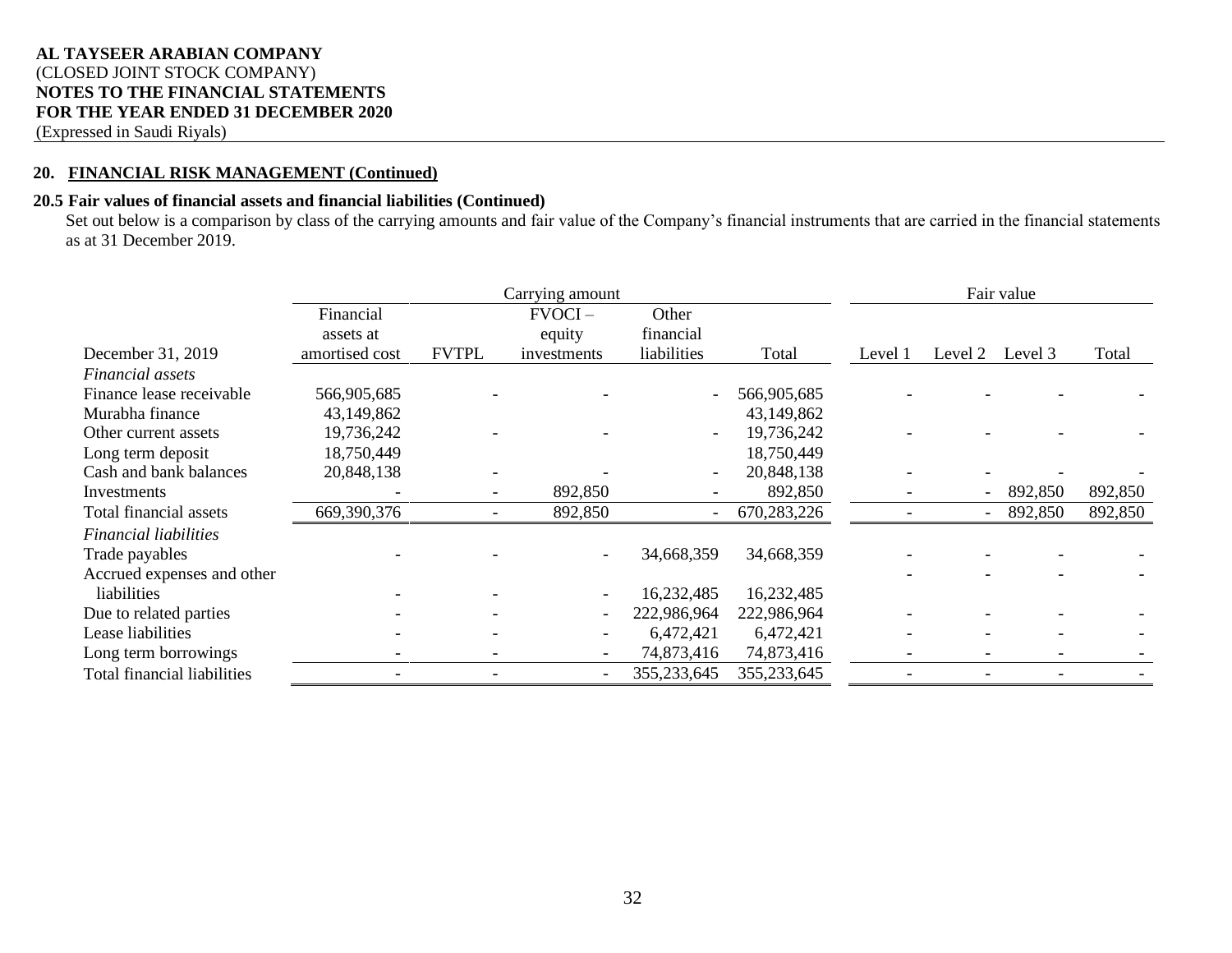## **21. CONTINGENCIES AND COMMITMENTS**

The Company has no commitments and contingent liabilities as at 31 December 2020 (31 December 2019: Nil).

## **22. IMPACT OF COVID -19 AND GOVERNMENT SUPPORT**

The outbreak of novel coronavirus ("COVID-19") since early 2020, its spread across mainland China and then globally caused disruptions to businesses and economic activity globally including the Kingdom of Saudi Arabia and the declaration of this pandemic by the World Health Organization necessitated the Company's management to revisit its significant judgments in applying the Company's accounting policies and the methods of computation and the key sources of estimation applied to the annual financial statements for the year ended 31 December 2019. Whilst it is challenging now, to predict the full extent and duration of its business and economic impact, the management carried out an impact assessment on the overall Company's operations and business aspects including factors like supply chain, travel restrictions, oil prices, product demand, etc. and concluded that, as of the issuance date of these financial statements, in view of the current uncertainty, any future change in the assumptions and estimates could result in outcomes that could require a material adjustment to the carrying amount of the assets or liabilities affected in the future periods. As the situation is rapidly evolving with future uncertainties, management will continue to assess the impact based on prospective developments.

This outbreak has also affected the GCC region including the Kingdom of Saudi Arabia. Governments all over the world took steps to contain the spread of the virus. Saudi Arabia in particular has implemented closure of borders, released social distancing guidelines and enforced country wide lockdowns and curfews.

Oil prices have also witnessed significant volatility during the current period, owing not just to demand issues arising from COVID-19 as the world economies go into lockdown, but also supply issues driven by volume which had predated the pandemic. For the Company, whose operations are largely concentrated in an economy which is primarily based on oil, the economic impacts of the above events, though the scale and duration of which remains uncertain, primarily include:

- Significant business interruption arising from hinderance in generating new originations, travel restrictions and unavailability of personnel etc.;
- Deterioration in credit worthiness of customers in particular to those working or involved in 'highly exposed sectors' such as transportation, tourism, hospitality, entertainment, construction and retail; and
- A significant increase in economic uncertainty, evidenced by more volatile asset prices and currency exchange rates, and a general decline in interest rates globally.

Collectively, these current events and the prevailing conditions require the Company to analyze the likely impact of these events on the business operations. The Board of Directors and the management of the Company have evaluated the current situation and accordingly, have activated its business continuity planning and other risk management practices to manage the potential business disruption COVID-19 outbreak may have on its operations and financial performance.

The pandemic has also required the Company to revise certain inputs and assumptions used for the determination of expected credit losses ("ECL"). These primarily revolved around adjusting macroeconomic factors such as expected oil prices and GDP and revaluating the methods of scenario construction and the underlying weightages assigned to these scenarios to estimate the likelihood and severity of these for the ECL determination. As a result, the Company has provided an additional amount of SR 37.46 million as an impairment loss. Further, the Company will continue to individually assess significant corporate exposures as more reliable data becomes available and accordingly determine if any additional ECL amounts need to be recognized. (Refer Note 5).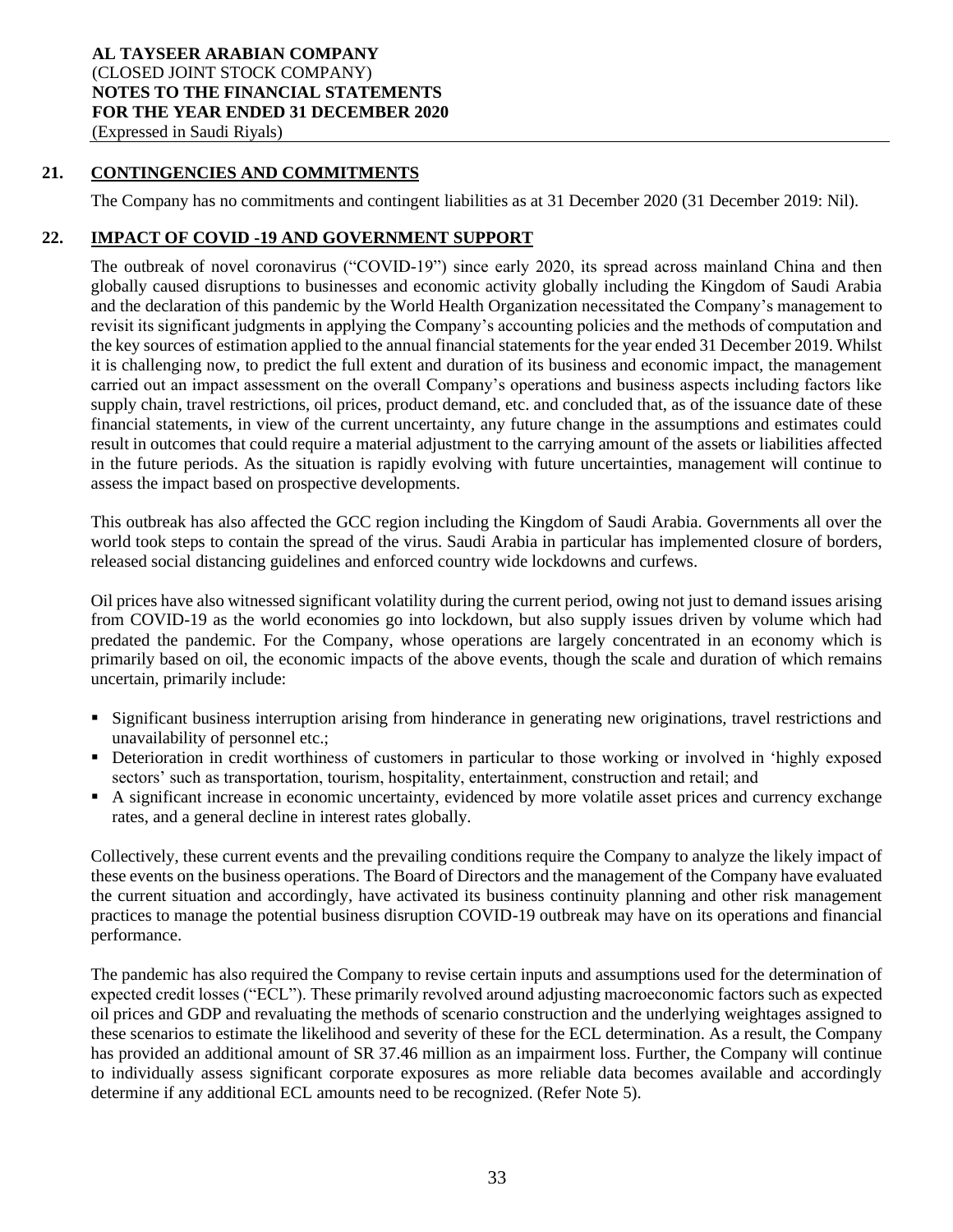## **22. IMPACT OF COVID -19 AND GOVERNMENT SUPPORT (Continued)**

#### **SAMA and other authorities' programs and initiatives launched**

In response to COVID-19, SAMA launched the *Private Sector Financing Support Program* ("PSFSP") in March 2020 to provide the necessary support to the SME sector through empowering and facilitating the financing community. The PSFSP mainly encompasses the following programs:

- Deferred payments program;
- Funding for lending program;
- Loan guarantee program; and
- Point of sale ("POS") and e-commerce service fee support program.

As part of the deferred payments program, the Company is required to defer payments for six months on lease contracts to those customers that qualify as SMEs. Similarly, the Company has also deferred payments for twelve months on lending facilities to customers falling under the government bank loan program. The payment reliefs are considered as short-term liquidity support to address the borrower's potential cash flow issues. The Company has affected the payment reliefs by deferring the instalments receivables for the next six or twelve months, as applicable, with no additional costs to be borne by the customer. The accounting impact of these changes in terms of the credit facilities has been assessed as per the requirements of IFRS 9 as modification in terms of arrangement. The impact due to change in modification for eligible lease contracts will have an additional expense of SR 5.96 million recognised in the statement of profit and loss. During the third quarter ended 30 September 2020, the Company was required to defer payments for additional three months from 15 September 2020 to 14 December 2020. This has resulted in an additional recognition of modification loss amounting to SR 2.86 million. During the month of December 2020, the Company was required to defer payments for additional three months from 15 December 2020 to 14 March 2021. This has resulted in an additional recognition of modification loss amounting to SR 3.21 million.

Further, in order to compensate all the related costs that the Company is expected to incur under the SAMA and other public authorities program, the Company has received an interest free loan of SR 31.7 million from SAMA on 4 April 2020. Out of the interest free loan, the Company has refunded SR 6.9 million to SAMA in August 2020. In response to participation of additional six months deferred payment program, the Company received SR 51.92 million from SAMA as interest free loan and accounted related receivables as per the government grant accounting requirements. The benefit of the subsidised funding rate and deferral of the government loan payments has been accounted for on a systematic basis, in accordance with government grant accounting requirements. This resulted in an income of SR 5.33 million and the same has been recognised in the statement of profit or loss for the year ended 31 December 2020. The management has exercised certain judgements in the recognition and measurement of this grant income. (Note 9)

During April 2020, SAMA issued a guidance on Accounting and Regulatory Treatment of COVID-19 Extraordinary Support Measures. The Company has considered the guidance issued and evaluated the accounting impact accordingly.

As at 31 December 2020, the Company has not participated in SAMA's funding for lending, loan guarantee and POS and e-commerce service fee support programs.